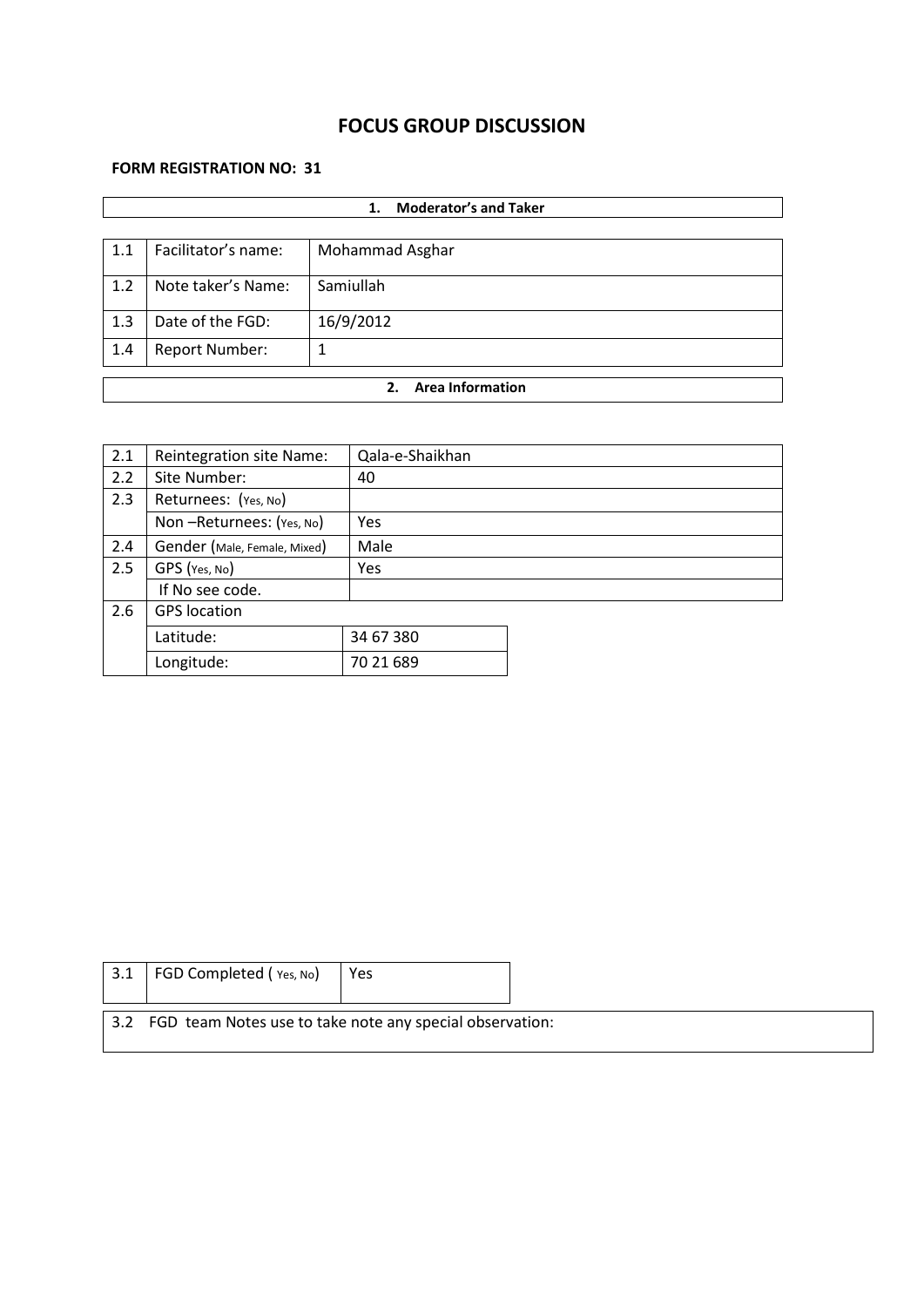All of the participants were present at an elder's home. All of them actively took part in the interview.

3. FGD Outcome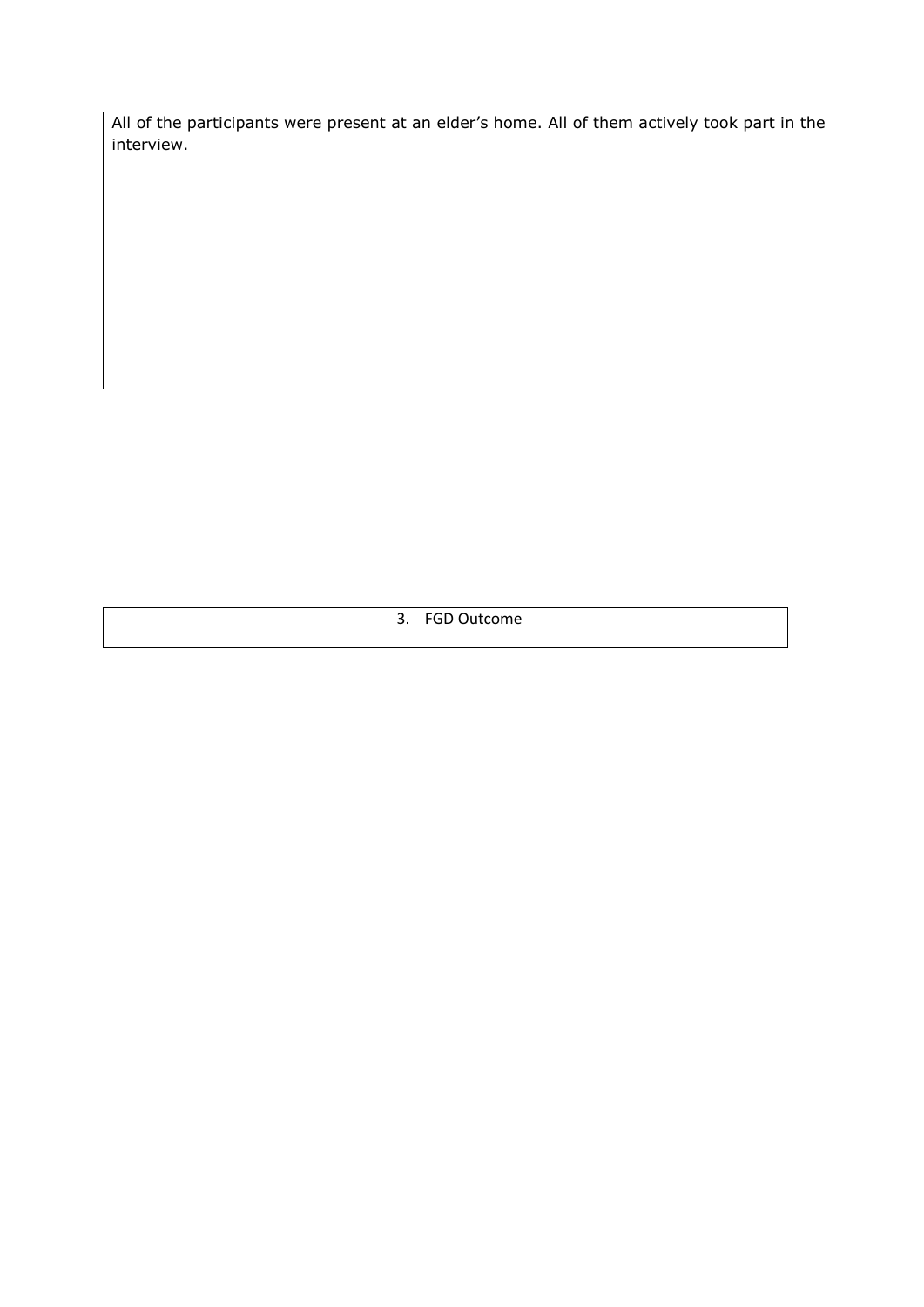| 4. Data Management Information (Internal Use Only by Database Entry Team) |       |                      |                                 |                       |        |  |
|---------------------------------------------------------------------------|-------|----------------------|---------------------------------|-----------------------|--------|--|
| 4.1 Date of Interview                                                     |       | 16/9/2012            |                                 |                       |        |  |
| 4.2 Interviewer's number                                                  |       | Male<br>Intraniiouor | $CH-3$                          | Female<br>Intonviower |        |  |
| Supervisor's<br>numhar                                                    | $E-1$ |                      | Regional Supervisor's<br>numhar |                       | $E-23$ |  |
| 4.5 Date of office editing                                                |       | 20/9/12              |                                 |                       |        |  |
| 4.6 Office editor's code                                                  |       | $E-1$                |                                 |                       |        |  |
| Date of data entry<br>4.7                                                 |       | 3/11/12              |                                 |                       |        |  |
| Data entry officer code<br>4.8                                            |       | 10                   |                                 |                       |        |  |

| List of Participants in Focused group discussions (F.G.D) |                 |  |  |  |
|-----------------------------------------------------------|-----------------|--|--|--|
| Province                                                  | Laghman         |  |  |  |
| <b>District</b>                                           | Chehl Mati      |  |  |  |
| <b>Site Number</b>                                        | 40              |  |  |  |
| Village                                                   | Qala-e-Shaikhan |  |  |  |

| <b>No</b>      | <b>Name</b>   | <b>Position</b>      | <b>Occupation</b> | <b>Contact No</b> | Age |
|----------------|---------------|----------------------|-------------------|-------------------|-----|
| $\mathbf{1}$   | Sayed Anwar   | Head of Shura        | Free labor        | 0799120455        | 45  |
| $\overline{2}$ | Mohammad      | Farmer               | Free labor        |                   | 75  |
| $\overline{3}$ | Sayed Mustafa | Government<br>o Linn | Teacher           | 0785960685        | 42  |
| 4              | Sayed Jawid   | University           | Scholar           | 07880418850       | 22  |
| 5              | Shir Pacha    | Free laborer         |                   | 0700060951        | 30  |
| 6              | Sediqullah    | Free laborer         | Mason             | 0799130224        | 32  |
|                |               |                      |                   |                   |     |
|                |               |                      |                   |                   |     |
|                |               |                      |                   |                   |     |
|                |               |                      |                   |                   |     |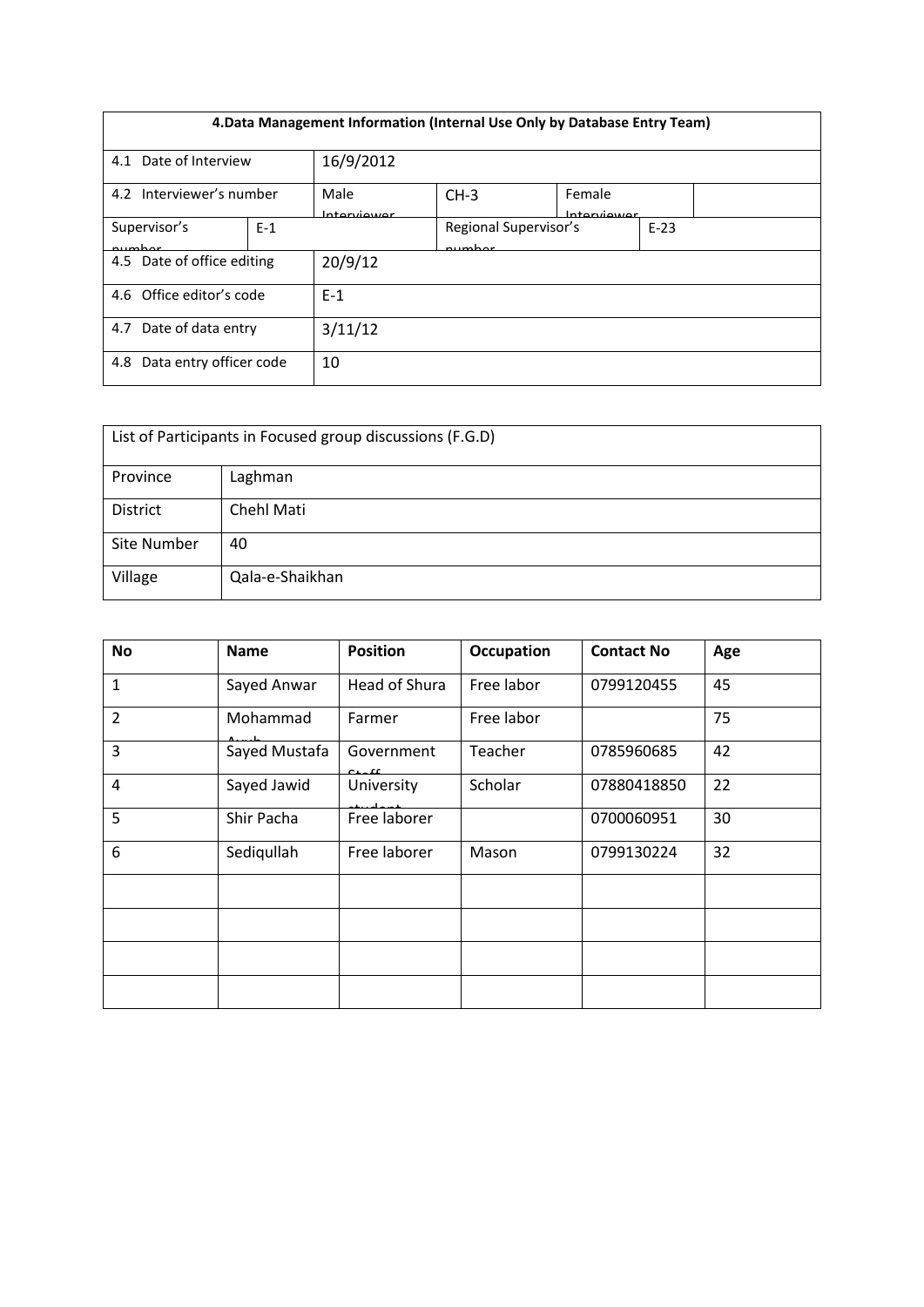# **Section A: General and Specific Concerns**

## **Pat A: Education**

## **Q1- What are your concerns regarding education for returnees?**

P1- The school is located next to our village but it is located on opposite side of Alingar road so our children can't easily cross the road and go to the school. So I ask from the government to establish a school inside out own village, in order to resolve our problem in this field.

P2- He confirmed views of the first participant and added that most of the teachers are jobless in this area. The government should build another school in our village which will bring facilities for our children besides there jobless teachers will also be employed.

P3- From one hand the school is located far from our village and from other hand there aren't educational courses where our children could seek the knowledge so it is the duty of the government to establish courses and a new school in our village in order to resolve our problem.

P4- We have a lot of problems in our village regarding education in our village because most of the youth are jobless. So the government should provide vocational courses for the illiterate youth in order to learn a profession.

P5- Most of the teachers at our school are illiterate so I ask from the government to hire professional teachers who could professionally teach our children otherwise whenever the teacher doesn't know anything then what will he teach for the students.

P6- The teachers are not professional so the government does not pay them enough salaries as well. Therefore I ask from the government to pay attention regarding education section of our village until we could build Afghanistan by our own hands.

#### **Part B: Health Services**

#### **Q1- What are your concerns regarding health services for the returnees?**

P2- There is the public health directorate in Laghman province along with private clinics but health providers do not provide health facilities honestly to the people. I ask from the government to fire all of the present doctors from the public clinics and employ professional doctors instead of them who could serve for the people and resolve our problems in this filed.

P3- The clinic is located far from our village but those who have private cars they can easily take their patient to the hospital but those who are poor and don't own private cars they are faced with a lot of problems. I ask from the government to establish a school inside our own village in order to resolve our problems.

P4- In our village due to insecurity we can't transfer our patient to the hospital so we are faced with a lot of problems. I ask from the government to establish a clinic inside our village and also should maintain security of our village as we could easily take our patients to the hospital.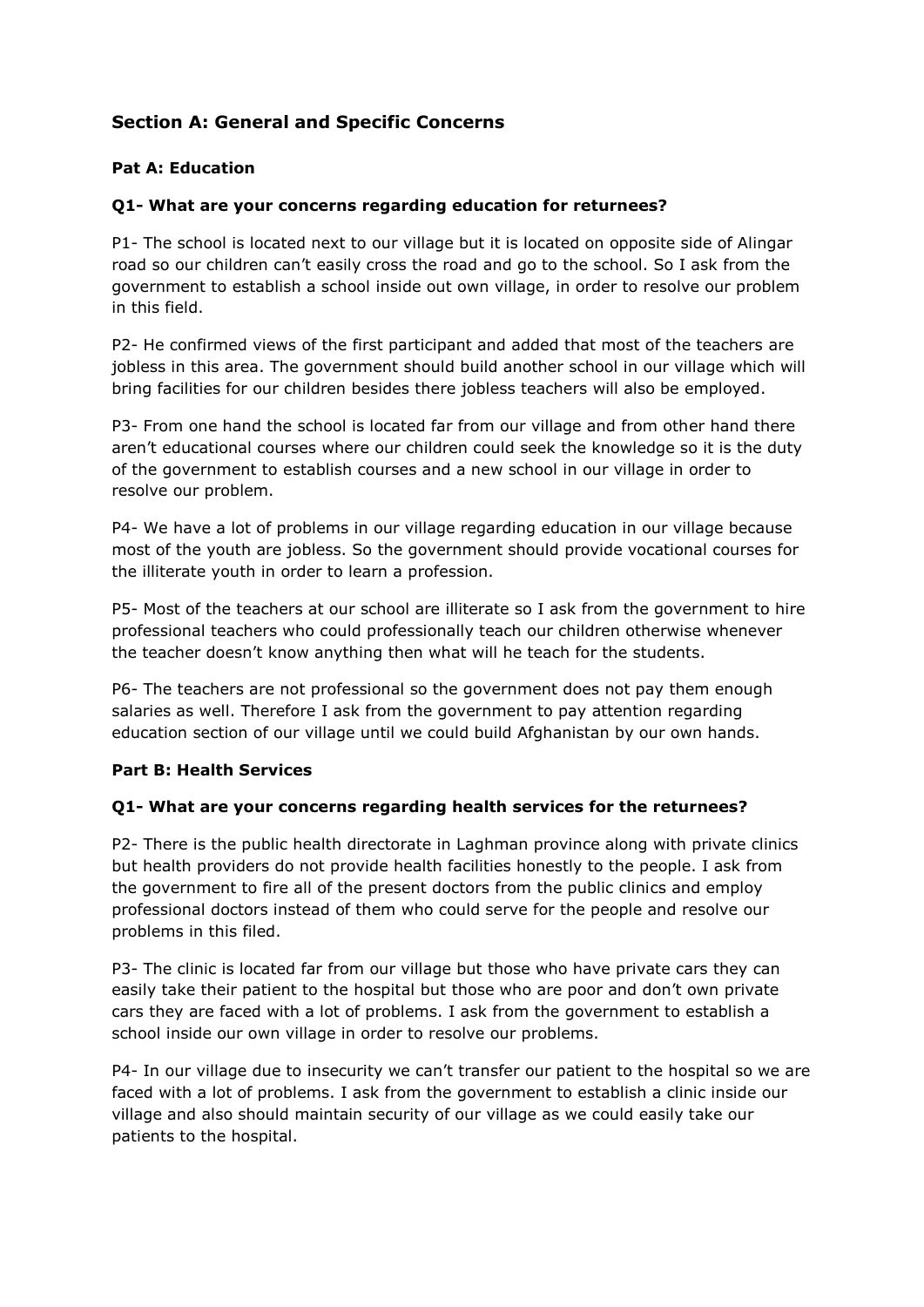P5- Our people are poor so they can't afford to rent a car and transfer the patient of the hospital but when sometimes take our patient to the hospital the doctors do not check up our patient but the doctors check up those patients who have kinship with them. Therefore in order to resolve this problem I ask from the government to hire honest and reliable doctors that could provide health services for all of the villagers equally.

P1- There are a lot of problems regarding accessibility of the villagers to health services. In spite of that the clinics are not equipped with modern laboratory equipments. In order to resolve this problem the government should supply modern equipment for the public health directorate of Laghman province.

P6- There is not a kind and sympathetic person the public health directorate of Laghman province to serve for the people. At first we our patient is not easily checked up by the doctor but when he is checked up by the doctor after that the doctor write a vague and complicated prescription that the medicines are not found any where else except in the private pharmacy which has link with the doctors. Therefore in order to resolve this problem the government should fire all of the current doctors and employ new doctors to be at the service of our people.

#### **Part C: Access to drinking water**

## **Q1- What are your concerns regarding access to potable water for the returnees?**

P1- The first participant said that they always their daughters on excessive consumption of water because most of the time their private wells dries out during the summer. So he asked from the government to deepen their wells and install hand pumps on their wells as their problem be resolved regarding potable water.

P2- We have a lot of problems regarding potable water in our village because most of the villagers don't have access to hygienic potable water. Therefore in order to resolve this problem the government and other related organs should pay attention to this

P4- The quality of water which we utilize from at home is not satisfactory but we have to use the same water. So I ask from the government to excavate deep wells in our village in order to resolve our problem in this field.

P3- We have a lot of problems in this field. In order to resolve this problem the government should install plumbing system for transmission of water to our homes like Pakistan.

P5- We had a well which was destroy but now we can't afford to excavate another well due to economic problems. So as to resolve our problem I ask from the government to adopt practical measure regarding resolution of our problems.

P6- I am a poor person and fulfill wage labor so when I return from work to home I consider that we don't have water at home then I have to bring water to home. So I ask from the government to excavate wells for us so as to resolve our problems.

#### **Part E: Access to Shelter**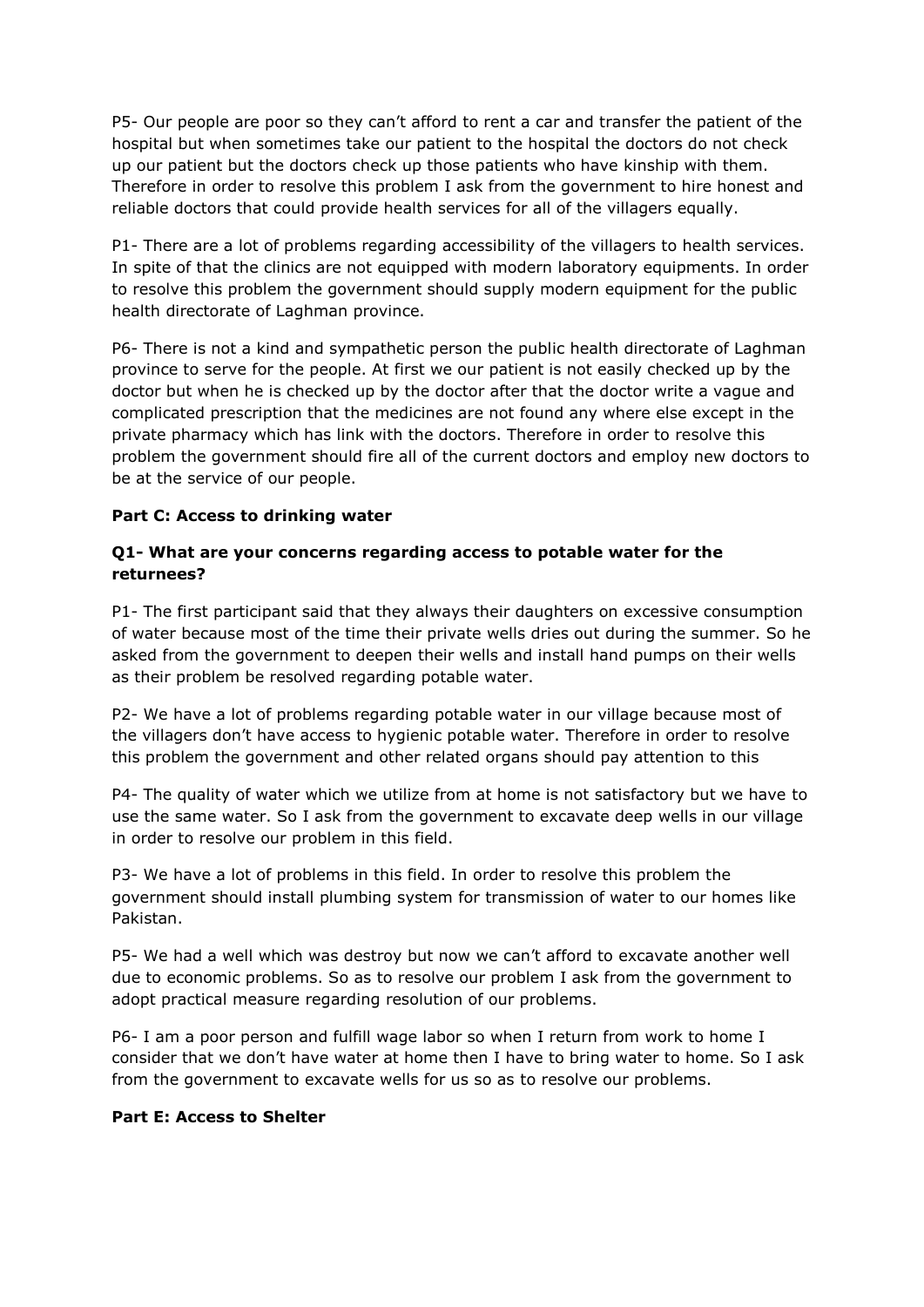P1- In all of the village only two households were provided shelters but other returnees weren't donated shelters. So the government should donated shelters for those who are homeless.

P2- In our village neither the government nor any other NGO has donated shelter for anyone yet. So it is asked from the government to donate shelters for the people.

P3- He confirmed the aforementioned views and added that their shelters which contain only two rooms can't place all members of our family so I ask from the government to build us more rooms for us.

P4- Most of the people don't have lands for providing of shelters for themselves. The government should donate lands for those people who are homeless.

P5- Most of our neighbors are very poor people as they can't provide alimony for their family. So I ask from the government and other related organs to help with us.

## **Part J: Access to irrigation water**

P1- We have a lot of problems in this field because our village is located far from the river and there are about 30000 Jeribs lands that irrigated by one canal. So I ask from the government to build dams on our canals in order to prevent water losses.

P3- The water intake is located far from our village. All of the villagers have provided electricity for their families by making of water dams and they utilize from our water. Therefore I ask from the government to destroy their private dams so as to we could utilize from the water for irrigating of our lands.

P4- Due to lack of water we irrigate our lands once a year. So I ask from the government to adopt practical measure regarding resolving of our problems in this field.

P5, P6 and P2- All of these participants confirmed the aforementioned views and added that all of the residents of this are supported by farming crops such as wheat, paddy, maize, and other vegetables so if the government doesn't pay attention to this issue then the amount of our products and farming crops will be reduced in the future. So I ask from the government to convince our elders in order to reduce the water losses.

#### **L- Security**

## **Q1- What are your concerns regarding security of this region?**

P1- There are a lot of problems regarding security in this area. However we are living in area which is located next to the city but there are still some problems regarding insecurity in this area. I ask from the government to increase the number of the police check points in this area in order to resolve the dispute.

P2- I am a farmer and I can't irrigate my lands due to insecurity in this area. I ask from the government in order to maintain security of the region in order to resolve our problem in this field.

P4- I am a university student so I can't move around during the night due to insecurity in our village. So I ask from the government to maintain security in our region as we could live peacefully in this area.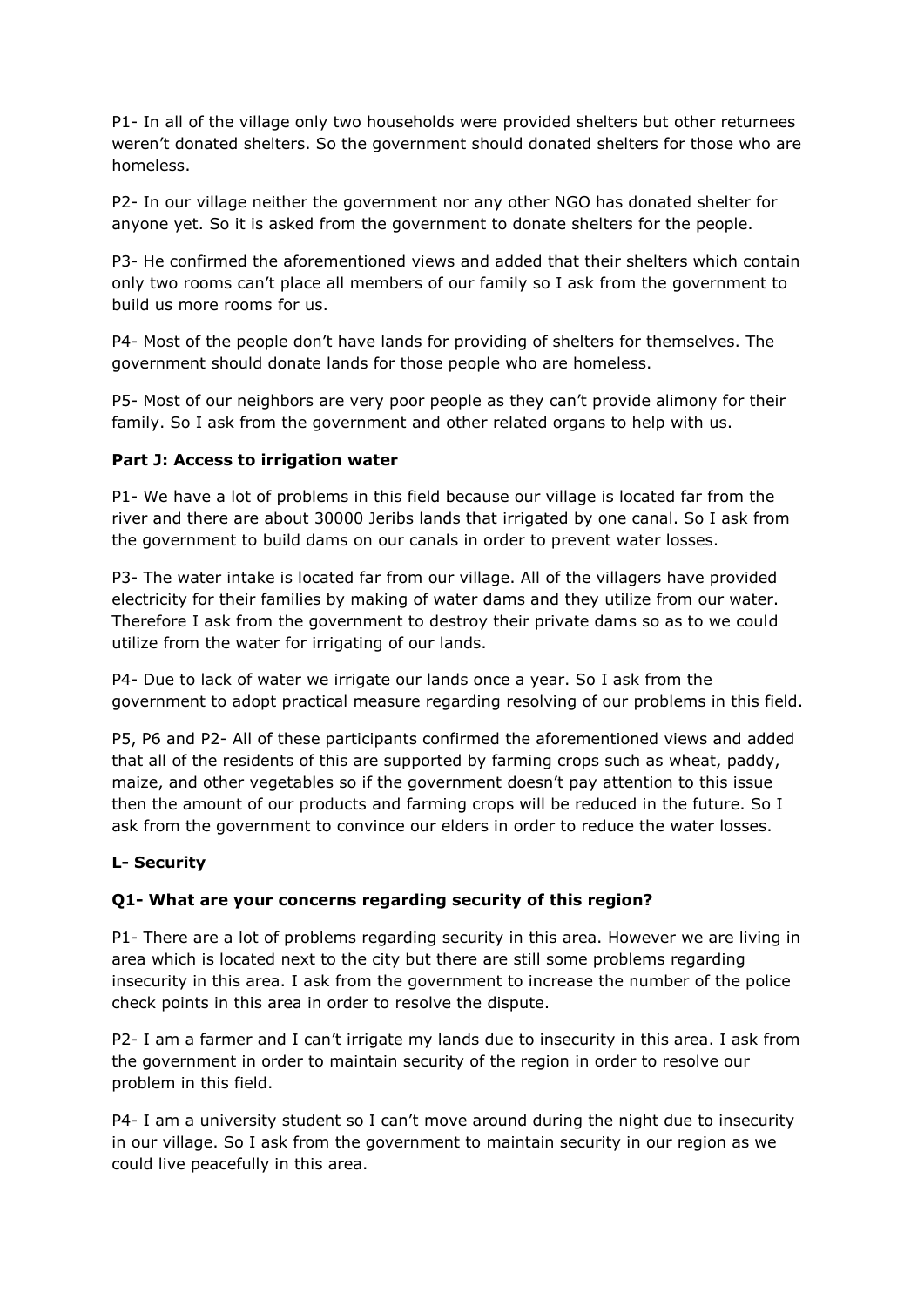P5- One year ago the security situation of this area was satisfactory but now the American forces has stopped their operations therefore the ground has paved for the Taliban to come to our region and fight against the government.

P6 and P3- These participants confirmed views of other participants. In my point of view the government should reconcile with the anti-government elements because the government can not prevent them from their anti-governmental activities except making reconciliation with them.

## **Section B: Governance and Participation**

## **Q1- How effective is the government?**

P1- In my point of view the government is very effective because majority of the people are dissatisfied from the government and the official corruption also exist in our region.

P2- In my point of view the government is very effective compared with the regime of the Taliban and regime of Mujahidin because the schools were blocked, the roads were destroyed there wasn't national army and also administration under the name of government didn't exist in the area.

P5- In my point of view the effectiveness of the government will be increased providing that the government reconcile with its opponents in order to bring security to the region.

P6- The government is effective because before the establishment of the current government representatives of our neighboring countries (the Taliban) reigned in the area and during the rule, they destroyed our schools, roads and other infrastructures.

P3 and P4- In my point of view after the establishment of the current government a lot of positive changes in different fields such as education, reconstruction, and sports have occurred. All of the counties recognize Afghanistan as an independent country. Therefore all of the abovementioned promotions reveal the effectiveness of the current government.

## **Q2- Since the government has been elected what changes have you observed in areas of livelihood?**

P2- Since the government has been established the national solidarity program has established in our village and I hope that the government step toward more promotions of our regions.

P3- Before the establishment of Karzai's administration there wasn't any government in the region. The schools were blocked and other countries didn't recognize Afghanistan as an independent country.

P4- The major changes that have occurred since the establishment of the current government are the reconstruction of schools, roads, liberty of speech and reconstruction of universities because in the past were not witness of these promotions and we hope that such kind of development should continue in the future as well.

P5- In my point of view we are not witness of major changes that should have already occurred in proportion to the financial donations of the international community less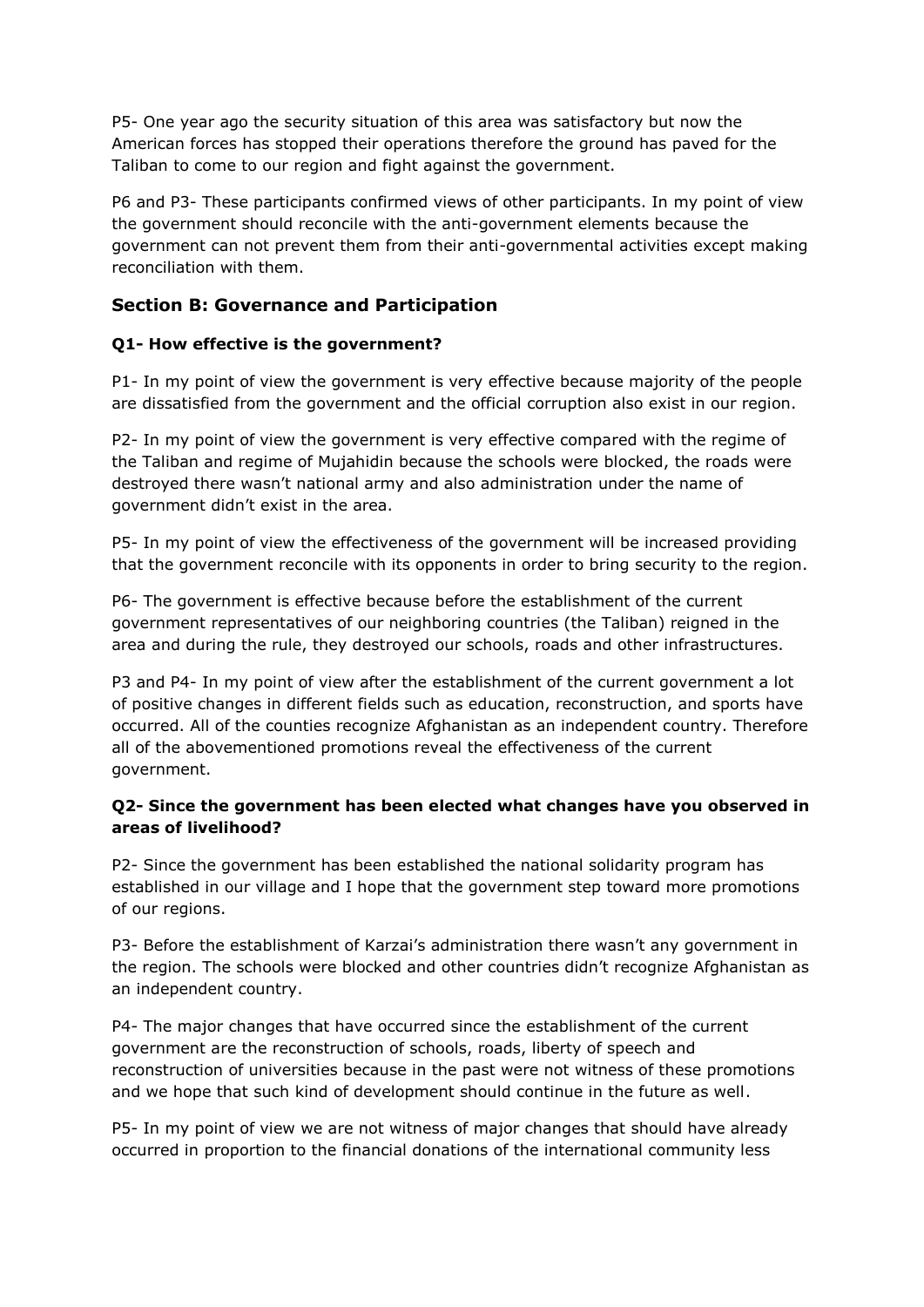positive changes have been occurred because the donations were not expended on the right way.

P1- In my point of view no positive changes have occurred because a lot of country donated to Afghanistan but the donations were not spent on the right way because if the donations would have been expended on correct way then today the poor and needy people wouldn't be compelled to travel to Iran and Pakistan for finding of employment opportunities so I think no positive change have occurred in livelihood areas of the poor and needy people.

P6- In response to this question this participant said that no changes have occurred in livelihood areas of me because I am wage labor as I was in the past as well but since the establishment of the current government some roads and schools were reconstructed.

#### **Q3- Are the women consulted on important issues? If yes, what issues? How are they?**

P1- We consult with women on all issues that are related to our home. It is very important to consult with them on all issues because without their consultations we can't be successful to perform our duties. We generally consult with them on different issues for instance when we want to build a home to marry our son or daughter.

P2- We have married to women in order to perform the chores not to be my head. I don't think that it will be necessary to consult with women on all issues. I myself do not consult with my wife.

P4- In my point of view it is very necessary for men to consult with women on different issues.

P3 and P6- these participants confirmed views of the  $5<sup>th</sup>$  participant and added that they consult with women on all important issues.

#### **Q4- How do people get access to information? Regarding rights, laws, policies and national institutions?**

P1- In think that in every five households one of them have radio and TV so when they get information regarding the aforementioned then other villagers get information form them.

P2- I don't have a radio so I get information from other villagers regarding the aforementioned issues.

P3- I am teacher at school so I get information regarding the aforementioned issues from school.

P4- I am a university student and I have both TV and radio so I listen to the radio or watch the news and get information about the aforementioned issues.

P5 and P6- These participants confirmed views of other participants and added that the government should create more TVs so as to we could easily get information regarding the abovementioned issues easily.

## **Section C: Access to livelihood, social and economic security**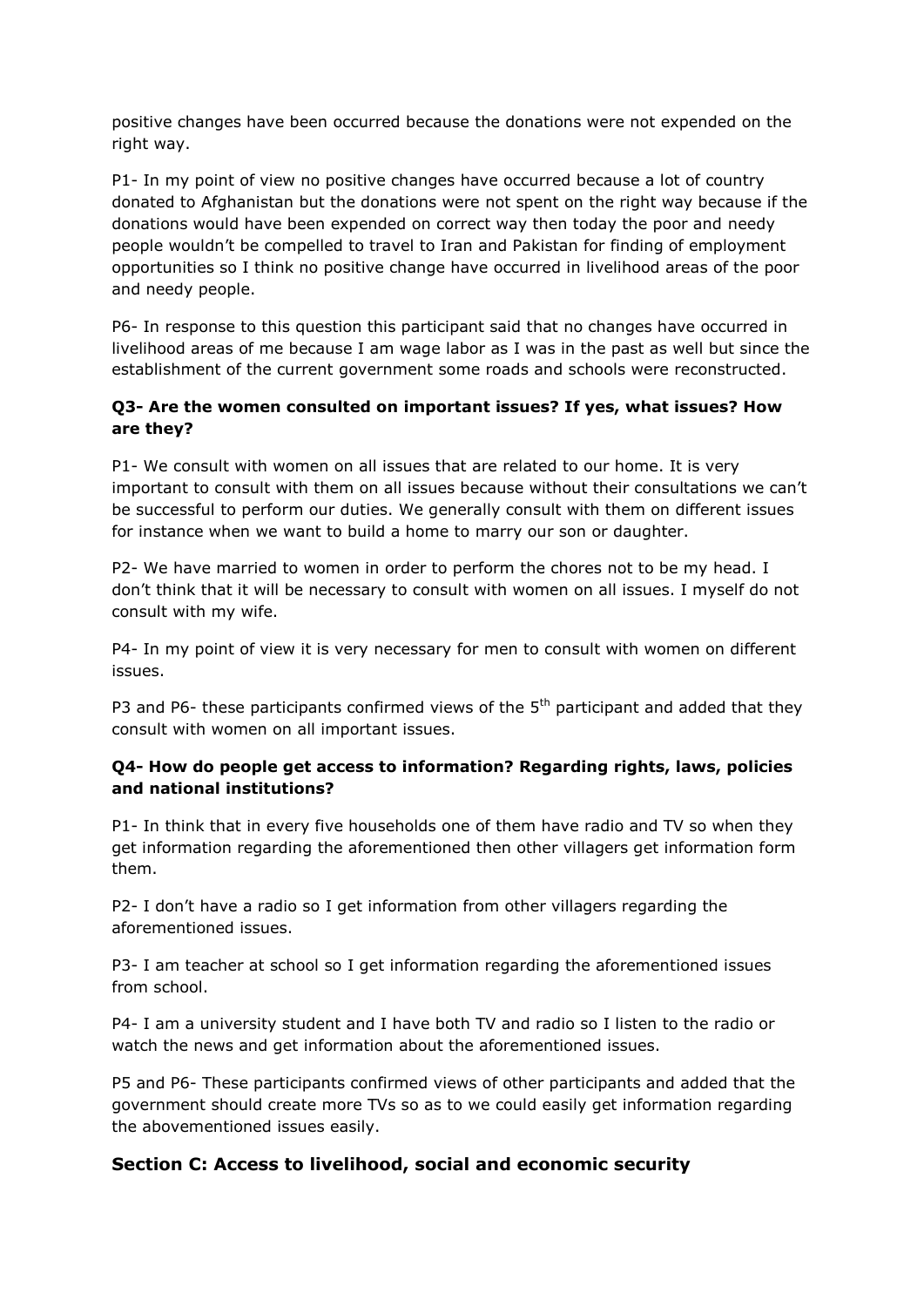## **Q1- How do you feel about the land was allocated to the returnees?**

P1- If the government or other NGOs allocate lands for them we will be very happy because they are our bothers who have returned from the foreign countries and they deserve to be allocated lands.

P5- As returnees have repatriated from foreign countries so I am very happy from the allocation of lands for them because they are entitled to be donated lands.

P2- In our area the lands were not equally allocated for returnees because those who deserved that would have been distributed lands they weren't distributed but instead of them the lands were allocated to wealthy people who didn't need the lands.

P3- He proposed that it will be better that if the government be able to allocate land for both returnees and local residents of the area who are homeless.

P4- He confirmed views of other participants and asked from the government to equally donate lands for returnees and this issue will pleased him.

P6- This participant confirmed views of other participants and asked from the government to maintain equality while distribution of lands for the returnees.

#### **Q2- Were there problems because some non-returnees didn't have access to land?**

P1- We don't have any problem as the lands were donated for returnees. In my point of view everyone who is entitled regardless of this issue that he is either returnee or local residents of the are he should be allocate a plot of land in order to provide a shelter for themselves because Afghanistan has a lot of deserts so all of the homeless people should be provided shelters.

All other participants confirmed views of the fourth participant.

#### **Q3- Does the community have problems with crime? If yes, what types of crime?**

P1- I try to breed my children polite and also I advise to other villagers to politely breed their children but in spite of that it is possible that sometimes some types of criminal action might occur in our region.

P4- According to the statements of this participant the incidents of criminal activities have reduced but in spite of that it is possible that sometimes criminal activities such as theft, robbery, and other crimes might occur but there will a few incidents.

All other participants confirmed views two other participants.

## **Q4- Who typically commit the crimes (probe: men, youth, women) who typically are victims of crimes?**

P1- Some of the criminal activities that have occurred so far the perpetrators of all these activities were jobless youth who are opponents of the current government. The victims of such kinds of activities are generally poor and needy people.

All other participants confirmed views of the first participant.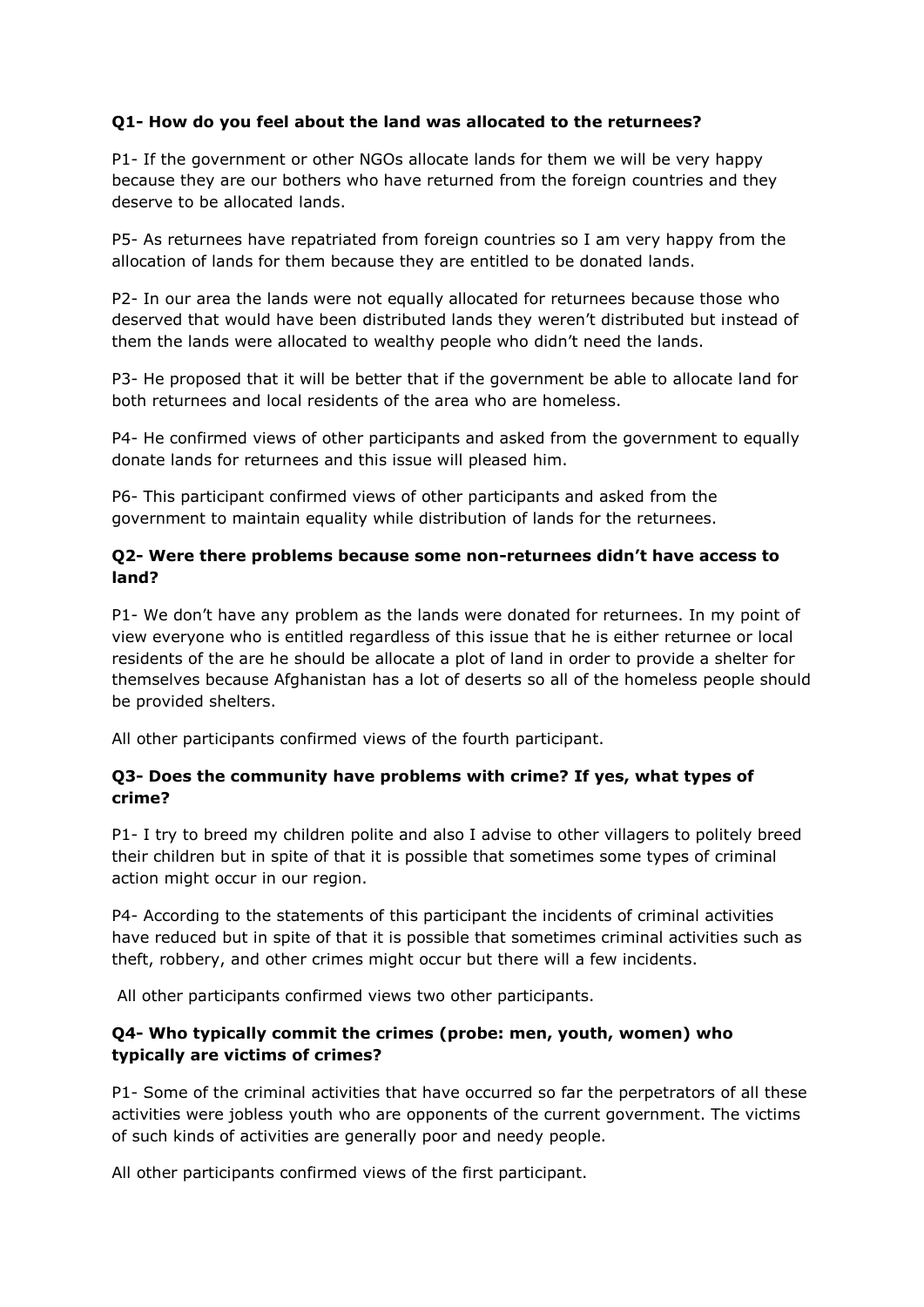### **Q5- Is unemployment higher among returnees than non-returnees? For example food for work and food for cash projects?**

P2- There is not any difference between returnees and non-returnees regarding their employment because all of the villagers are equally hired in the projects.

P3- When the national solidarity program started in our village all of the residents regardless of returnees and non-returnees they were equally employed. Thos were prioritized who were poor and needy.

All other participants confirmed views of other participants.

#### **Q6- Do the community members have more skilled workers than the returnees?**

P1- In my point of view returnees have more skilled workers than the local residents of the area because returnees have learnt different profession while they were living abroad.

P2- Returnees have more skilled workers than the local residents of the area because they have learnt different skills such as carpentry, masonry, and plumbing. So I think they have more skills than the local residents of the area.

P3- In my views those who stayed inside the country (local residents) do not have skills because they haven't learnt any profession except wars and battles but returnees learned a lot of professions during their living in the foreign countries.

P4, P5 and P6- All of these participants confirmed the above-mentioned views and added that those who have migrated to foreign countries, they have learned a lot of skills. They are not ashamed to do the wage labor but the local residents of the area do not perform wage labor in the area because they think that it is shameful for them to fulfill the daily labor.

## **Q7- Do you believe that returnees and non-returnees have equal access to services and resources? If no, please give examples.**

P1- In my point of view there is no difference between returnees and non-returnees regarding their access to services and resources in this area. But in the government everyone who has reference he will be prioritized than others who don't have reference. In the governmental organ reference is important not other issues such as returnee and non-returnee.

All other participants of this focus group discussion confirmed views of other participants.

#### **Section D: Justice and Rule of Law**

#### **Q1 Are there differences in the way the community functions now that returnees are living in the community? For example**

- **A. The way the community interact among themselves.**
- **B. The way the community builds and maintain relationships and trust**
- **C. The way the community support each other during difficult economic times**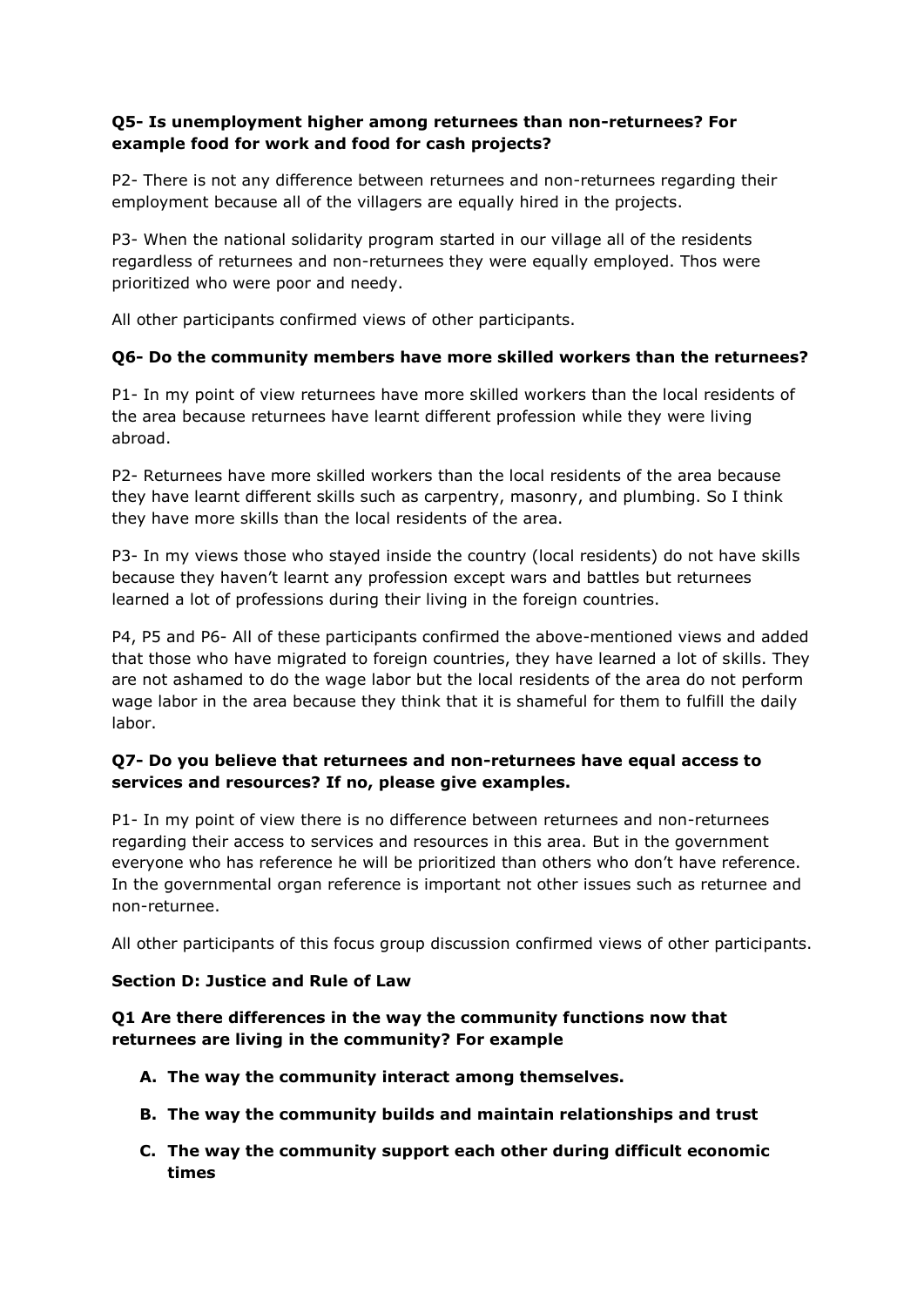#### **D. The way the community resolve disputes between returnees and nonreturnees?**

#### **E. The way the community share resources**

Views of the participants to all probes of the aforementioned question:

P1- Our society is an Afghan society so regardless of this issue that this one is local resident and that one is returnee we cooperate with him when a person be involved in difficulties then won't spare from cooperation with him. Returnees are from the same country but if someone else even a stranger be involved in difficulty we will help him and will share our resources with him.

All other participants confirmed views of the first participant.

#### **Q2- How safe is for women and girls to move around the community?**

P4- It is completely safe for women and girls to move around the community. They are able to attend the school and any where else that they want. In the future we also try to pave the ground for women as the women be able to move around the community.

P2- If the women be dressed up with Islamic veil (Hejab) and be accompanied by an intimate then they won't be faced with any problem while moving around the community.

P1- Our village is located next to the city so the women and girls are able to move around but in other villages the women. But in some of the villages the women are threatened by the Taliban and other jobless youth.

P3, P5, and P6- These participants confirmed views of other participants. There are some of impolite youth who disturb the women in the community because they are jobless and their daily duty is to annoy others.

## **Q3- What do you think would improve safety of women and girls in this community?**

P1- In my point of view every one should breed politely their sons and brother and teach them not to annoy the women and girls in the society then the safety of girls and women will be improved in the region.

P4- He asked from the related organs to identify and arrest those elements who threaten our women and daughters and subject them to the law.

P5- This participant confirmed the abovementioned views and added that the knowledge level of the youth is very low so they don't have information that their illegal activities create a lot of difficulties in the society.

#### **Q4- Is it safe for men to travel outside the community during the day? Is it safe for men to travel?**

P1- There is not any problem regarding travel of men during the night but it is difficult for them to travel during the night.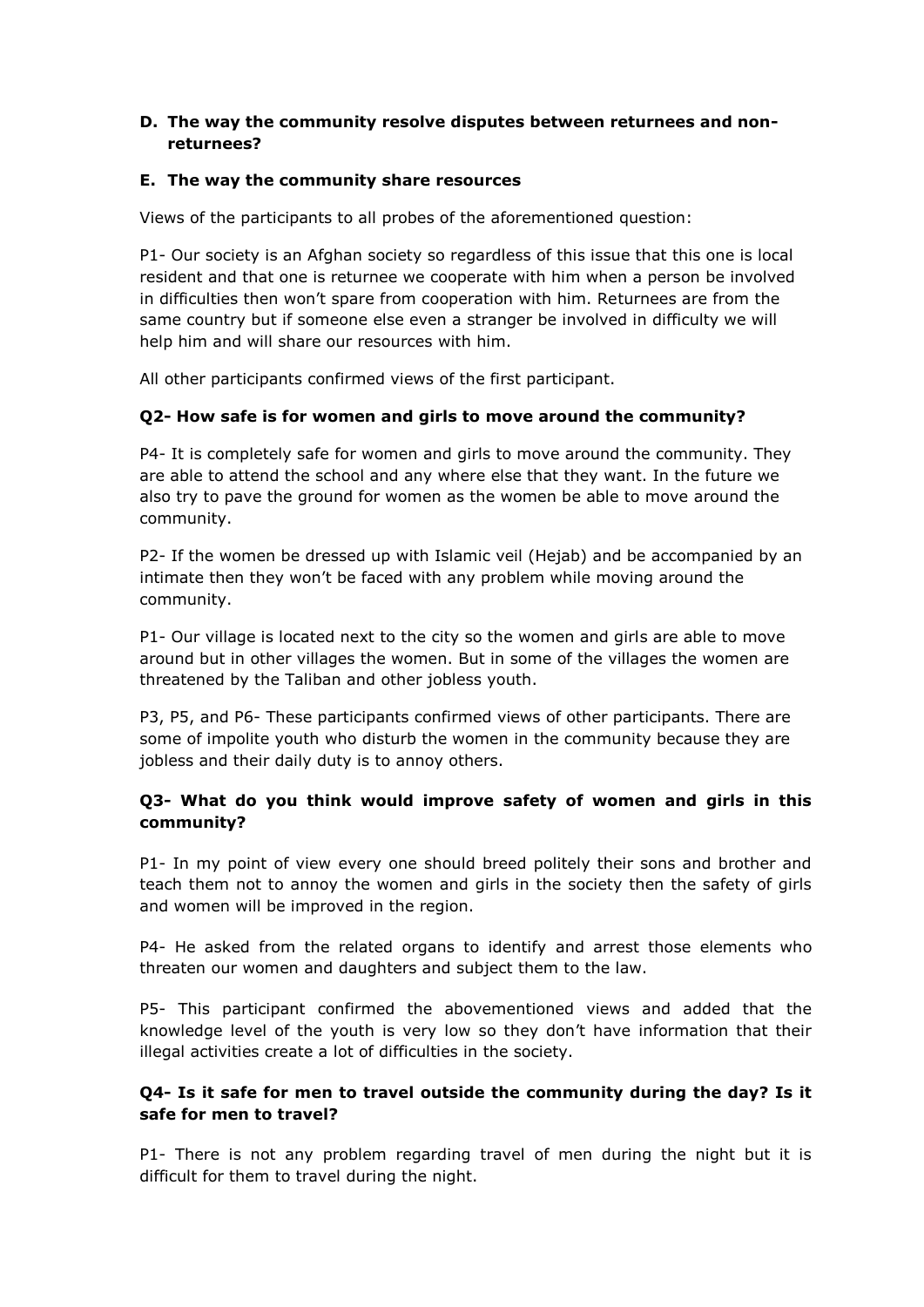P2- In my point of view we can't live peacefully during the night because we can't travel outside of community confidently.

Views of all participants- The only way that can improve the safety of men as they could travel safely during the night it is the duty of the government to increase the number of the police checkpoints. In addition the people shouldn't allow their sons to cooperate the opponents as we could peacefully live in the area.

#### **Q5- Which group is the biggest threat to safety and security?**

P1, P2 and P3- The biggest threat to safety and security of the area are former Jihadi commanders, the Taliban and those elements who are working to the benefit of foreign intelligence agencies against some amount of money.

P4, P5 and P6- These participants confirmed the aforementioned views and added that all of the youths should be convinced that that our country need to be rehabilitate and should not allow invader and extremist groups to destroy the country once again.

#### **Q6- What can the community do to improve the safety and security of the community?**

P1- In my point of view all of the people should honestly serve to our country and should not allow anyone to deteriorate the security situation of the area as the people be able to live in a peaceful environment.

All other participants confirmed views of the first participant.

## **Q7- Have there been benefits to returnees relocating to your community? What are they? Are there any problems? What are they?**

P1- We are very happy from the relocation of returnees to this area because their repatriation has a lot of benefits to our society. For example there are professional people among returnees who have learnt different professions and can play significant role in reconstruction of the country through their professions. We don't see any disadvantage regarding their repatriation to this area except some of the returnees who have been trained in religious centers in Pakistan during their training they have been dictated to fight against American soldiers in Afghanistan because they have been trained returnees that there are Americans in Afghanistan and they should fight against them. Therefore some of them worsen the security conditions of the area under this pretext.

All other participants confirmed views of other participants regarding the aforementioned issue.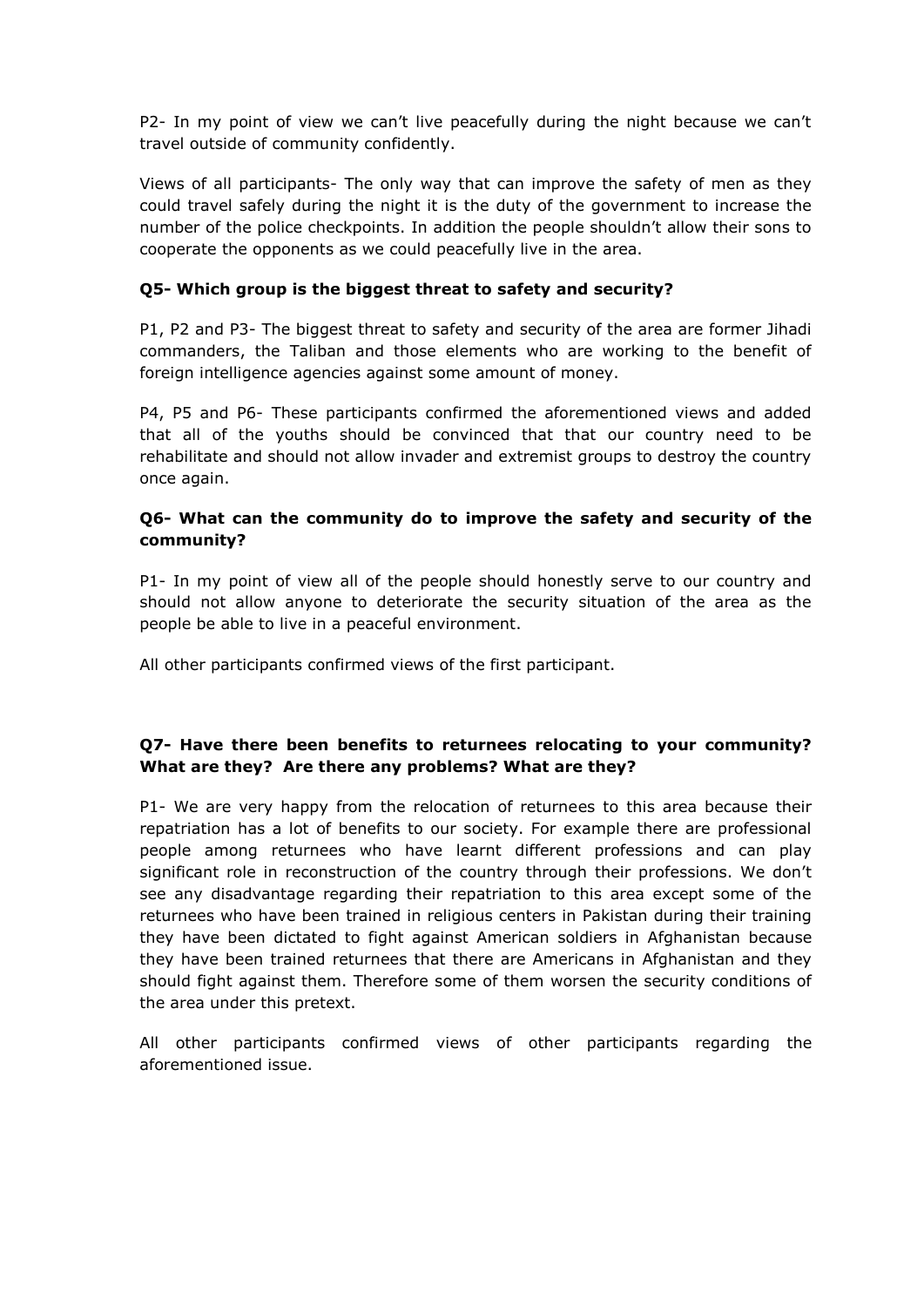# **FOCUS GROUP DISCUSSION**

### **FORM REGISTRATION NO: 33**

|     | <b>Moderator's and Taker</b><br>4. |                               |  |  |  |
|-----|------------------------------------|-------------------------------|--|--|--|
|     |                                    |                               |  |  |  |
| 1.5 | Facilitator's name:                | Sayed Mustafa                 |  |  |  |
| 1.6 | Note taker's Name:                 | Samiullah                     |  |  |  |
| 1.7 | Date of the FGD:                   | 25/9/2012                     |  |  |  |
| 1.8 | <b>Report Number:</b>              | 6                             |  |  |  |
|     |                                    |                               |  |  |  |
|     |                                    | <b>Area Information</b><br>5. |  |  |  |

| 2.1 | Reintegration site Name:     | Daman     |  |
|-----|------------------------------|-----------|--|
| 2.2 | Site Number:                 | 40        |  |
| 2.3 | Returnees: (Yes, No)         | Yes       |  |
|     | Non-Returnees: (Yes, No)     |           |  |
| 2.4 | Gender (Male, Female, Mixed) | Male      |  |
| 2.5 | GPS (Yes, No)                | Yes       |  |
|     | If No see code.              |           |  |
| 2.6 | <b>GPS</b> location          |           |  |
|     | Latitude:                    | 34 68 078 |  |
|     | Longitude:                   | 70 21 739 |  |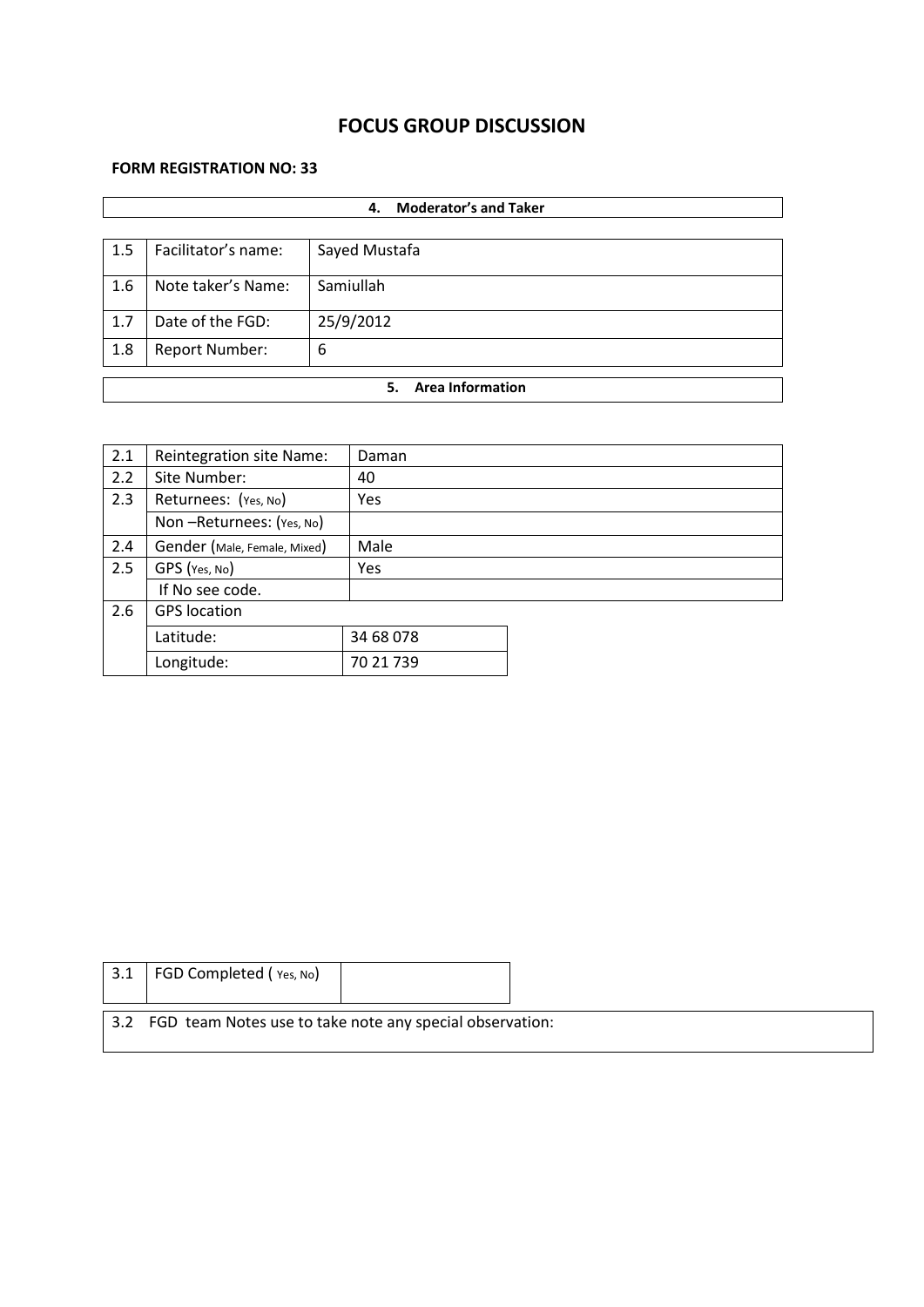All of participants eagerly participated in the interview and they had a lot of anticipations of contribution from the government and NGOs in the future.

6. FGD Outcome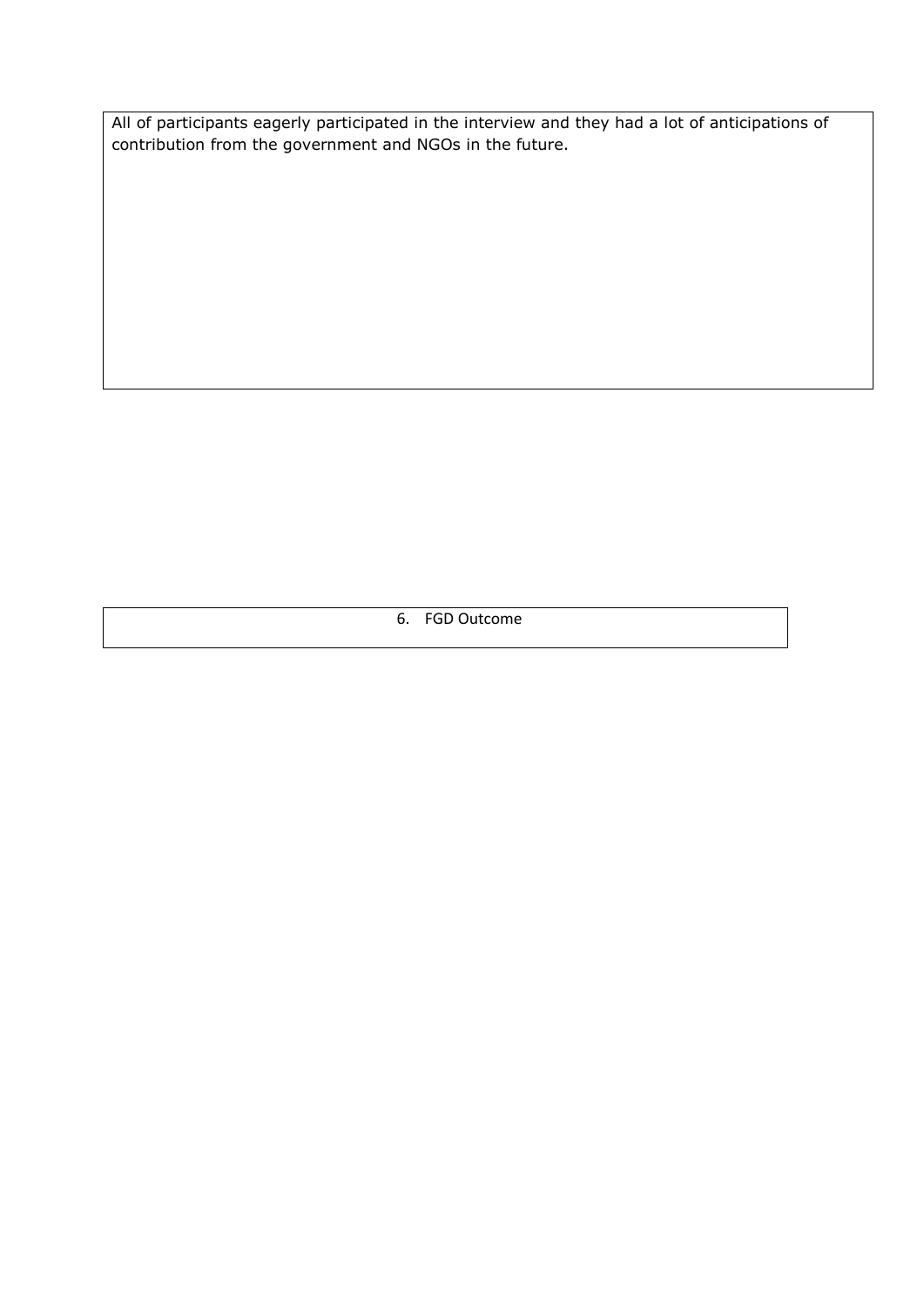| 4. Data Management Information (Internal Use Only by Database Entry Team) |       |                       |                                 |                       |        |  |
|---------------------------------------------------------------------------|-------|-----------------------|---------------------------------|-----------------------|--------|--|
| 4.1 Date of Interview                                                     |       | 25 / 09 / 2012        |                                 |                       |        |  |
| 4.2 Interviewer's number                                                  |       | Male<br>Intarationner | $E-5$                           | Female<br>Intarviowar |        |  |
| Supervisor's<br>numhar                                                    | $E-1$ |                       | Regional Supervisor's<br>numhar |                       | $E-23$ |  |
| 4.5 Date of office editing                                                |       | 27/9/2012             |                                 |                       |        |  |
| 4.6 Office editor's code                                                  |       | $F-23$                |                                 |                       |        |  |
| Date of data entry<br>4.7                                                 |       | 10/11/2012            |                                 |                       |        |  |
| Data entry officer code<br>4.8                                            |       | 10                    |                                 |                       |        |  |

| List of Participants in Focused group discussions (F.G.D) |           |  |  |  |
|-----------------------------------------------------------|-----------|--|--|--|
| Province                                                  | Laghman   |  |  |  |
| District                                                  | Mehtarlam |  |  |  |
| Site Number                                               | 40        |  |  |  |
| Village                                                   | Daman     |  |  |  |

| <b>No</b>      | <b>Name</b>                                                              | <b>Position</b> | Occupation    | <b>Contact No</b> | Age         |
|----------------|--------------------------------------------------------------------------|-----------------|---------------|-------------------|-------------|
| $\mathbf{1}$   | Mir Rahman                                                               |                 | Deputy of     |                   |             |
| $\overline{2}$ | Sultan                                                                   |                 | Wage laborer  |                   |             |
| $\overline{3}$ | Khairullah                                                               |                 | Student       |                   | 0777371608  |
| $\overline{4}$ | Hayatullah                                                               |                 | Wage laborere |                   | 0799276604  |
| 5              | Mohammad                                                                 |                 | Mullah Imam   |                   | 0799621744  |
| 6              | Sifatullah<br>$\mathbf{A} \mathbf{B} = \mathbf{A} \mathbf{B} \mathbf{A}$ |                 | Sport man     |                   | 07022521816 |
| $\overline{7}$ |                                                                          |                 |               |                   |             |
|                |                                                                          |                 |               |                   |             |
|                |                                                                          |                 |               |                   |             |
|                |                                                                          |                 |               |                   |             |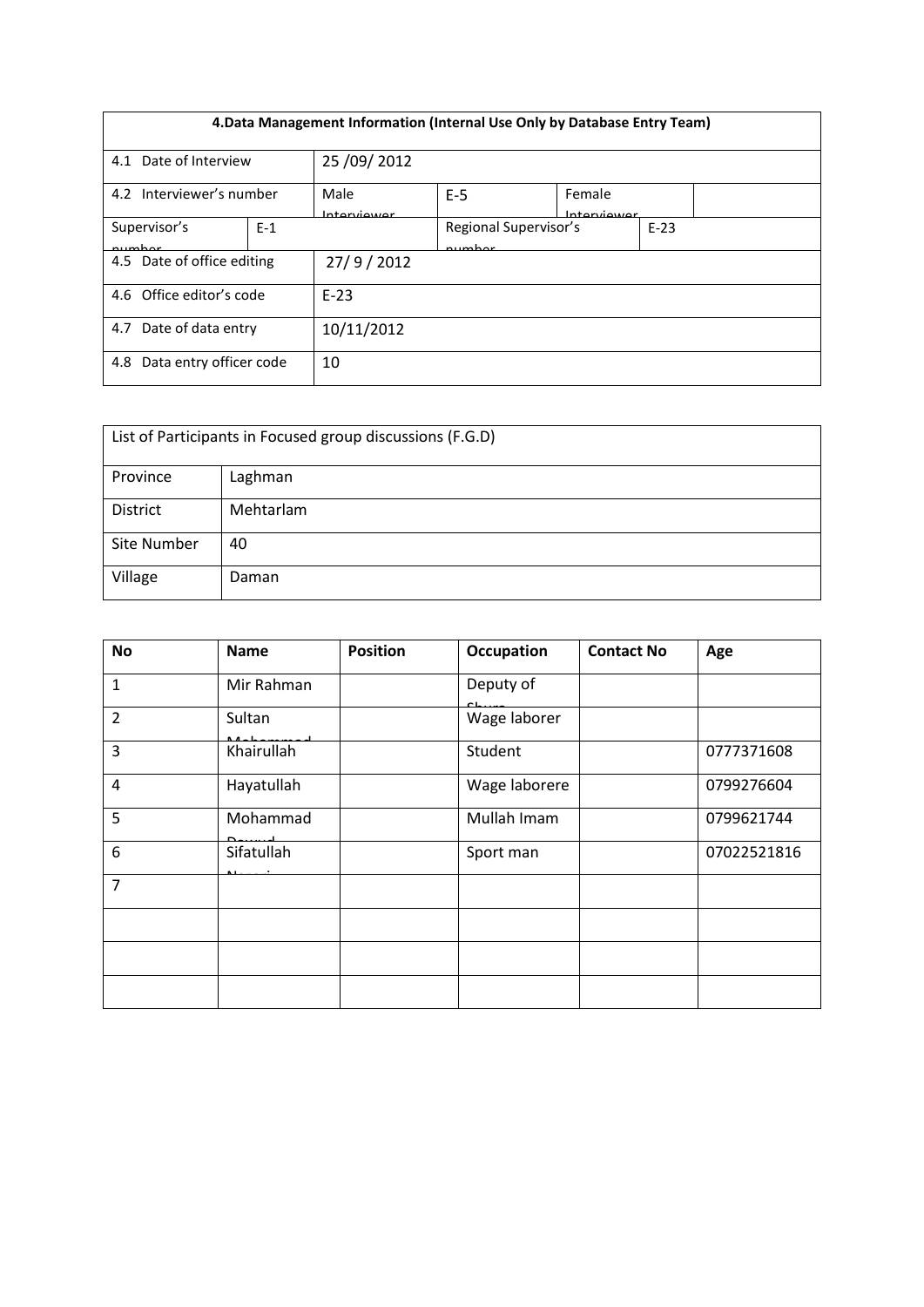# **Section A: General and Specific Concerns**

## **Pat A: Education**

## **Q1- What are your concerns regarding education for returnees?**

P1- The education level of schools in our country is very low. The teachers only think about their salaries but they do not pay attention to education of our children. When we were in Pakistan our children were able to seek the standard education. So I ask from the government to build standard school and hire experienced teachers as our children are educated properly.

P2- schools are far from our village and we cannot take our children to school everyday because streets are dangerous, so I request from government to build school in our village to educate our children proper

P3- School is far from our village and there are not books to distribute for our children at school, and also we do not have the ability to purchase it from bazaar. Besides of school we do not have a course or institute to teach our children Islamic subjects. So I request from government to build an Islamic institute and provide books for schools on time.

P4- our main problem is that we do not have books at school and government does not provide it on time, and we do not have the ability to purchase it from bazaar. So I want from government to have serious attention on it

P5- besides of schools government must build institutes and courses in our village so our children educate proper, and I request from government to have serious attention on this problem.

P6- we do not have illiteracy school in our village that our old people learn about Islam religion, so I want request from government to establish an illiteracy school in our village.

#### **Part B: Health Services**

#### **Q1- What are your concerns related to health services for the returnees?**

P1- There is not a clinic in our village, and on emergency time we cannot take our patients to the doctor and if we could, and in hospital if any person does not have any reference the doctors would never check his patient. So I request from government to build a standard clinic in our village, and take care of administration corruption in all organs.

P2- we can not take our patient to the hospital during the night, for solving of our problems I request from government to build a clinic in our village.

P3- we do not have clinic in our village and ambulance services department which has build by ministry of public health, they can not investigate for people, so our patient's situation became worse or die. So I request from government to establish a clinic in our village and punish the ambulance department staffs.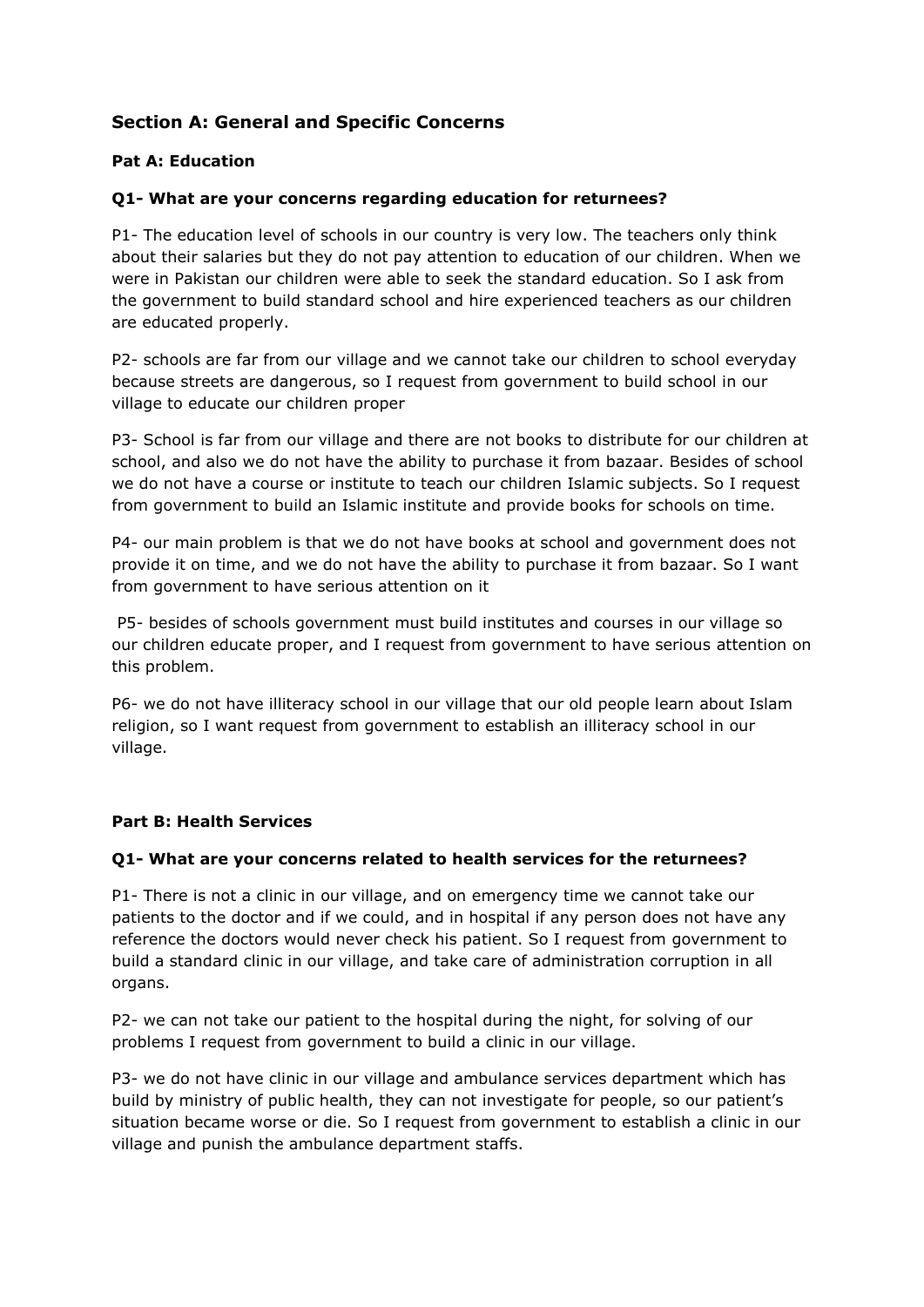P4- one of the major problems of us regarding health is lack of gynecology and obstetrics unit that when our women become sick then thy face with a lot of problems. I ask form the government to train midwives in our village as they could examine the pregnant women at the particular time in order to prevent from the mortality cases of the pregnant women in this village.

P5- I confirm views of all participants.

P6- government must provide medical equipments for doctors and clinics, because doctors cannot cure the patients, and government must have attention regarding resolution of our problems in this field.

## **Part C: Access to drinking water**

## **Q1- What are your concerns regarding access to potable water for the returnees?**

P1- about access to drinking water we have many problems, because the well is far from our home and we are in difficulty, so I request from government to dig a well in front of all homes

P2- we have well in our home but we bring water from other places because our well's water is not drinkable, so I request from government to dig well in all important places.

P3- I confirm all abovementioned ideas, and government must dig a well for every twenty homes.

P4- There are a lot of homes in our area so I ask from the government to dig a well on every twenty households from where a pipe should transfer water for every household.

P5- I confirm views of all other participants and ask from the government to provide tube wells for us.

P6- This participant also asked from the government to provide tube wells system like Pakistan for them. Through this action the residents of this area will be provided enough water and their problems will be resolved. Providing of tube wells will bring improvement in living condition of the villagers and from other hand it will provide employment opportunities of the youth as well.

#### **Part D: Access to Food/ Market**

#### **Part E: Access to Shelter**

## **Q1- What are your concerns regarding shelter for the returnees?**

P1- No one has donated shelters for returnees of this are who have repatriated form the Pakistan and Iran yet. I ask both from the government and NGOs to provide shelters for returnees in order to resolve our problems in this field.

P2- Returnees of other areas were allocated lands but no one has donated lands for us so far.

P3- Since we have repatriated from the Pakistan to our own country none of the organs whether it is the immigrants and returnees directorate or the UNHCR have not donated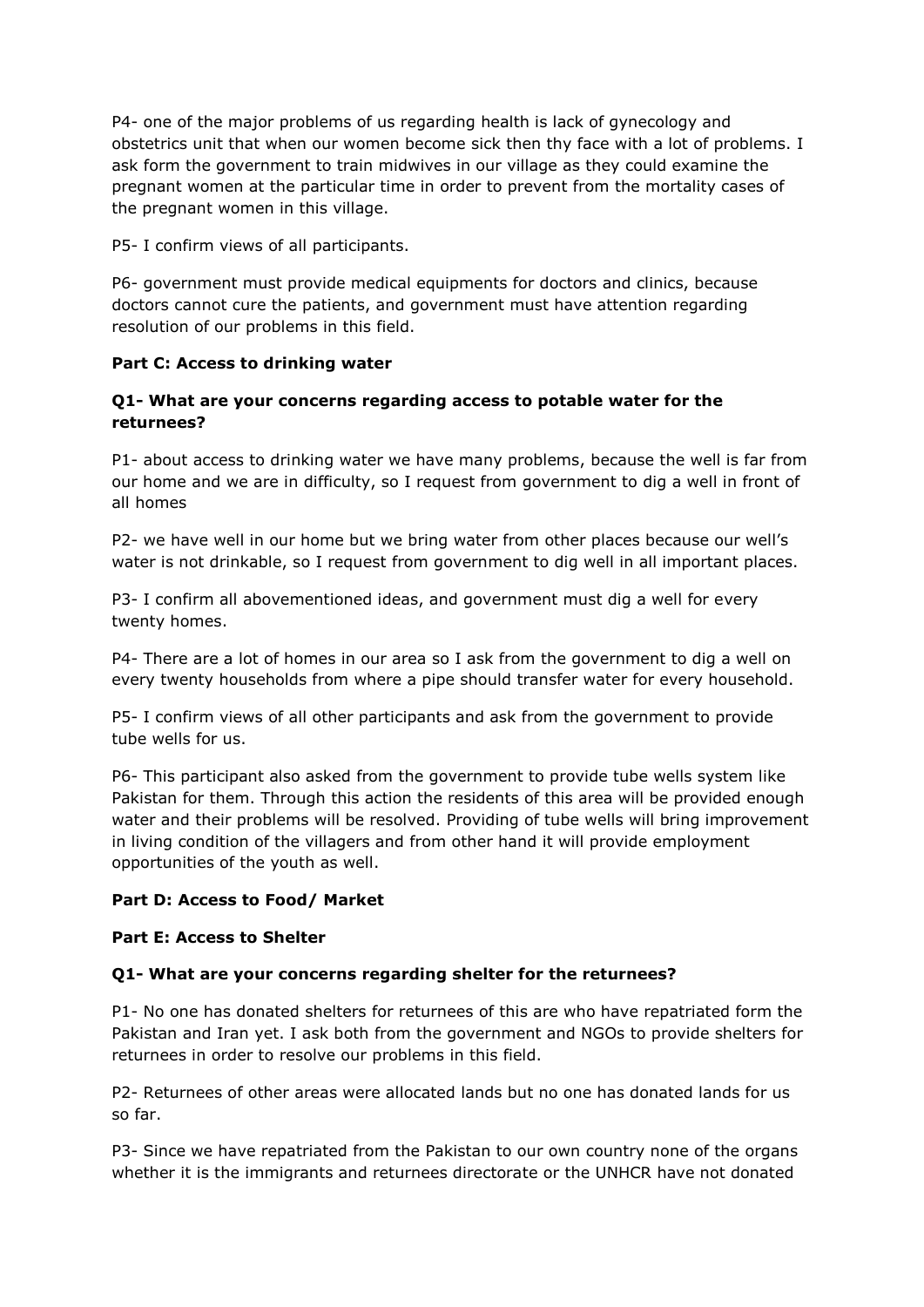with us regarding providing of shelters for us. I myself provided a shelter for me by the beam that I had brought form the Pakistan by myself but so far no one has cooperated with us.

P4- I confirm the aforementioned views and ask from the government to eliminate corruption and bribery from the governmental organs especially from the immigrants and returnees directorate. When we pay bribes then they permit us to visit form the mentioned organ but when we don't pay them bribe they don't allow us to enter from the main gate of the aforementioned organ. So I ask from the government to detain such kind of corrupt people in order to resolve problems of our people.

P5- No one has donated with us yet in this field. So I ask from the government to allocate a plot of land for returnees in order to provide a shelter for ourselves.

#### **Part L. Security**

## **Q1- What are your concerns regarding security situation of this area?**

P2- This are is secure during the night but during the night some of the people attack on our homes under the Taliban and either loots our homes or attack on our women. So I ask form the government to install a police check point in our area in order to maintain security situation of the area during the night and we could live calmly at our homes.

P1- This participant also confirmed that during the day the are is secure but during the night some vulgar people have deteriorate the security situation of the area especially during the night because they loot our homes therefore I ask from the government to prevent them from their actions as we could live with confident in the region.

P3- I confirm views of other participants and also add that security situation of this area is entirely bad because no one is able to go to their duties and perform governmental tasks so I ask from the government to pay serious attention regarding this problem. The solution way is to provide employment opportunities for the residents of the area and when they are employed then they won't deteriorate the security situation of the area.

P4- The security situation of this are is very bad because we can't perform our duties during the night. I ask from the government to install a police check point in this are to be equipped by all kinds of ammunitions in order to resolve our problems in this field.

P5- Security situation of this are is very critical and we don't know that when will be this problem resolved. I ask from the government to pay serious attention to this problem and install a police check point in order to maintain security situation of our area.

## **Section B: Governance and Participation**

#### **Q1- How effective is the government?**

P1- You asked a very good question and in response to this question I want to tell you that due to the presence of the current government our country has global familiarity and our flag is vibrated in whole of the world.

P2- I confirm views of the first participant and also add that the government is very effective because during the current government a lot of positive changes have occurred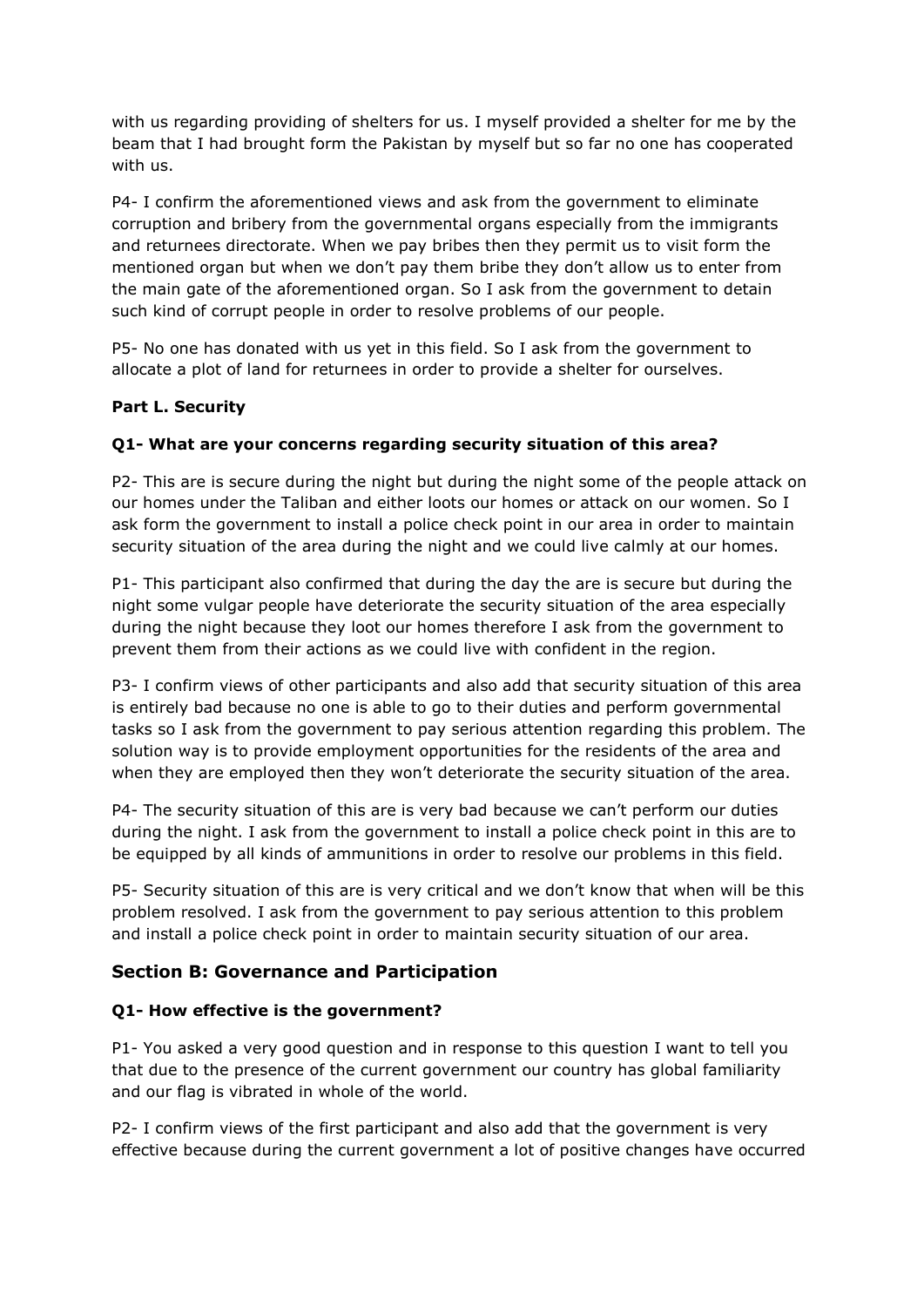for instance the roads, clinics, schools and other institutions were reconstructed and we have had a lot of achievement in sport section as well.

P3- I also want to tell you that the current government is very effective because in the past regimes we didn't have parliament and lower house. There was rule of different people in different corners of our country. Everyone who wanted to perform an illegal action he could without being asked or punished by anyone. Bu toady every one is subjected to the law and they cruel is punished.

P4- The government is very effective because at the present we have constitution and three governmental forces such as judiciary, executive and legislation forces. Due to the presence of the current government a lot of positive changes have been occurred.

P5, P6- We confirm views of other participants and also add that the present government is very effective because by the establishment of the current government a lot of positive changes have been taken place in field of security because at the present we have national army that can maintain security situation of our country but in the past we didn't have national army.

## **Q2- Since the government has been elected what changes have you observed in areas of livelihood?**

P1- Since the government elected a lot of positive changes has occurred in our areas of livelihood of instance in the past we were compelled to travel to the foreign countries in order to find a job for ourselves but today a lot of developments projects are implemented inside our village that allow us to work inside our own country because the employment opportunities have increased a lot than the past.

P2- since the government has been elected a lot of positive change can be observed in our areas of livelihood for example in the past the women and girls were not allowed to study schools but today both boys and girls can attend the schools and universities. Besides a lot of schools were newly established in most of the areas.

P3- I confirm the aforementioned views and also add that in the past I lived in the clayish home but today I have a concreted home and my business has also improved than the past.

P4- One of the major problems is asphalting of roads by the current government because in the past whole of the roads were destroyed and we travelled days and nights until we arrived to another province and most of the time our patients lost their lives on the way to the hospital but we are happy that today our roads are asphalted and this problem has been resolved.

P5 and P6- We confirm all the aforementioned views and also add that since the government has been elected a lot of positive changes have occurred in our areas of livelihood for instance in the past we were compelled to go to the Pakistan and call to our relatives form there but fortunately that the telecommunication has had a lot of improvement since the establishment of the current government. There is a mobile phone entirely in every household. Despite of that some positive changes have also occurred in other fields as well such as sport, health and other fields.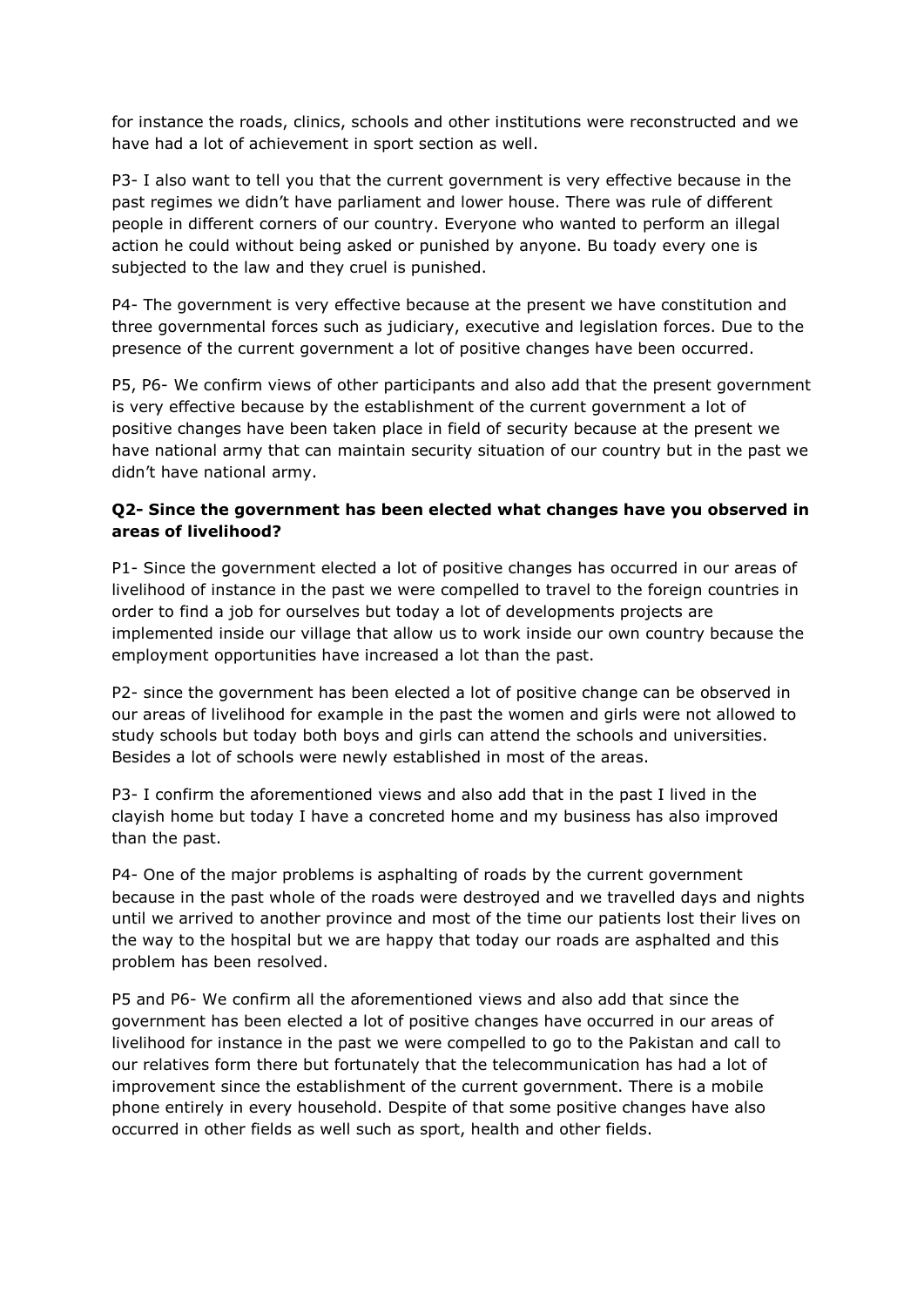#### **Q3- Are the women consulted on important issues? If yes, what issues? How are they?**

P1- We consult with women on all issues.

P2- We consult with women on some of the issues.

P3- he also mentioned that he consults with women on some of the issues.

P4, P5, P6- These participants confirmed the abovementioned views and added that they consult with women on some of the issues that are related to them but not on issues that are related to the outdoor affairs.

## **Q4- How do people get access to information? Regarding rights, laws, policies and national institutions?**

P1- We get information regarding rights, laws and policies from the radios and TVs. We ask from the government to provide newspapers for those areas where they don't have access to electricity.

P2- We get information regarding the policies of the government form the radios.

P3- Sometimes when we have access to the electricity then we get information regarding the abovementioned views through the media. I ask from the government to print the newspapers and make them available for us in order to get information regarding the policies of the government.

P2 and P5- We get information regarding the policies of the government form the radios.

P6- I get information regarding the policies of the government from the summits and rallies that whenever I participate in that kind of summits then I get information regarding the policy from there.

## **Section C: Access to livelihood, social and economic security**

#### **Q1- How do you feel about the land was allocated to the returnees?**

P1- We will be very happy if the lands be allocated for those who have repatriated from the Pakistan and other countries to their own country.

P3- We have seen a lot of problems during migration in the foreign countries and now that we have repatriated to our own country we are homeless here. I ask from the government should allocate a plot of land as we provide shelter for ourselves.

P4- We will be very happy if returnees be allocated lands.

P2- In the past we didn't have a private home and now that we have repatriated to our own country we also don't have any private home so I ask from the government to allocate a plot of lands for all of the residents of the area and we will be very happy by this action of the government.

P5, P6- Both participants confirmed views of other participants and added that if the current employees of the migration and repatriates directorate wouldn't be fired still that time the returnees will not be allocated any plot of the land. Because all of the lands that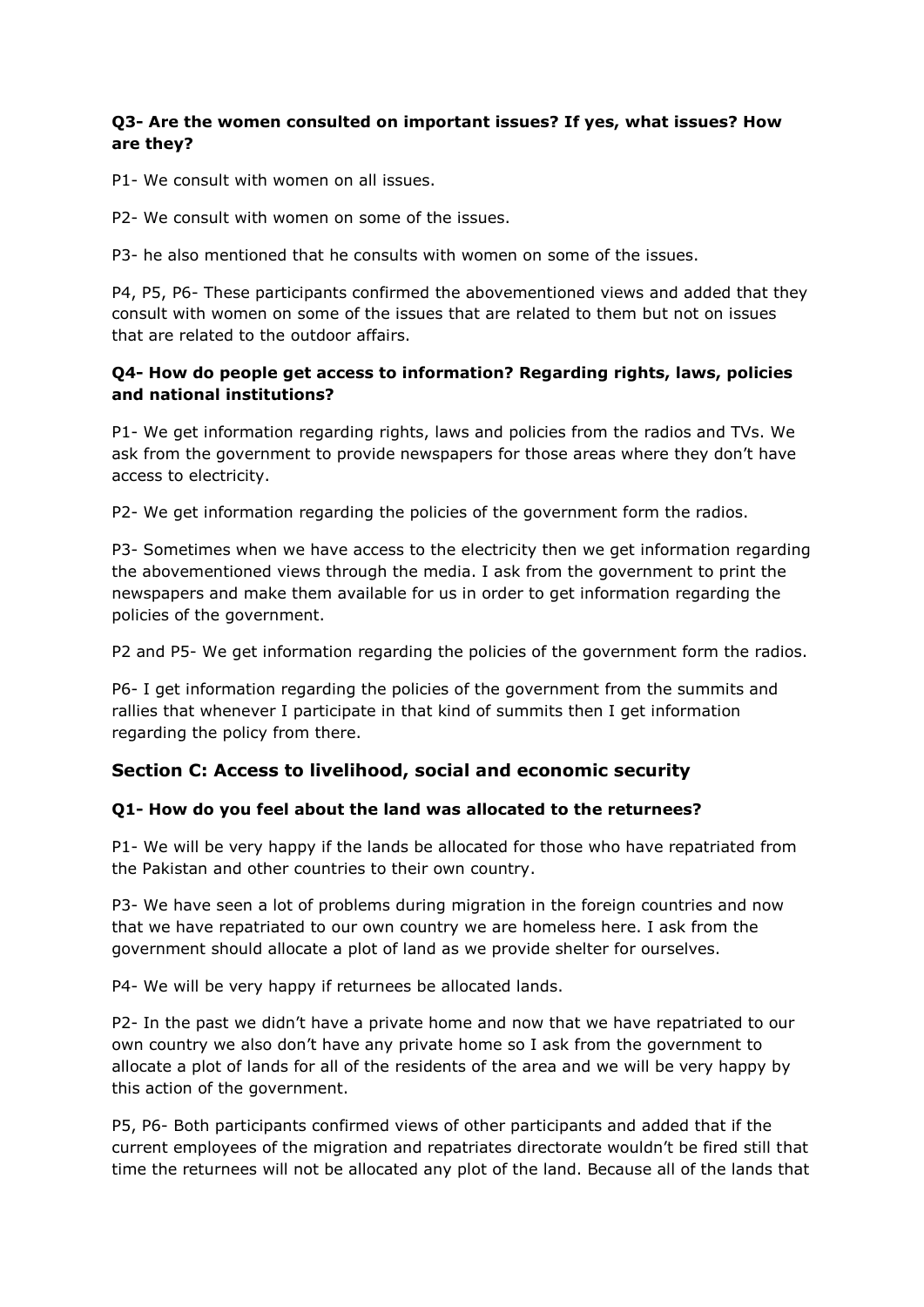have been allocated for returnees these corrupt employees have distributed among themselves but they didn't distribute them on deserved and poor people (returnees).

## **Q2- Were there problems because some non-returnees didn't have access to land?**

P1- There is not any kind of problem among us whether this one is the local resident and that one is returnee. I ask from the government to equally distribute a plot of land for all of the residents of the area regardless of this issue whether he is local resident or returnee regarding to resolve our problems regarding shelter and I want to tell you once again that there is not any kind of problem between us at the present and will never occur in the future as well.

P2- In Daman village all of the residents are poor and needy people and most of the people among the residents of this area are homeless. The government should allocate a plot of land for all of the residents of this village for both returnees and non-returnees and this problem will never be created.

P3- All of the residents are faced with a lot of problems but homelessness is one of the major problems of these people so all of them should be allocated a plot of land.

P4- The local residents of the area do not have any problem with regarding allocation of the lands for returnees but contrary to this issue they will be very happy if the lands be allocated to the poor and deserved people. The current government has a lot of problems because there are corrupt people in the immigrants and returnees directorate. They receive shelters and make towns under the name of returnees and deceive the government that would be provided for returnees but then they distribute the shelters among themselves. I ask from the government to pay serious attention regarding resolution of our problems in this field.

P5 and P6- These participants confirmed views of other participants but them themselves didn't want to express their own views.

## **Q3- Does the community have problems with crime? If yes, what types of crime?**

P1- A lot of criminal actions occur in this village and the perpetrators of these criminal actions are the youth. They generally perpetrate criminal actions such as theft, murder, racketeering and other crimes. So I ask form the government to increase the number of the police checkpoints in order to patrol during the night arrest these criminals and punish them in order to be a good example for others that should not perform such kind of actions in the future.

P2- There are not employment opportunities in this area. The government hasn't paved employment opportunities for the youth. All of them are jobless at the present so they have to perpetrate theft and other criminal actions. I ask from the government to implement development projects in order to employ our youth in such kind of projects as they could serve to their country as well. They are very disheartened form their life and due to this reason they perpetrate such kind of criminal actions.

P3- The criminal action have increased to a great extent in this village even that some of the criminals aggresses on families and perpetrates sexual attacks on women. So I ask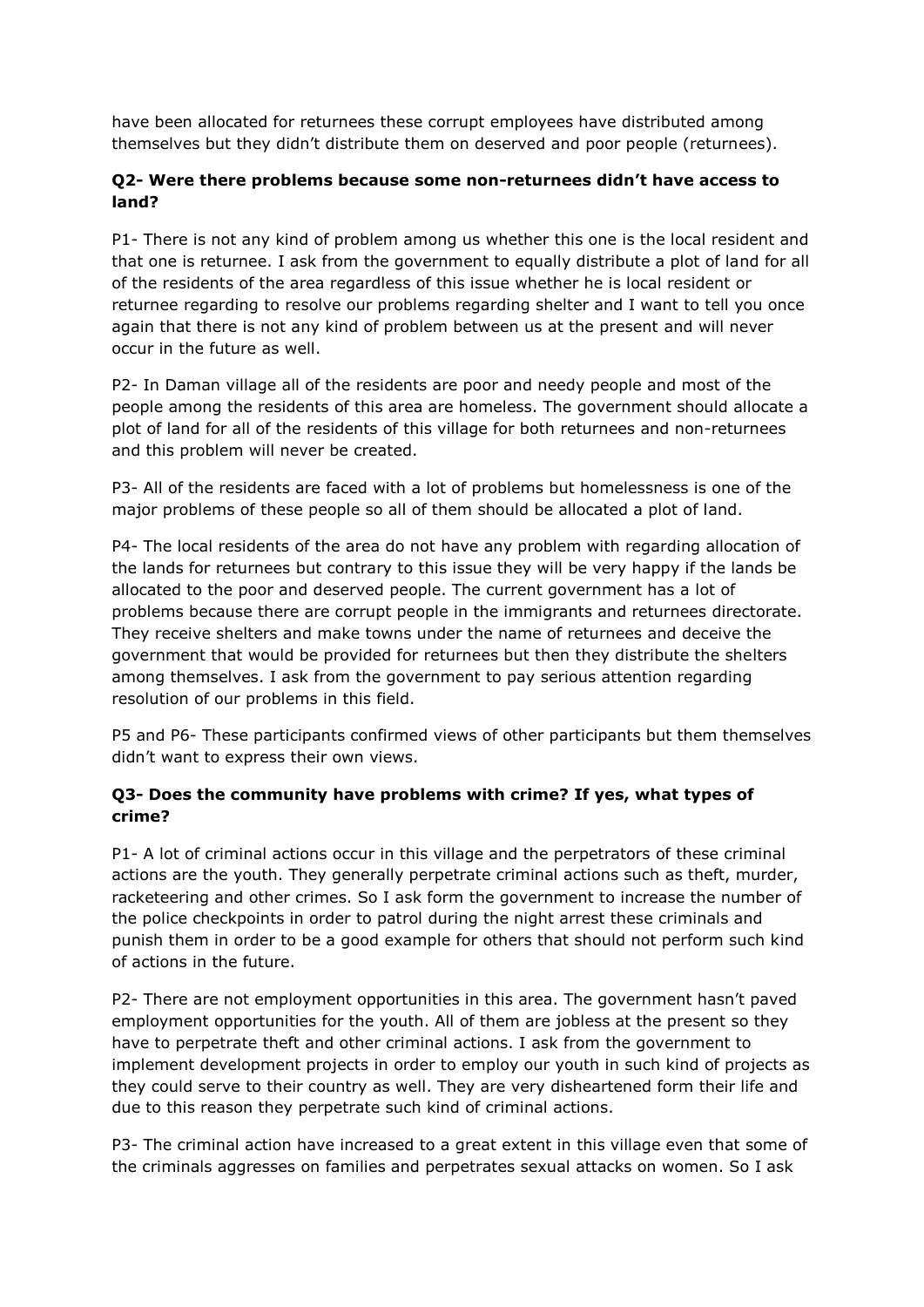form the government to resolve these problems and prevent the criminals from such kind of actions.

P4- This participant confirmed views of all other participants.

P5- I ask from the government to arrest the criminals and punish them so as to be an example for others not to perform such kind of actions.

P6- This participant confirmed views of other participants.

## **Q4- Who typically commits the crimes? (Probe: men, youth, women). Who typically are the victims of the crime?**

P6- Most of the criminal actions are performed by the jobless youth. As they have joined with anti-government elements therefore they deteriorate the security situation of the area and perform such kind of criminal actions. So I ask from the government to provide employment opportunities for these youth as from one hand they could help and serve for their country and from other hand the incidents of criminal actions will be prevented.

P4- in my point of view if the government provides employment opportunities for these youth they will not perpetrate such kind of criminal actions and contrary to that they will serve to their country so I ask from the government to provide employment opportunities for these youth.

P1- This participant also insisted that the employment opportunities should be provided for the youth in order to serve for their country.

P5, P2, P3- These participants confirmed vies of other participants.

## **Q4- How do people get access to information regarding rights, laws, policies and national institutions?**

## **Q5- Is unemployment higher among returnees than non-returnees? For example food for work and food for cash projects?**

P1- Most of the returnees who have repatriated from the foreign countries they are jobless and meanwhile they are not familiar with any kind of profession so they have to perpetrate criminal actions. I ask from the government to provide employment opportunities for these people.

All other participants confirmed views of the first participant regarding the aforementioned question and asked from the government to provide employment opportunities for the residents of this area.

## **Q6- Do the community members have more skilled workers than the returnees?**

P1- In my point of view those who have lived in the foreign countries (returnees) have more skilled workers than the local residents of the area because during their residence in the foreign countries they have learned a lot of professions but no one pay attention to them because in the current government no one will be employed without a strong reference. So I ask from the government to pay attention to their problems.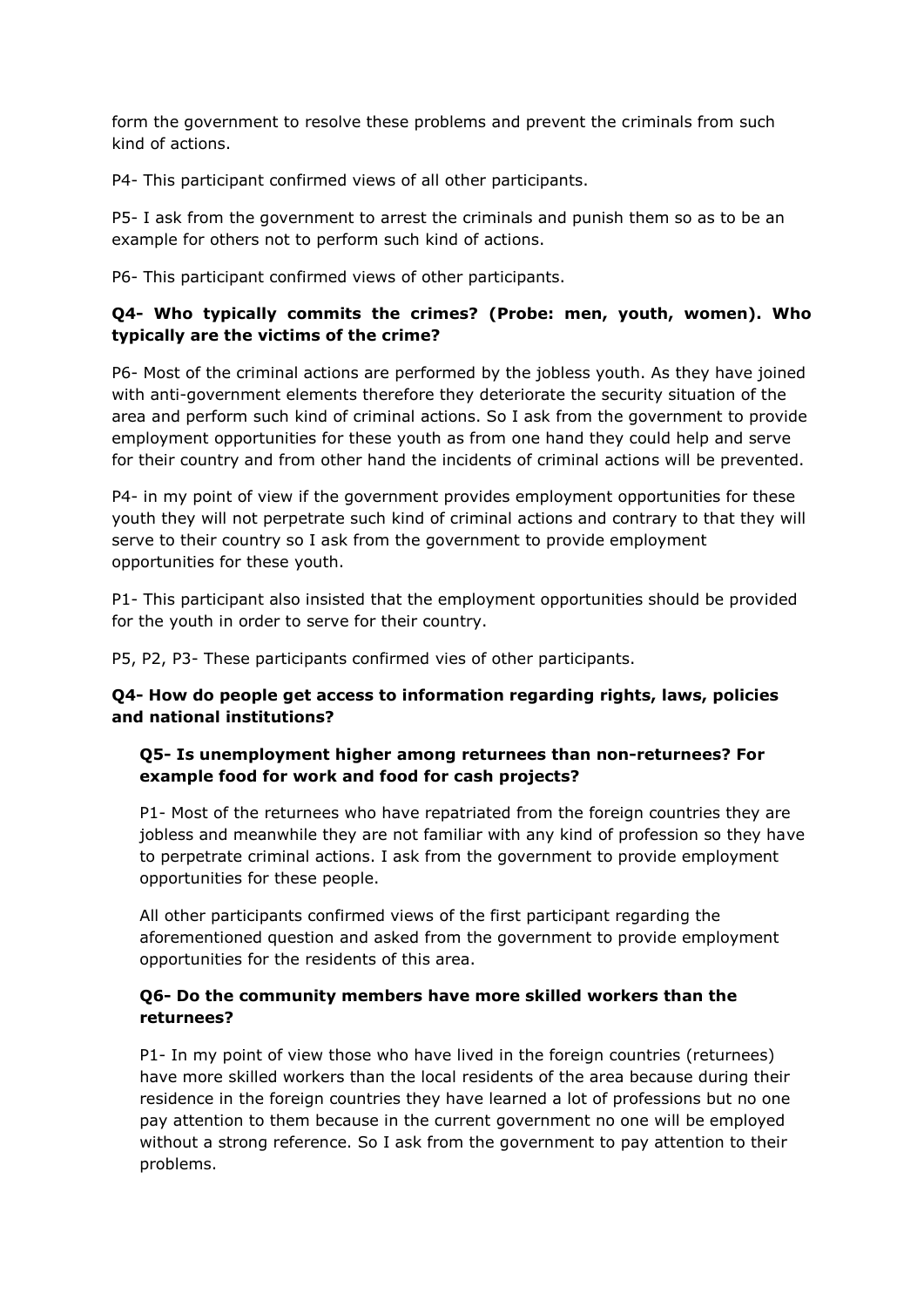P2- Those who have lived in the foreign countries especially in Pakistan they have learned different professions. They are very professional in all spheres especially in construction affairs but in this area no one pay attention to their skills so they are not employed in this are without reference and not paid reasonable salaries. So it is the duty of the government to pay attention to this issue and pave the ground for employment of these people.

P5- Those who migrated to the foreign courtiers has lot of professions than those who stayed here during the wars (the local residents). I think that local residents are employed in the governmental organizations and earn high salaries.

P6- In my point of view those who have repatriated form other countries have a lot of professions. They are also working in the governmental organs and at well-paid jobs but one of the problems is this issue that those who have repatriated from the Pakistan despite of professions that they have learned and brought with themselves they have also brought culture of official corruption with themselves because in the past our governmental employees weren't familiar with bribery and official corruption but those returnees who repatriated form the Pakistan in spite of different professions they have also learned accepting of bribery. They are employed in the higher positions and at well-paid jobs because they are familiar with English language. So the government should appoint honest and expert people in the governmental organs.

P3 an P4- These participants confirmed the aforementioned views and also added that those who have repatriated from the Pakistan they have learned a lot of profession but it is the duty of the government to employ those who are professional and meanwhile are not corrupted people in order to reconstruct our country.

## **Q7- Do you believe that returnees and non-returnees have equal access to services and resources? If no, please give examples.**

P1- There is not any kind of difference between returnees and non-returnees and all of the residents have equal access to services and resources. All of the people live in brotherhood environment alongside of each other but there is official corruption in the government and everyone who has reference there his work will be fulfilled prior than others. So I ask from the government to eliminate official corruption from the governmental organs.

P3- The returnees and non-returnees are brother with each other because returnees were the former residents of the same area but now they have repatriated back to their original residential areas. There is not any kind of difference between returnees and non-returnees and I hope that such kind of differences which causes enmities among the residents of the area should not be revived in the future as well.

P4- There is not any kind of difference between returnees and non-returnees. And all of the residents have equal access to all services and resources and hope that this unity should also sustain in the future and ask from others to continue and save this equality in the future as well.

P5, P6 and P2- These participants confirmed the aforementioned views and added that no one should bring difference between returnees and non-returnees in the future as well because bringing of difference will cause enmity and dissension among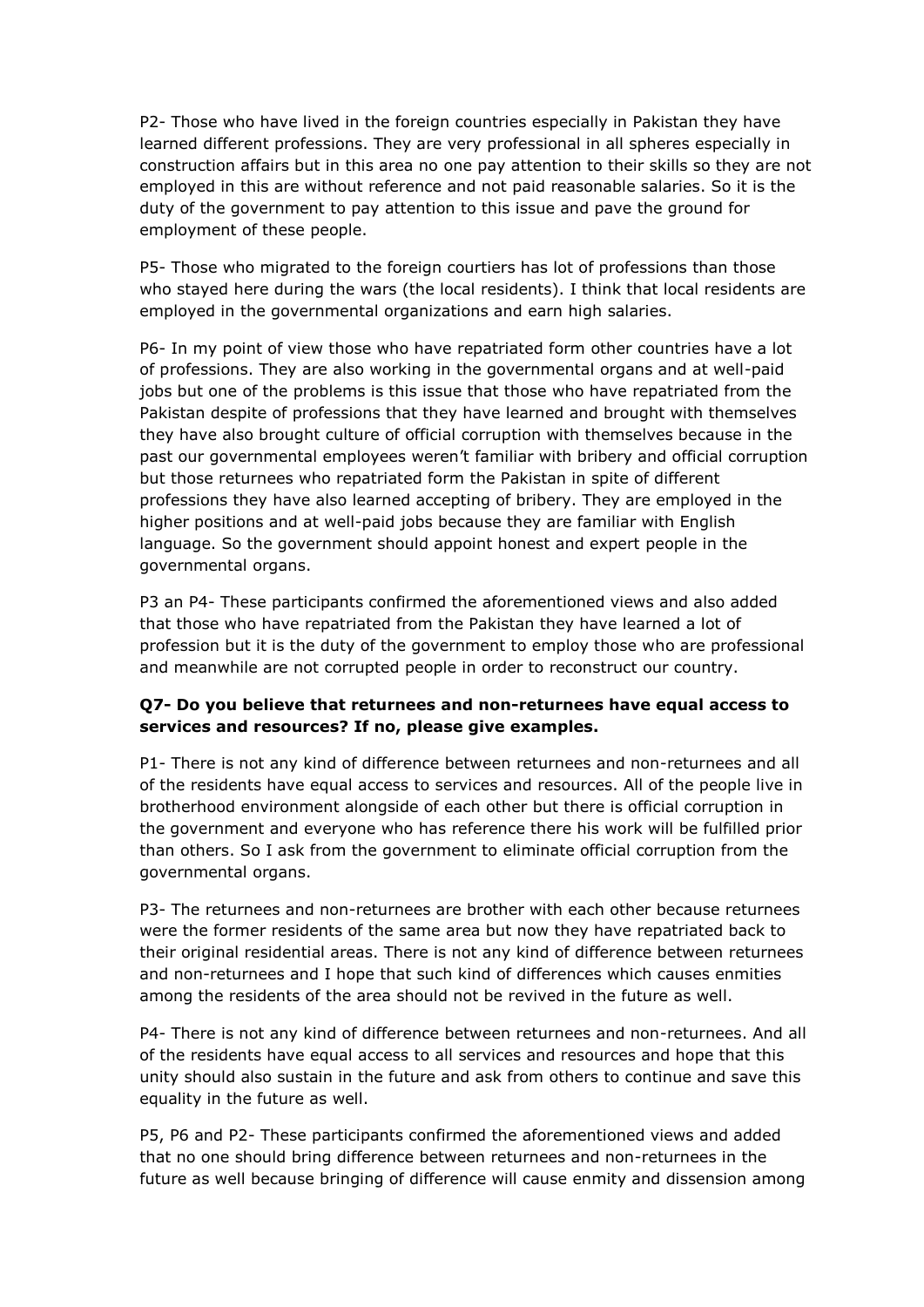the residents of this area which is an illegal action in Islam and I ask from all of the residents of the area to prevent from this action in order to live in a peaceful environment alongside of each other.

## **Section D: Justice and Rule of Law**

## **Q1 Are there differences in the way the community functions now that returnees are living in the community? For example**

## **F. The way the community interact among themselves.**

P1- In our village all of the residents whether they're returnees or the local residents of the area have good interaction with each other and live in a brotherhood environment alongside of one another. And I hope it will continue to the future as well.

All other participants confirmed views of the first participant.

## **G. The way the community builds and maintain relationships and trust**

P3- All of the residents of this area both returnees and non-returnees have good relationship with each other and meanwhile they trust on one another. Besides we have kinship with each other as well. There is not any kind of difference in our relationship whether he is returnee or non-returnee.

All other participants confirmed views of the third participant.

## **H. The way the community support each other during difficult economic times**

P1- Whenever a person be involved in a dispute whether thinking about this issue that he is local resident or returnee we support him and if sometimes anyone attack on him we will support and defend form his rights and will never think about this issue whether he is local resident or returnee. And I hope from all of the residents of this area to live in brotherhood environment and support each other.

All other participants confirmed views of the first participant.

#### **E. The way the community share resources**

**P2-**We share all resources with each other and take part in resolution of difficulties that is shared among us. We are sharing both advantages and disadvantages of all public resources with each other. and there is not any difference whether this one returnee or the local residents.

The entire participants confirmed views of the fourth participant.

## **Q2- How safe is for women and girls to move around the community?**

P1- It is entirely safe for women to move around the society providing that they observe Sharia and Islamic Hejab (Islamic dressings). Otherwise those girls who move around with fashionable clothes and it is obvious that they will be annoyed by some of the jobless youth in the community. Because the jobless youth don't have any amusement except annoying of such girls but in general our community is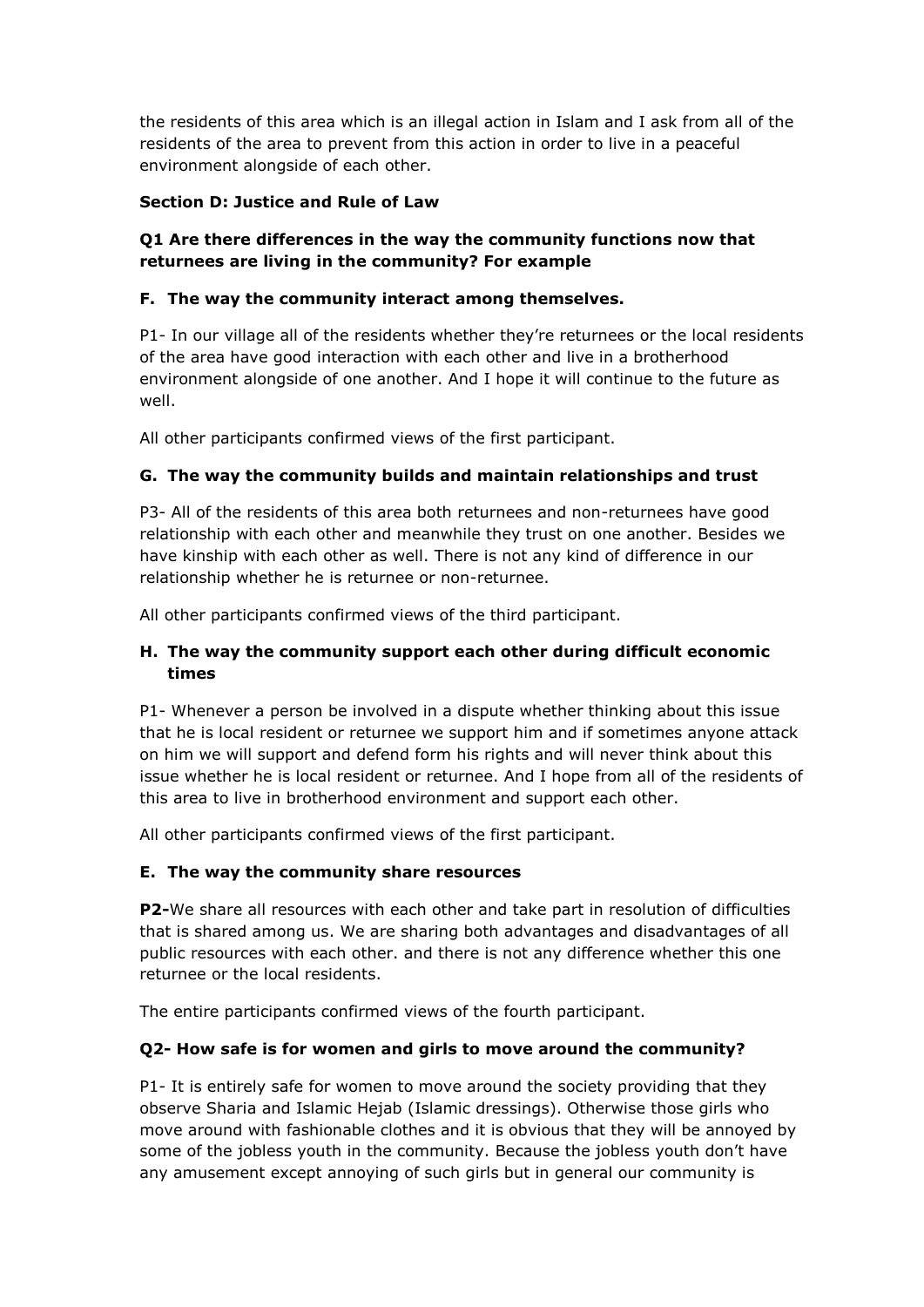entirely safe for women and girls to move around the society. So in order to resolve this problem I ask from the government to such kind of actions that are perpetrated by the youth.

P2- In my point of view the women should not move around the society without necessity because the security situation is not satisfactory and it is not necessary to move around the community without any reason. I think those vulgar youth should be punished in order to prevent them from such kind of action and resolve this problem.

P4- When a women gets out of her home she should be accompanied by a man. Besides of that issue she must wear Islamic clothes.

P5, P3 and P6- All of these participants confirmed the abovementioned views and also insisted that a school should be established near to their residential area in order to improve their safety in the society.

## **Q3- What do you think would improve safety of women and girls in this community?**

P1- The women should be taught religious and Islamic lessons in order to inform them form the Islam and when they get information regarding the Islam they will not move around without necessity and this issue will greatly improve their safety in the community.

P3- If the women be taught Islamic and religious teachings they will not be safe because there are some jobless and vulgar people who create problems for girls and women in the area so I ask from the government to prevent such illegal actions of these youths and they should be allowed to perform these actions against women and girls.

P5- If the government can not prevent such kind of invader elements in the society. Then the government should seek assistance of the area in order to arrest these people and punish them in order to resolve such kind of problems.

P6, P2 and P4- All of these participants confirmed the abovementioned views and asked from the government and other villagers that they should cooperate with each other in order to maintain the safety of women and girls in the area and resolve such kind of problems. In addition they should not allow that such kind of problems be created.

## **Q4- Is it safe for men to travel outside the community during the day? Is it safe for men to travel?**

P2- In my point of view it is entirely safe for men to travel during the day but they can't travel during the night.

P3- During the day the area is safe and secure but during the night no one can move out of his home because of insecurity because during the night we can't recognize that who is the enemy and who is our friend. So the kidnappers and stealers perform their actions during the night in order to achieve their own goals.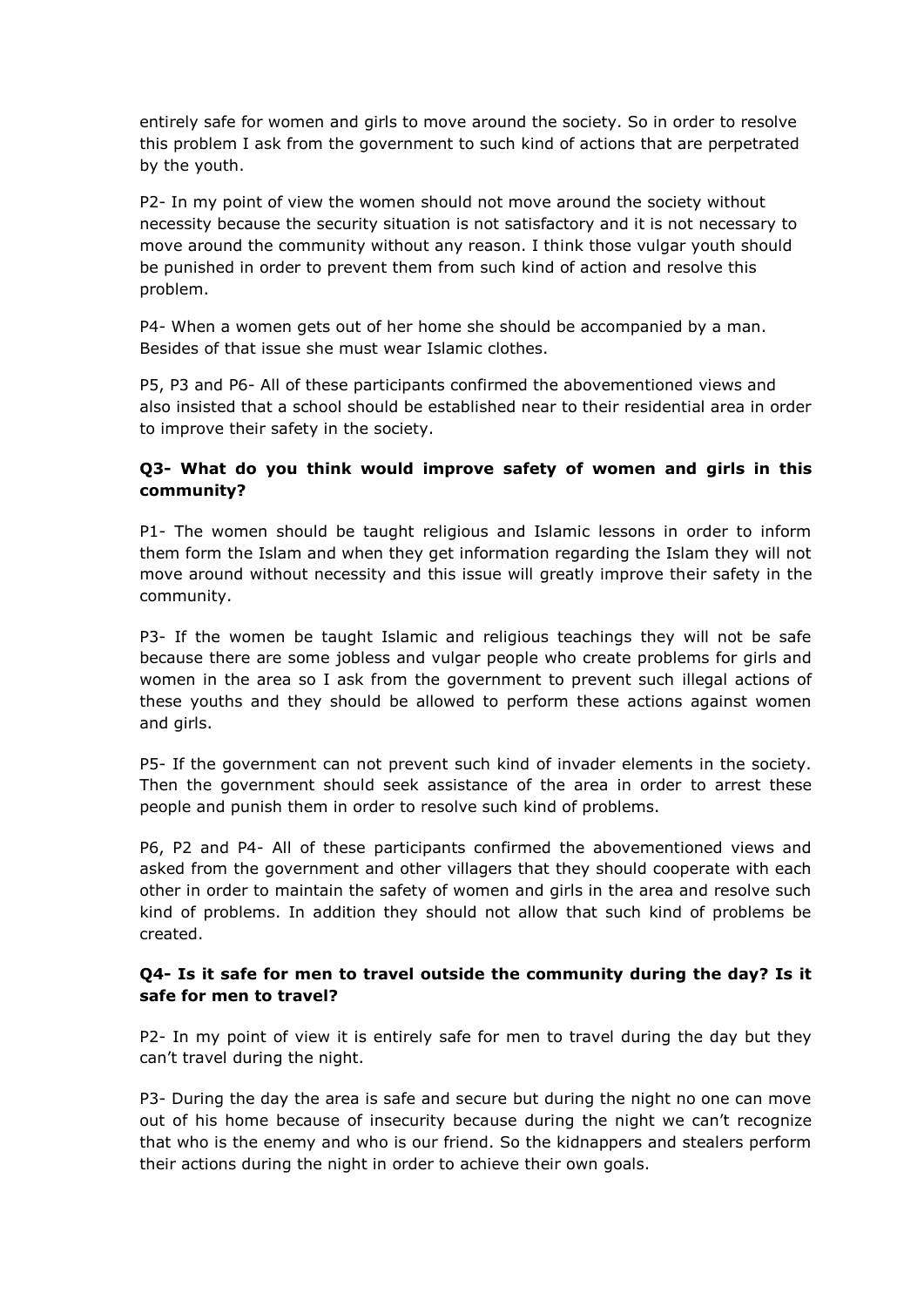P1- Security situation of our province is entirely bad because here is the rule of those people who are opponents of the government. The local government can't resist against their attacks so I think that should seek assistance from the central government. I hope that security situation of this area should be maintained and the government must pay attention to security situation of this area.

P4, P5 and P6- These participants confirmed the aforementioned views and asked form the villagers to cooperate with the government and should not allow to anyone to deteriorate the security situation of the area.

## **Q5- Which group is the biggest threat to safety and security?**

P1- We don't know who they area whether they are Taliban or other opponents but I think they have their own goals because they have began rebellion against the government under the name of the Taliban but they have their significant goals. So they create problems for the residents of this area.

P3- Most of the Taliban are here in the area that the people can't move around from the fear of the Taliban people can't move during the night.

P4- In my point of view the biggest threat are the Americans because. The Taliban are present in the area because of the presence of the Americans in our country and claim that they perpetrate holy war against Americans and I think if the Americans expel from here there won't be any extremist groups under the name of Taliban so the security of the area will be maintained.

P5- Both the Taliban and Americans are the biggest threat to safety and security of the area.

P6- The jobless youth and the Taliban are the biggest threat to safety and security.

P2- This participant confirmed all the abovementioned views.

## **Q6- What can the community do to improve the safety and security of the community?**

P1- In my point of view all of the people should reconcile the opponent groups with the government in order to give up from the fight against the government and should join to the reconciliation program and I that time the security problems will be resolved.

P2- The people should be provided weapons in order to patrol during the night and maintain security for themselves. The residents of the area should not allow to anyone to deteriorate the security situation of the area.

P5- The local police should be created and the people of the local police should be selected from the residents of the area. They should be assigned salaries in order to ensure security situation of the area.

P3- All of the villagers should not allow to their sons to join with the opponent groups and deteriorate the security situation of the area.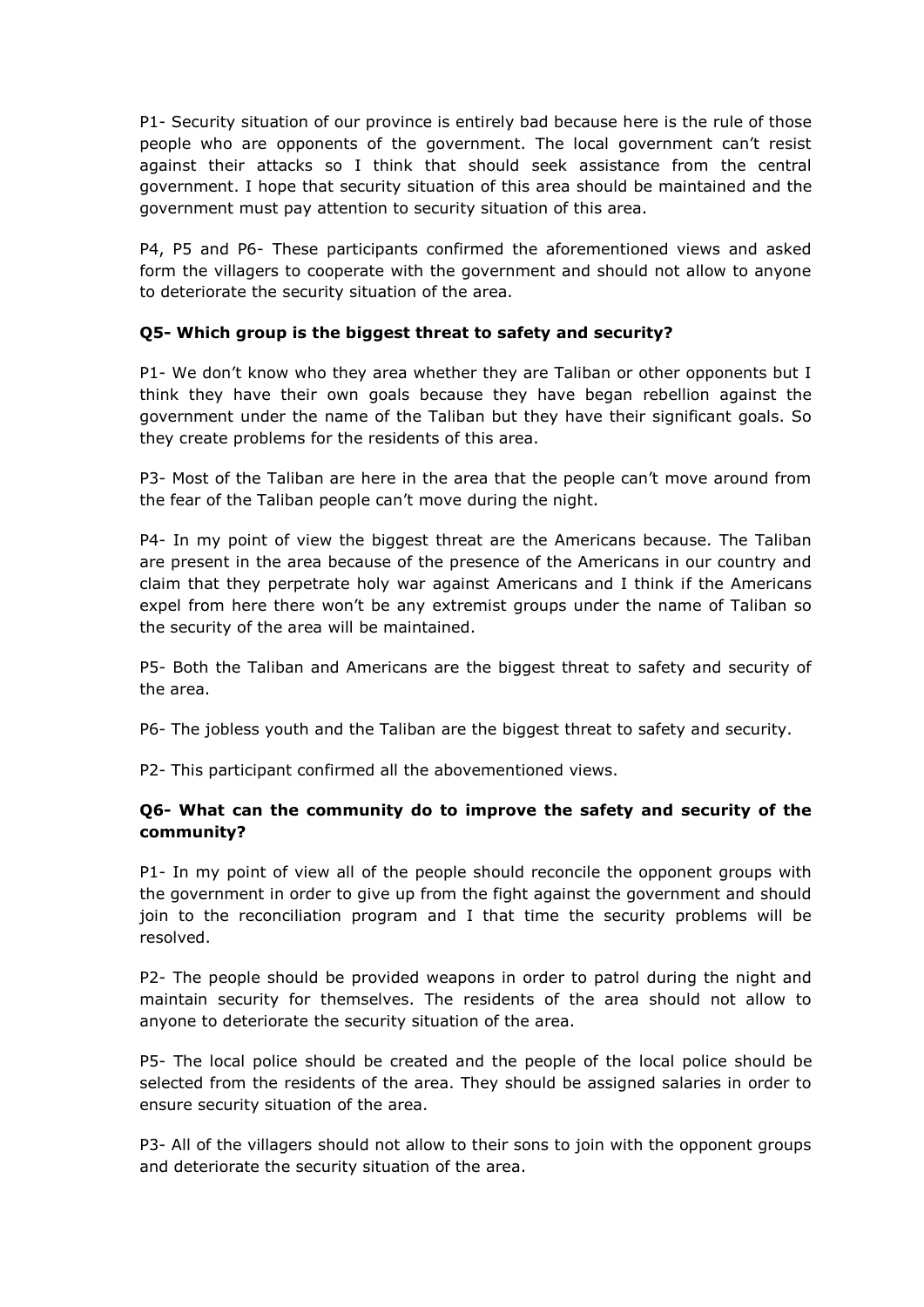P6, P4- These participants confirmed that abovementioned views and also added that a rally should be held by the residents of the area and they should call up on both the government and the invader groups (Taliban) that shouldn't deteriorate the security situation of the region. They should leave as to live in peace and prosperity because if they can't donate with us at least they should leave us alone and shouldn't affect and harm us.

## **Q7- Have there been benefits to returnees relocating to your community? What are they? Are there any problems? What are they?**

P4- Repatriation of returnees had a lot of benefit to our community because those empty and destroyed buildings were rehabilitated once again after their repatriation to this area and this area beautified by their presence here. Besides most of them are expert and professional people that our country can utilize from their professions in the reconstruction of our country but their presence has also some disadvantages either because some of them who have repatriated form the foreign countries especially those who have repatriated from the Pakistan they have been trained religious lessons and misled them to fight against the government. They have been dictated that now there are Americans in Afghanistan and the Afghan people should start holy war against them. The minds and belief of the returnees have been changed during their life in Pakistan and now under the pretext of this issue they want to achieve their own goals by returnees who deteriorate the security situation of the area.

All other participants confirmed views of the fourth participant and also added that Almighty Allah may perish all enemies of our country because this country has been destroyed due to three decades of war and now they should leave us to reconstruct our own country and our people be able to live in a prosperous society.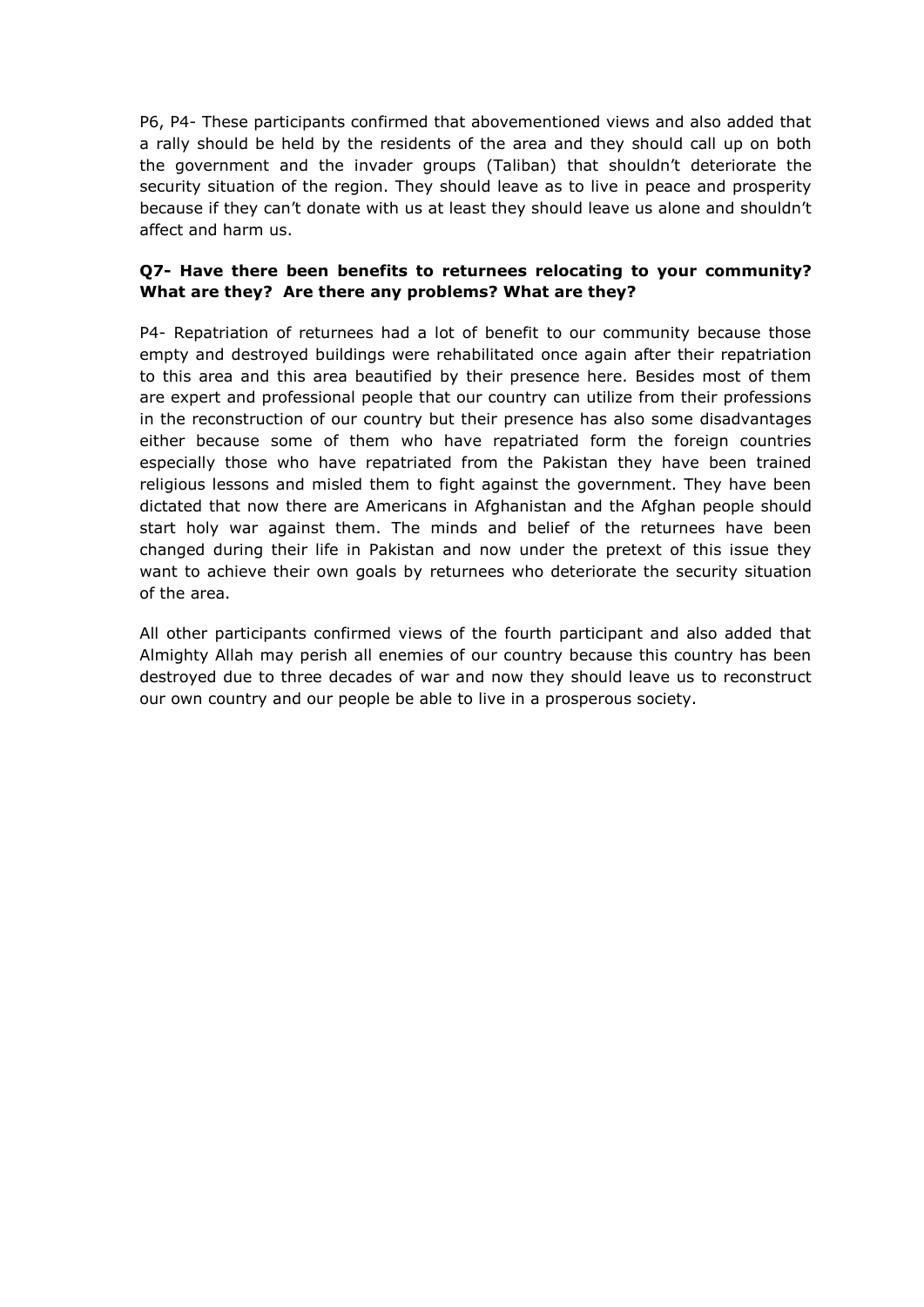# **FOCUS GROUP DISCUSSION**

## **FORM REGISTRATION NO: 69**

|      | <b>Moderator's and Taker</b><br>7. |            |  |  |  |
|------|------------------------------------|------------|--|--|--|
| 1.9  | Facilitator's name:                | Shayma     |  |  |  |
|      | 1.10 Note taker's Name:            | Shayma     |  |  |  |
| 1.11 | Date of the FGD:                   | 24/09/2012 |  |  |  |
| 1.12 | <b>Report Number:</b>              | 4          |  |  |  |
|      | <b>Area Information</b><br>8.      |            |  |  |  |

| 2.1 | Reintegration site Name:     | Shar Naw Sharqie |  |
|-----|------------------------------|------------------|--|
| 2.2 | Site Number:                 | 40               |  |
| 2.3 | Returnees: (Yes, No)         |                  |  |
|     | Non-Returnees: (Yes, No)     | Yes              |  |
| 2.4 | Gender (Male, Female, Mixed) | Female           |  |
| 2.5 | GPS (Yes, No)                | Yes              |  |
|     | If No see code.              |                  |  |
| 2.6 | <b>GPS</b> location          |                  |  |
|     | Latitude:                    | 34 67 786        |  |
|     | Longitude:                   | 70 21 432        |  |

| 3.1                                                          | FGD Completed (Yes, No) | Yes |  |  |  |
|--------------------------------------------------------------|-------------------------|-----|--|--|--|
| 3.2 FGD team Notes use to take note any special observation: |                         |     |  |  |  |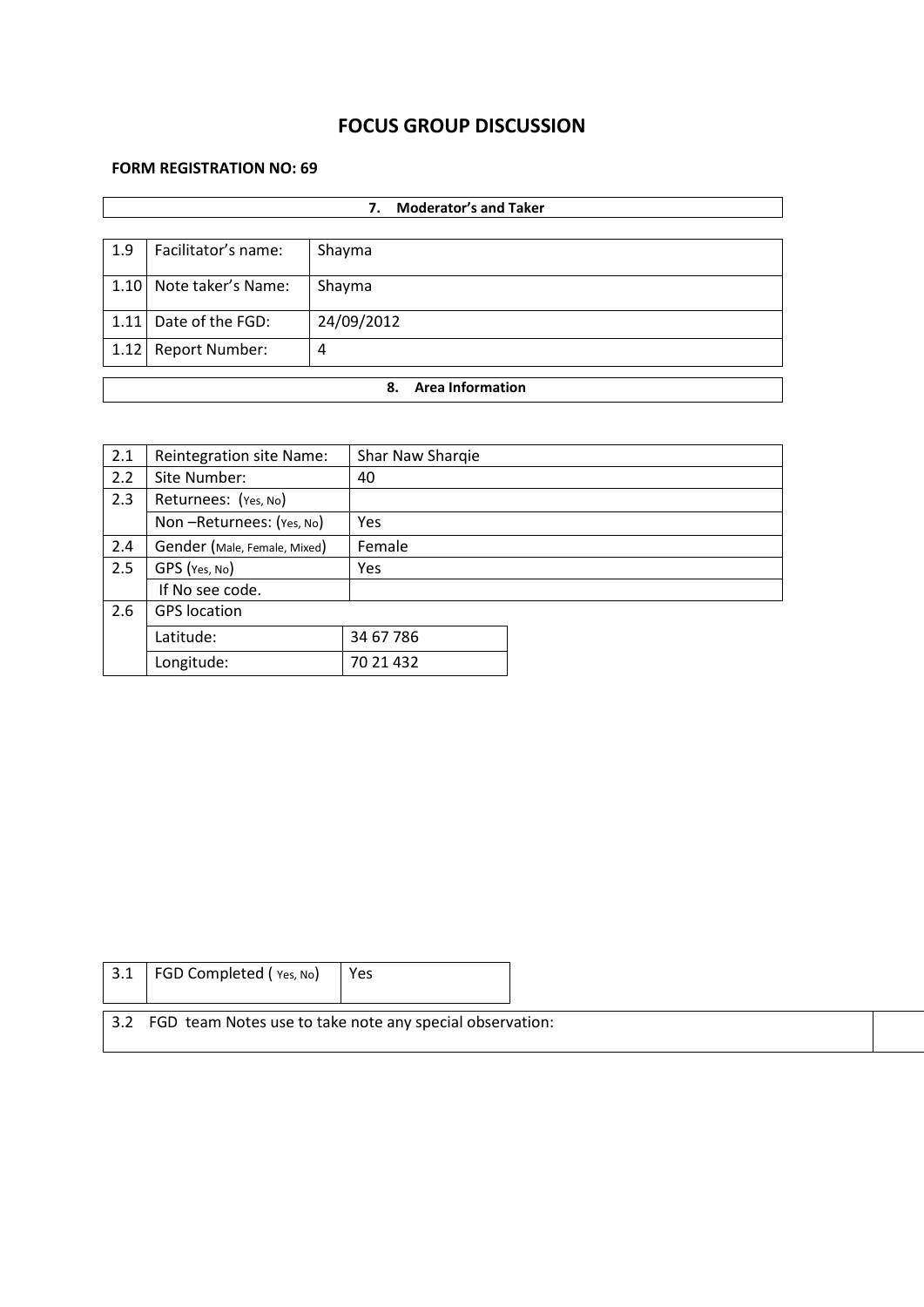The FGD interview completed in friendly environment and all participants willing to express their opinion in good manner.

9. FGD Outcome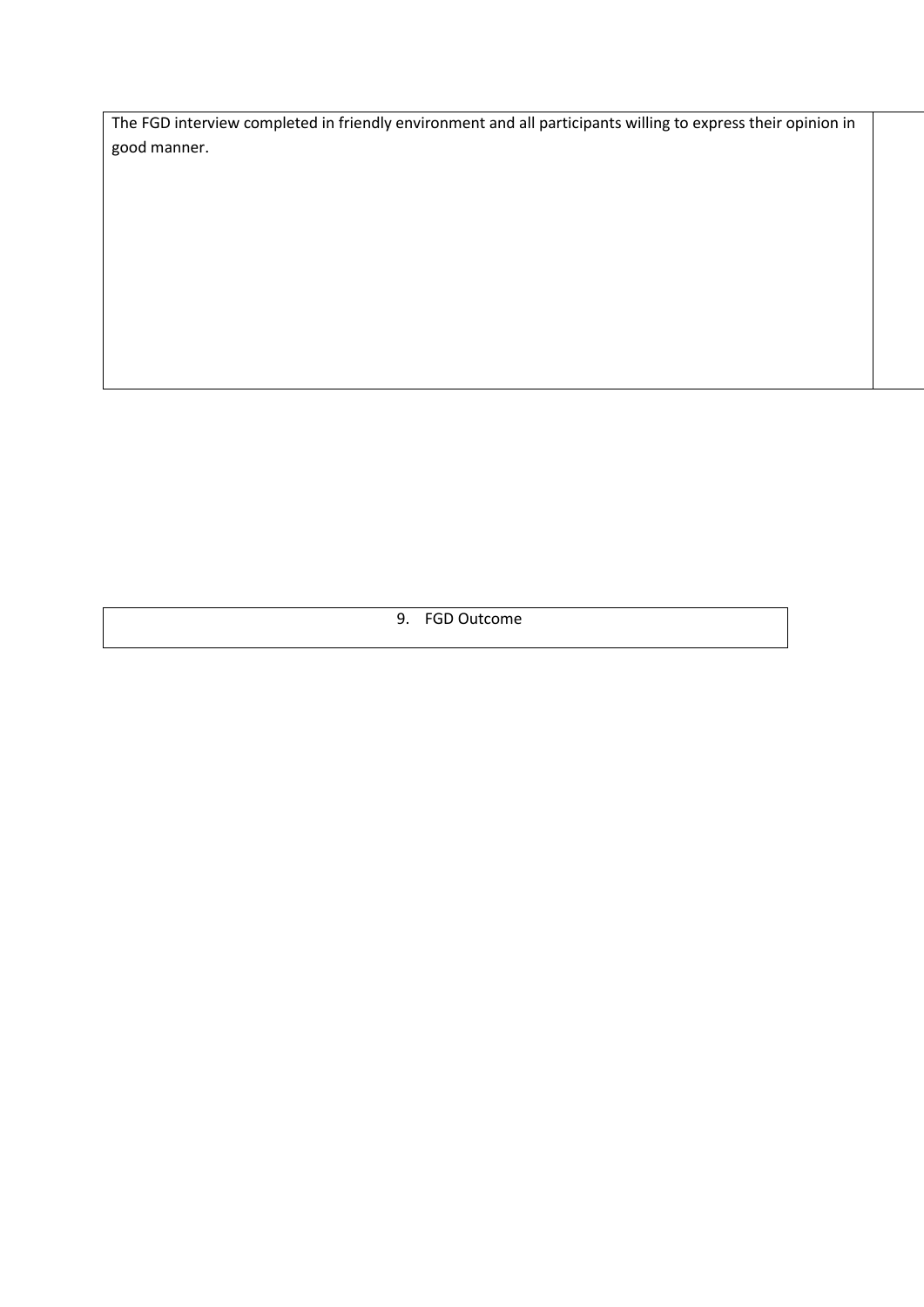| 4. Data Management Information (Internal Use Only by Database Entry Team) |       |                      |                                 |                        |        |       |
|---------------------------------------------------------------------------|-------|----------------------|---------------------------------|------------------------|--------|-------|
| Date of Interview<br>4.1                                                  |       | 24/09/2012           |                                 |                        |        |       |
| 4.2 Interviewer's number                                                  |       | Male<br>Intraniiouor |                                 | Female<br>Intraniiouwr |        | $E-8$ |
| Supervisor's<br>numhar                                                    | $E-1$ |                      | Regional Supervisor's<br>numhar |                        | $E-23$ |       |
| 4.5 Date of office editing                                                |       | 26/09/2012           |                                 |                        |        |       |
| 4.6 Office editor's code                                                  |       | $E-1$                |                                 |                        |        |       |
| Date of data entry<br>4.7                                                 |       | 29/10/2012           |                                 |                        |        |       |
| Data entry officer code<br>4.8                                            |       |                      |                                 |                        |        |       |

| List of Participants in Focused group discussions (F.G.D) |                  |  |  |  |
|-----------------------------------------------------------|------------------|--|--|--|
| Province                                                  | Laghman          |  |  |  |
| <b>District</b>                                           | Centre           |  |  |  |
| Site Number                                               | 40               |  |  |  |
| Village                                                   | Shar Naw Sharqie |  |  |  |

| <b>No</b>      | <b>Name</b>        | <b>Position</b>              | <b>Occupation</b> | <b>Contact No</b> | Age |
|----------------|--------------------|------------------------------|-------------------|-------------------|-----|
| $\mathbf{1}$   | Shukraia           | Head of CDC                  |                   |                   | 40  |
| $\overline{2}$ | Shakaila           | Assistant to<br>head of CDCs |                   |                   | 30  |
| $\overline{3}$ | Naziafa            | <b>Tribal Elder</b>          |                   |                   | 26  |
| $\sqrt{4}$     | Shajan             | Elder                        |                   |                   | 35  |
| 5              | <b>Gul Taraina</b> |                              | Labor             |                   | 18  |
|                |                    |                              |                   |                   |     |
|                |                    |                              |                   |                   |     |
|                |                    |                              |                   |                   |     |
|                |                    |                              |                   |                   |     |
|                |                    |                              |                   |                   |     |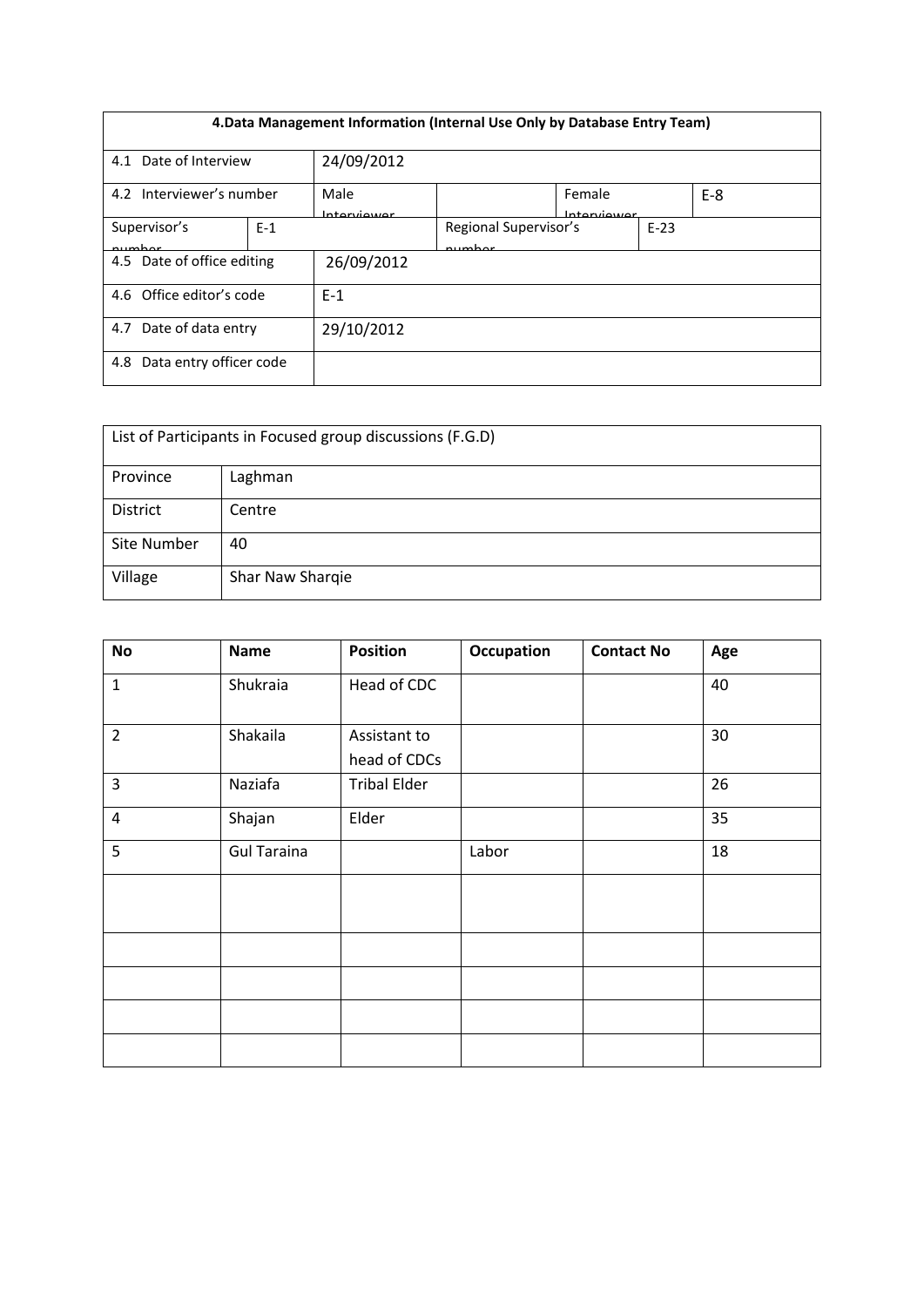# **Section A: General and Specific Concerns**

## **Part A: Education**

#### **Q1- What are your concerning regarding to returnees?**

#### **A: Education please express your views.**

P1- Lack of professional teacher in schools

Solution: Requesting the higher authorities to planned the training and workshop to increased the capacity of teachers and teach them new methods of teaching.

P2- He is supporting the first opionion

P4\_ Lack of female teachers in girls' high school which most families do not allow their doughter going school after grads 8 -9 .

Solution: Respondent number four suggested to hire female teacher to teach in girls high school.

P5 He is supporting the above-mentioned opinions.

P3- He say lack of textbook distance of girls school is one said and major problem is the absence of professional teachers in school and in formal school there is no proper teaching.

Solution: Government to provide enough text book for all classes and arranged workshop for teacher capacity building on teaching methods.

#### **b: Health services**

#### **Q1- What are your problems in field of health services?**

P3- We have access to services but in the area we do not have clinic we are using to bring our patient to the main hospital as this is in far way distance and form other side many patients form the districts are coming for treatment.

#### **Q-What is the solution for this problem?**

An- Requesting from government to build clinic for us in close distance to resolved our problem.

P1\_We have access to services but hospital are located in distance as many patients are coming to hospital doctors are do not paying attention to the patients.

Solution: Requesting government to build BHC to reduce the problem

P4\_ We have access to services of public health hospital but hospital do not have enough instrument in female disease diagnosis hospital do not provide Ambulance transport to carry patients to Nangarhar hospital patients are die due to this cause.

Solution: Requesting government authorities to provide the instrument to Laghman hospital.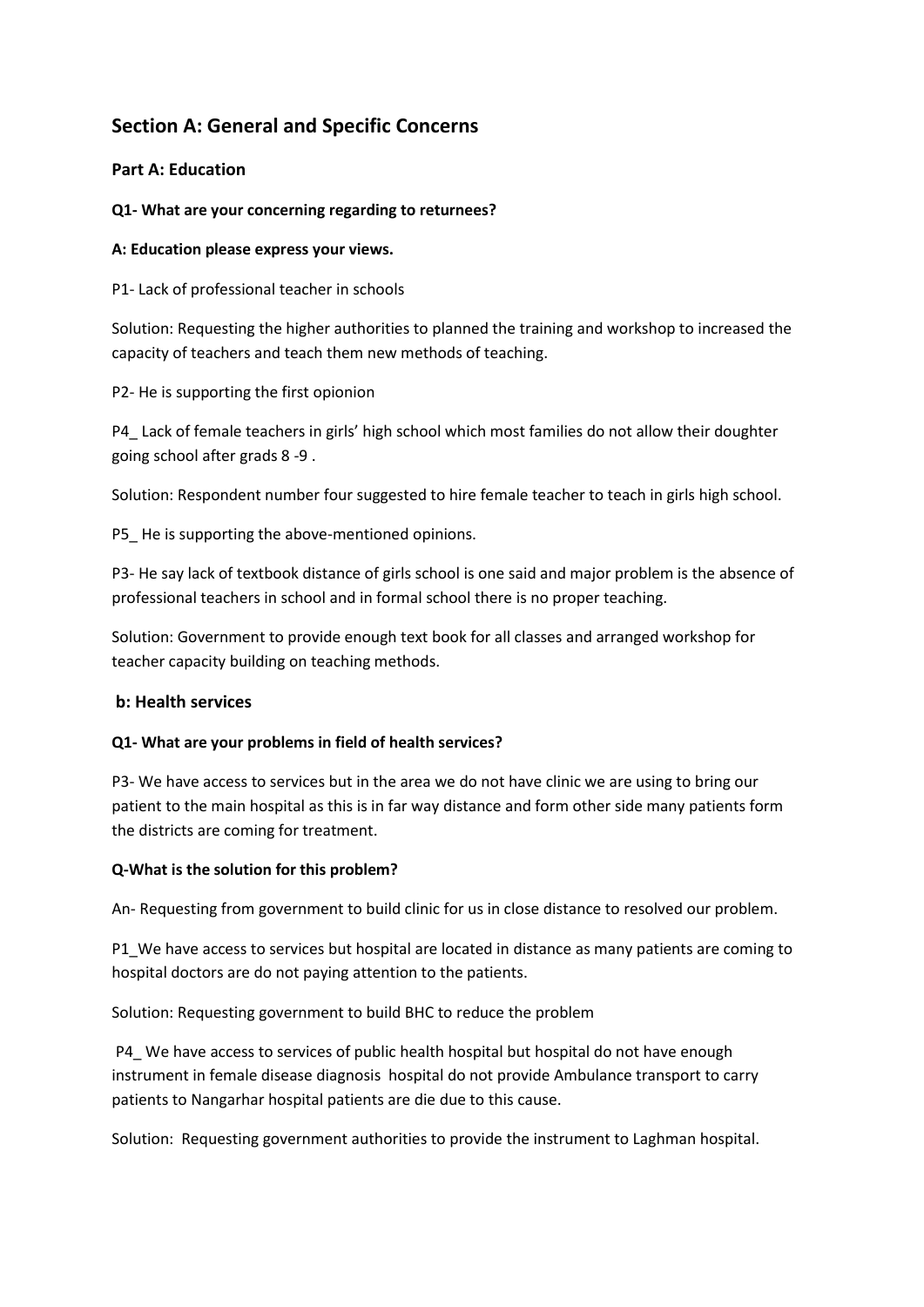P5- He said we have access to services but it is far away while face problem once going to bazaar take taxi and coming to village and take our patients to hospital .

Solution: If government build clinic in our village it will solve our problem.

P2- Respondent number two said currently hospital are here as emergency patients from districts are coming to hospital the doctors give less attention to normal patients, sugar patients diagnosis instrument are do not exist in hospital.

Solution: Government to provide the instruments' and employed experienced doctors.

#### **c- Access to drinking water**

#### **Q1- What are your concerning related to drinking water problem.**

P1- We are faced to lack of drinking water the wells with less deep it dry early in summer here are two deep well which are dig in the national solidarities program (NSP).

P2- Respondent number two said the open well water are do not healthy it cause of disease here should dig deep wells.

Solution: Asking Government to ask those NGOs which are digging wells to dig deep well to resolve the problem permanently.

P4\_ Were we live the wells are open and water are contaminate with dust and other by wind and it is water are not clean caused different disease in the village.

Solution: Asking government to dig deep wells

P5\_ Our area wells with less deep it dry early and facing drinking water problem

Solution: The deep wells which rural development directorate digs in other places here also to be dig deep wells.

P3\_ Clean drinking water are problem as most of the private wells are dig close to toilet the water are contaminate due to drainage.

Solution: Asking government to dig tube well

#### **L- Security:**

P1- During the night it is in secured unknown people are coming and treat the people if some one worked in government they took him or killed .

Solution: Government as soon to capture these people and punished them to secure the rest.

P3\_Security are detorated since 8 month in this area the opposition people are coming to village during the night to detorate the security.

Solution: Asking government to capture these criminal people and punished them according to justice law to secure rest of the community.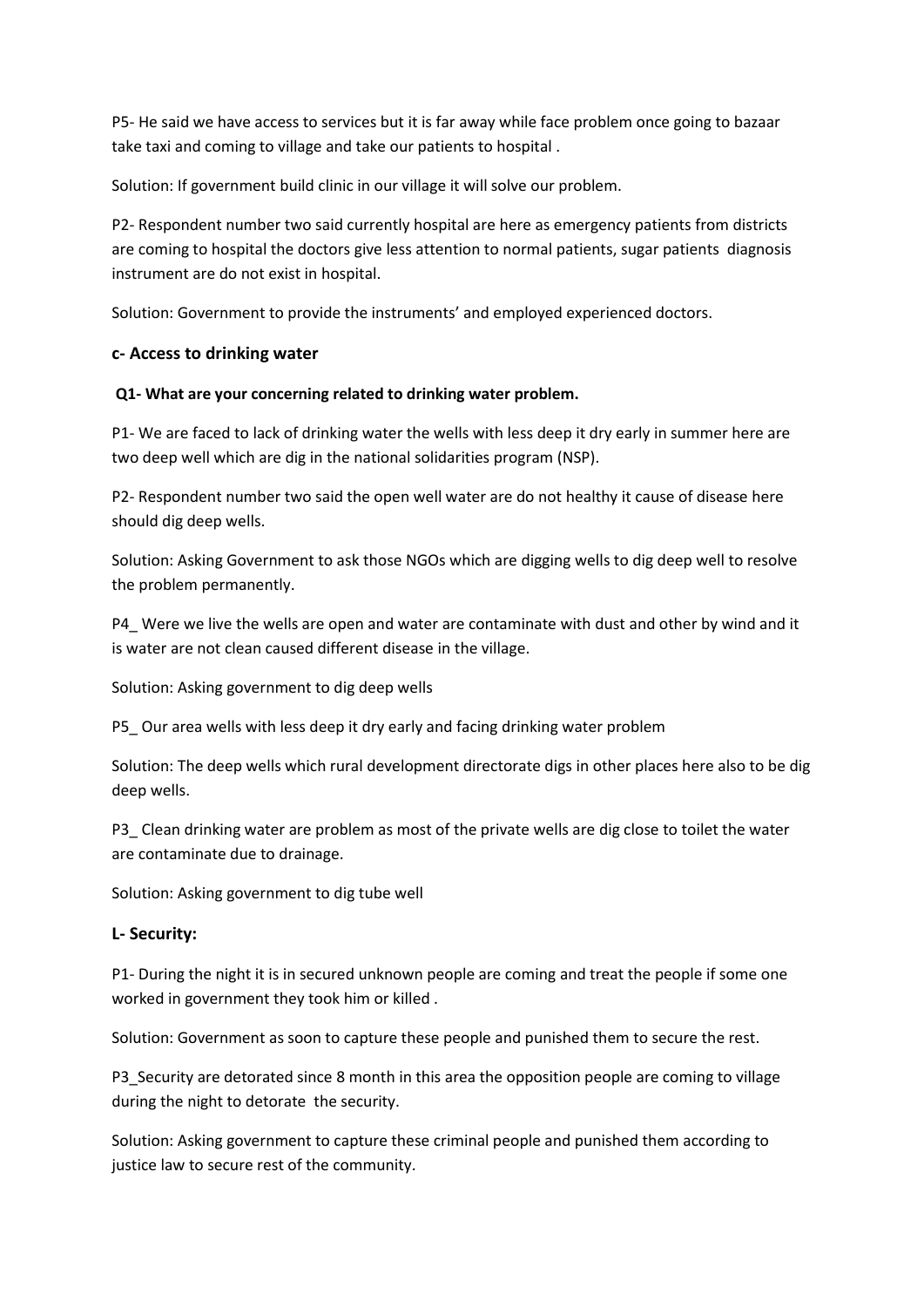P4 He supported the above opinion.

P5 Since one year the security are not good here in Laghman province during the night it is worsted 40 % of the population of our area displaced to Kabul and Nagarhar provinces and government are do not act against .

Solution: Government should have night watched force to capture criminals and punished them according to law.

P1 Security are 70 % worse in laghman camper to other provinces during the night people who worked in government department they took from their houses and killed.

Solution: Government should have night-watched police to walk in the street to capture delinquent and rebel and punished them to save rest of people.

#### **Q 2 –Do you believes that returnees and non returnees have equal access to all services?**

P1\_ Here returnees and non returnees are living to gather with no problem

P2 It is seam returnees and non-returnees as returnees are from the same origins and relevant to other families have well past relation to each other's.

P4 He supporting the second person opinion

P3 Currently no problem exist both are equally access to services as clinic, school and other services.

P5\_ Residents and returnees are equally have access to all services.

#### **Section B: Governance and participation**

#### **Q1- How effective is the government.**

P1\_Currently government is do not effective as situation unsecured and increased day by day unless people get leave in peace.

Solution: Asking the president to transfer the current provincial authorities to other place as they are do not active to keep secured people .

P2 Government is do not effective because since one year one or two government employ are took out from their houses during the night and they killed them no one to look after these criminals. Government to capture these criminal and punished them according to law and justices.

P5\_ Government is not effective as it is not secured previously during the Mujahiden the situation were the same people do not complained because of anarchy currently also no government roll.

Solution: government should nominate loyal authorities to worked loyally and removed the passive person from the government.

P3 He support number five opinion.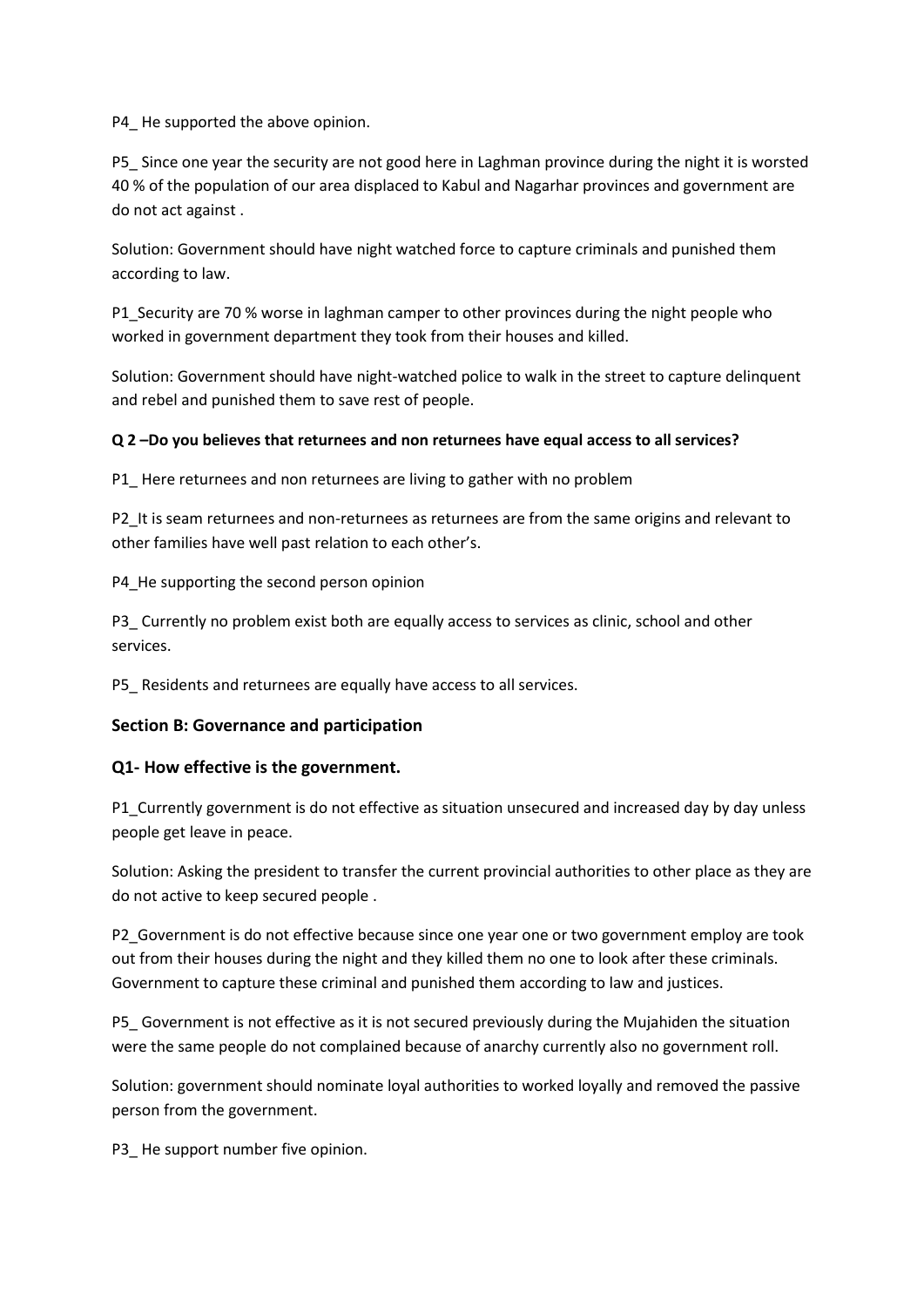P4 He say government is partially effective but not enough and community need to give hand to government and support to become strong.

Solution: People to support the government to capture the criminal and punished them.

Q2- Since the government has been elected, what changes have you been observed in the area of livelihood?

P2\_Here are positive changes happened road has been asphalted and easy to get transport to reach other places and make easy the travels.

P3 He support the second person opinion

P5 Positive changes has been happened in economy and social life an example in the past 100 % of the sick people were going for treatment to Pakistan now only 40 % are going for treatment and rest are treated inside, roads are asphalted development project are implemented, flood protection wall constructed and prevent houses and land from the flooding damage. If people give hand to support government more development will be happened.

P1 We are observing 70 % of positive changes schools are built and have permanent construction, wells are dig road asphalted and improved the social life we expecting future development.

P4\_ Currently people get attention to education and hop to have educated society to distinguished the true from the lay, Positive development in professional training and income generation projects implemented and people learned how to earned, drug addicted people are treated

Q3\_ Are women consulted on important issues? If yes what issue? How are they

P1 Presently women are consulted in most case and women are knowing their right it should support more.

P2- He support the first person opinion

P3\_ Previously they consulted in some issue but currently they consulted in most case. Asking form government to have some commercial announcement in TV to women right

P4\_ Women are consulted because of the education level of the community improved and women know their right. For those they are literate government to established literacy courses to become literate

P5\_Currently in this government women are respected and they are consulted in most, hope in future it continued and provide them working space and professional courses.

# **Q 4- How do people get access to information regarding rights, laws, polices, national institution?**

P1 We are getting information regarding to laws and policies form radio, TV, and daily newspapers.

P2\_ He supported the first person opinion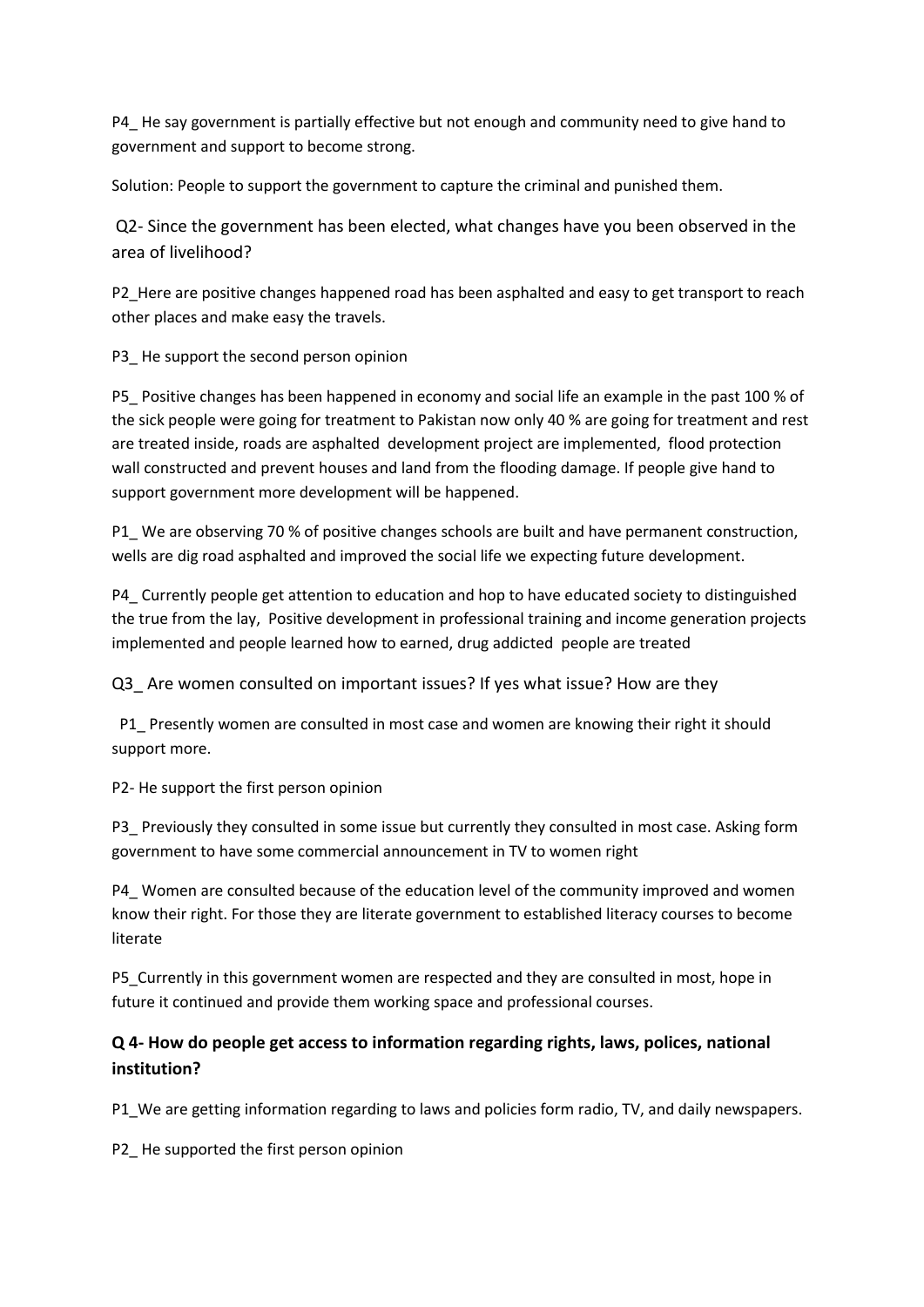P3 The only source, which get information is TV and radio, easy to understand in our own languages Dari and Pashto

P4\_ All information receiving from TV and radio

P5 The system which provide information in it is easy way are TV and Radio on different issue and easy knowing the explanation to educated and uneducated persons

## **Section C. Access to livelihood / social and economic security**

## **Q 1\_ How do you feel about the way land was allocated to the returnees?**

P1 Here many families living in others houses and do not have received land government sayin them tomorrow and the day after tomorrow. Returnees lived in rental houses which do not afford.

P2 Returnees from Pakistan and other country received slip in Torkham of their repatriation here directorate of returnee do not allocate them plot to build their houses. Directorate of returnees slod these plots to other.

P4 He supported the second person opinion

P3 \_Yet the land is do not allocated to returnees if it is allocate we are happy and what they promise the returnees to be provide them because they have more economical problem and could not pay the rent

P5 \_ If the returnees provide with land we are happy and this encourage other migrants to returned to their land government to resolved the problem of returnees and allocate them the house schema plot.

## **Q 2\_ Were there problems because some non returnees did not have access to land**

P1 Land do not allocated to returnees to know about it.

P2 \_ Once land allocated then we know about this which currently do not

P 3 He supports the first person opinion

P4 Land has been not allocate and we don't know

#### **Q 3\_ Does the community have problem with crime? If yes, what types of crime?**

P1 Crime are different like killing, thief and other government to punished the criminal

P5\_Criminal are more in this area as during night disturb the other life

P3 Criminal are more as thievery, rubbery, mugger

P4 He support the first person opinion

P5 \_ If criminal captured and punished and announced through radio and TV it will reduce the crime here are many crime like violence, thievery, drug addicted. Criminal increased as per do not punishing of them on time.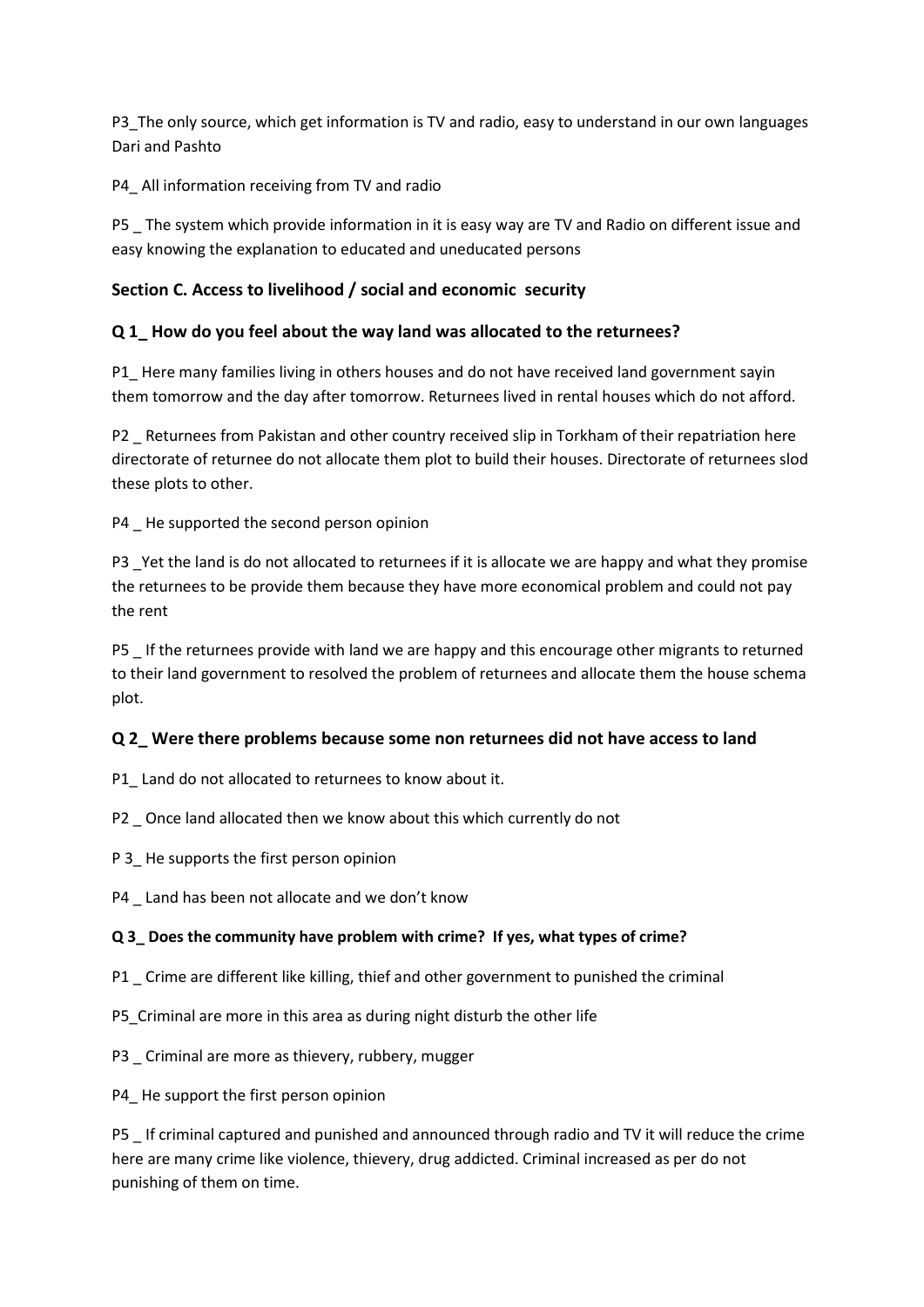# **Q 4- How do people get access to information regarding rights, laws, polices, national institution? Who typically commits the crime? (probe: Men, youth,women?) Who typically are victims of the crimes?**

P5 We are getting information regarding to laws and policies form radio, TV, and daily newspapers.

P1\_ He say Radio and TV are the easy source to get information.

P2 \_ He supports the person number five opinion

P3 The only source, which get information is TV and radio, easy to understand in our own languages Dari and Pashto

P4 The system which provide information in it is easy way are TV and Radio on different issue and easy knowing the explanation to educated and uneducated persons

## Q - **Who typically commits the crime?**

P1 \_ He say youth are more commits the crime because they do not have experience

Solution: As youth are careless the government to provide them vocational training and educational to be busy in work.

P2 \_ Compare to past the crime are reduce, youth are engaged in working supporting their family economy

P4 \_ Educated people do not commits the crime either they are men, women or youth.

P 3 If government punished criminal it will reduce the criminal commits, people engaged in work and employed this reduce the crimes.

P5 \_ All these three groups could be committable of crime drug addicted also could caused crime

Solution: Regarding the crime there should be TV, radio awareness program to informed people from the danger of it

Q 5\_ Is unemployment higher among returnees then non returnees? For example, food for work and food for cash project

P 3 They are equally hire in project here are no differences in between

P 4\_ Currently tailoring and embroidery projects participant are equally returnees and non returnees.

P 5 He supports the number fourth opinion

P1 Here were canal cleaning project and a person per family were participate in work from both community

P2 \_ We are relative and have close relation to each other living in same environment and benefitting from the NSP program and other projects equally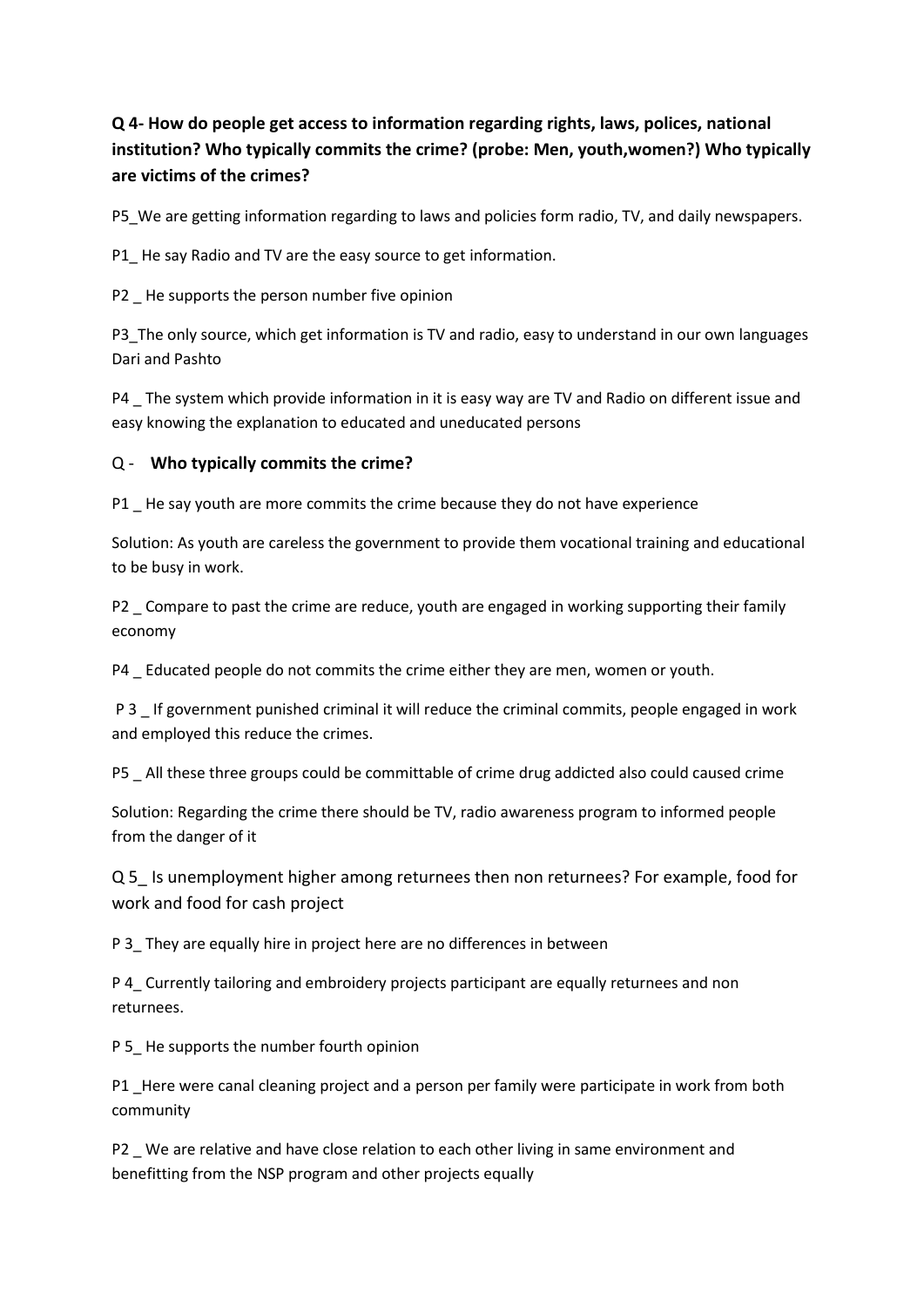# **Q 6- Do the community members have more skilled workers than returnees?(better paying jobs)**

P1 Returnees has more skilled people than non returnees and they are getting more hired in high price

P3 The above mentioned idea are supporting

P2 \_Returnees learned more skill while they were outside in Pakistan

P4 \_ Returnees has more skill as they learned in Iran the skills of carpentry, welding, masonry and other which worked with quality

P5 \_ The graduated from schools in Pakistan are more talent than Afghanistan school graduated

# **Q- DO you think returnees and local equally access to services and resources?**

P 1\_ They have equally access to services and resources.

P5 \_ Currently we are using the same resources like clinic and school and drinking water equally

P4 Returnees were originally from here and they are relative their right are saved and people respected them

P2 They have equal access even returnees are more respected because of their migration and they saw more problem over migration

# **Section D: Justice and rule of Law**

# **Q1- Are there differences in the way community functions now th\at returnees are living in the community?**

P2- This increased the numbers of population

P3- He believes the reintegration is positive changes as members of household were distinguished before

P4- He supporting the third person opinion

P5- He say positive changes has been seen as before returnees their house was destroyed the rebuild there houses which add to the beauty of the village. Returnees has more economical problem

P1- Respondent number first says changes has been seen numbers of school attendances increased

# **Q- The way community builds and maintains relationships and trust**

P 2\_ The resident has good relationships with returnees.

P3 He supports the second person opinion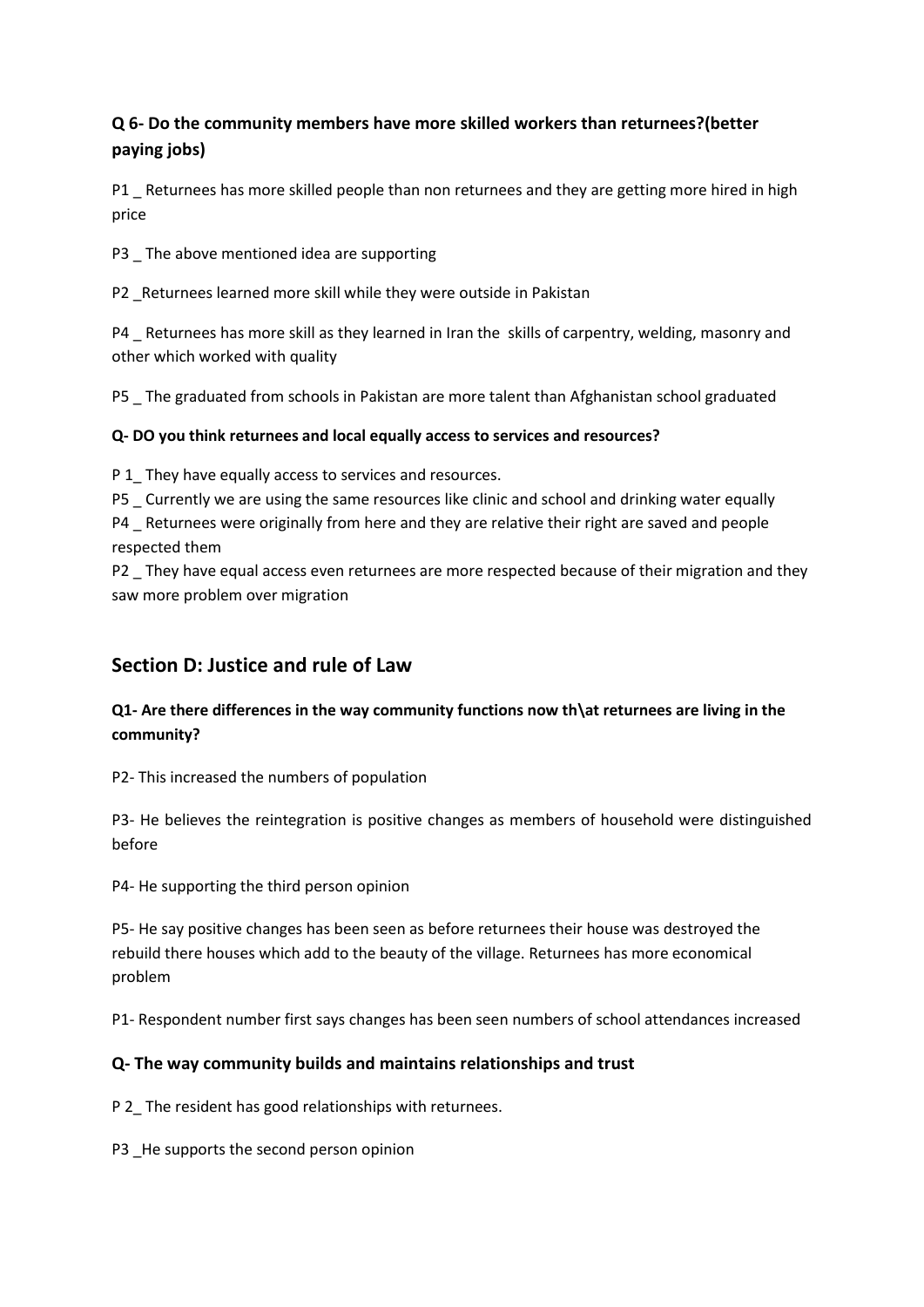P4 We do trust each others as returnees were previous residence of the village we attending the death and wedding ceremony of each others

P1 Currently we have good relationship to returnees this should support to continued

P5\_ He supports the above-mentioned opinion

### **Q- The way community supports each other during difficult economic times?**

P1- As we are neighbors living close to each other most to collaborate while same one face economic problem we help each others in case of sickness and death.

P2- He supported the above mentioned opinions

P3\_ Economic problem are existed every were in Afghanistan and people collaborates in term of their afford.

P4 \_ He mentioned it is the custom to collaborate in problem facing cash supporting to resolve the problem.

P5- He supports above mentioned opinion

#### Q **E- The way the community resolves disputes among returnees and non-returnees?**

P2 Returnee come back from other country their houses were destroy their relative give them temporary living rooms to live and built their own houses.

P3- Residents resolve to fixed the destroyed wall to be rebuild in the first palce.

P4 He supports the mentioned opinion

P5 \_ Returnees need to be supported and help them, government to provide them the promised plots for housing schems.

P1 He support the mentioned idea

#### **e- The way community shares resources**

P1 Large numbers of returnees in the beginning of this year were come and the residents' help them in using of the common resources.

- P2\_Here resources are equally used as clinic, school and water resources
- P3 He supporting mentioned opinions do not has an idea
- P4\_ we are consulting in case of problem in use of the resources to find the solution.
- P5 In case of any dispute we are together resolving problem.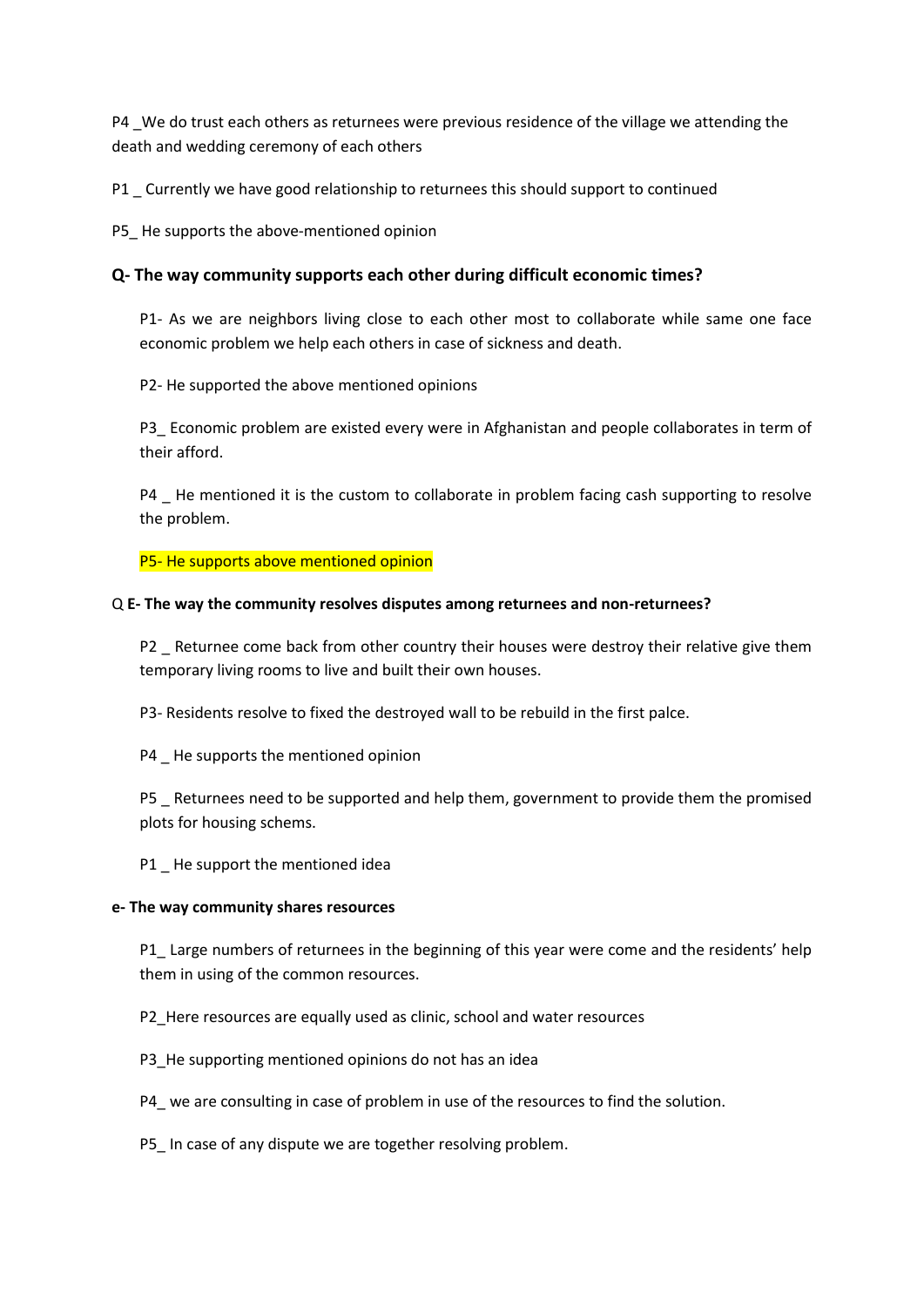#### **Q2- How safe is it for women and girls to move around this community?**

P1- Here it is not safe for women a lot of security problem are exist asking government to arrest the criminal her.

P2- In our community women and girls movement do not safe although education level improved and it is good compare to past

P3- He confirmed the mentioned opinions

P4- Currently it is not difficult movement of women and girls asking government to make secure the place

P5- Women and girl movement around is do not problem if security improved 50 % behaviors of people are change

# **Q4- Is it safe for men to travel outside the community during the day? Is it safe for men to travel during the night?**

P1- During the daytime travel is common with no problem but during the night it is difficult do not save.

- P2 He supported the first opinion
- P3- Traveling at night with problem and it is not safe.
- P4- He supported the previous idea

P5- Security problem getting to increased in this province the government should give attention to improve security as per the north region provinces

#### **Q5- Which groups, is the biggest threat to safety and security?**

P1- Talaban is the big threat in this region government to arrest them and punished them.

P2- Talaban is the big threat, which disturbs the security government to capture them and punished.

P4- He support the above idea

P3, P5\_ They confirm the above mentioned opinions

#### **Q6- What can the community do to improve the safety and security of the community?**

P1- Nothing has been done to improved the security community could not prevent talaban without government supports

#### P3 Community do not take action for security improvement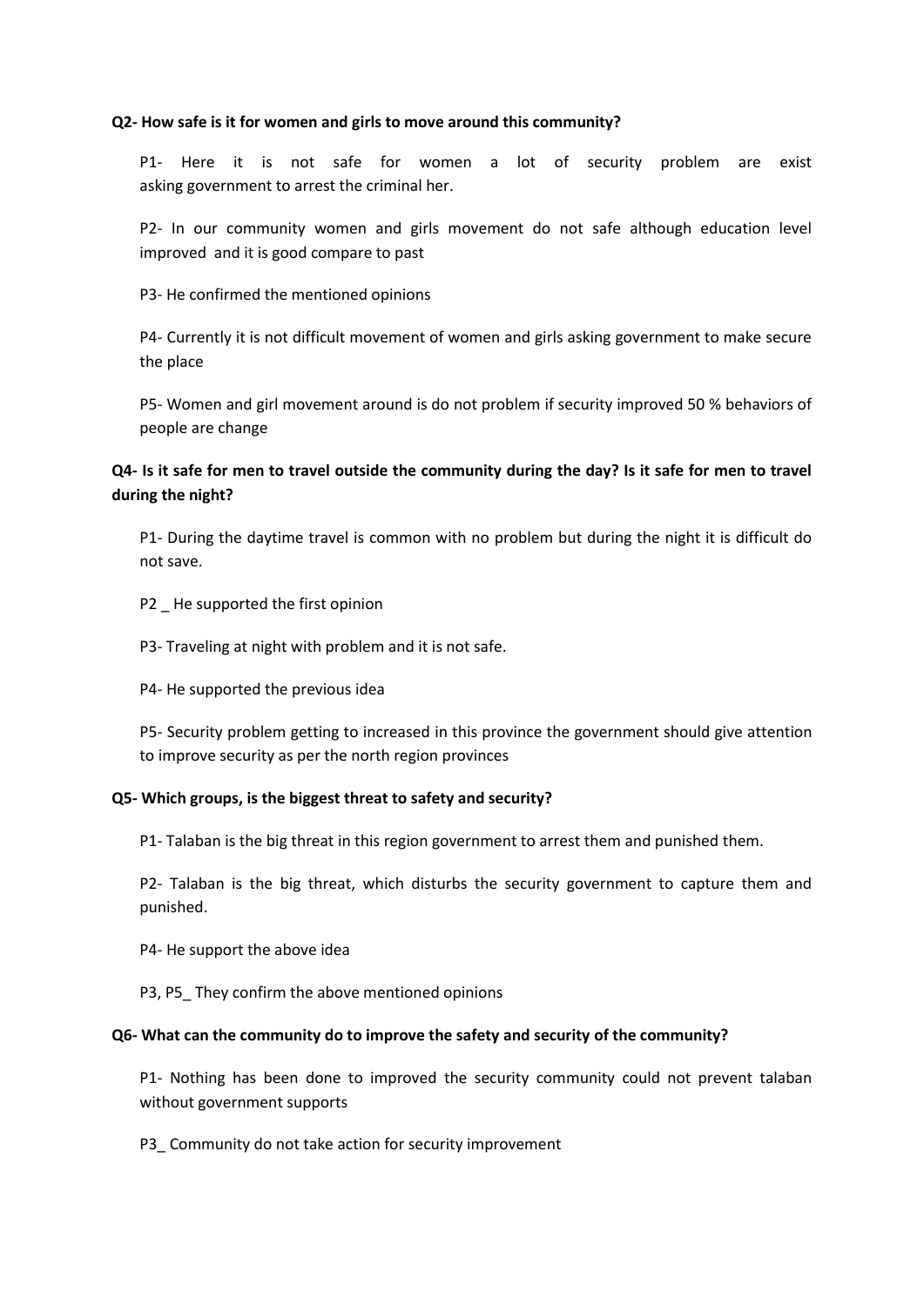P4 He supported the above-mentioned opinions

P1\_Community should collaborate with government to improve security and local leave in peace and prosperity

P5-People do not collaborate with government there will be no peace and security community to find the ability to define themselves and lave in peace.

# **Section E. Gender Based Violence:**

# **Q 4\_ If a girl suffers violence is she likely to report it ? If yes to whom? If no why?**

P3 Girls get experiences in their daily life they telling story and informing each other where to complain. In school to be awareness program for girls about know their right.

P1 Girls do not reporting due to fear of family elders.

P2 \_ Girls know where to report of violence I thank they will firstly reporting to directorate of women affair

P4 Currently girls know their right and know where to report and complain, for better understanding of their right workshops to be conduct for their awareness.

P5 He supports the number four person idea.

# **Q 1\_ Can you tell what kind of incident of violence's against women and girls take place.**

P1 Violence reduce compare to the past, My father in law put hot oil on top up my mother in-law currently people get awareness from Radio, TV and the program which broadcasting through Ministry of women affair .

P2 \_ At past there were no freedom to women my sister husband married second wife and he told to my sister to give all her jewelries (gold) to his new wife and my sister do not give it her husband beat her which brooked her hand. Currently right awareness are improved and could be complain through women affair.

P3 He support the second person opinion

P5 Currently the violence are reduce people get awareness about the law and government influence. Government to support the women right and punished criminal

P4 He supports the first person opinion

# **Q 5 \_ If a wife suffers violence is she likely to report it ? If yes to whom? If no why?**

P2 \_ Women get a wear of their right and they know to report to women affair department. Women trying to resolve their problem by them self first step.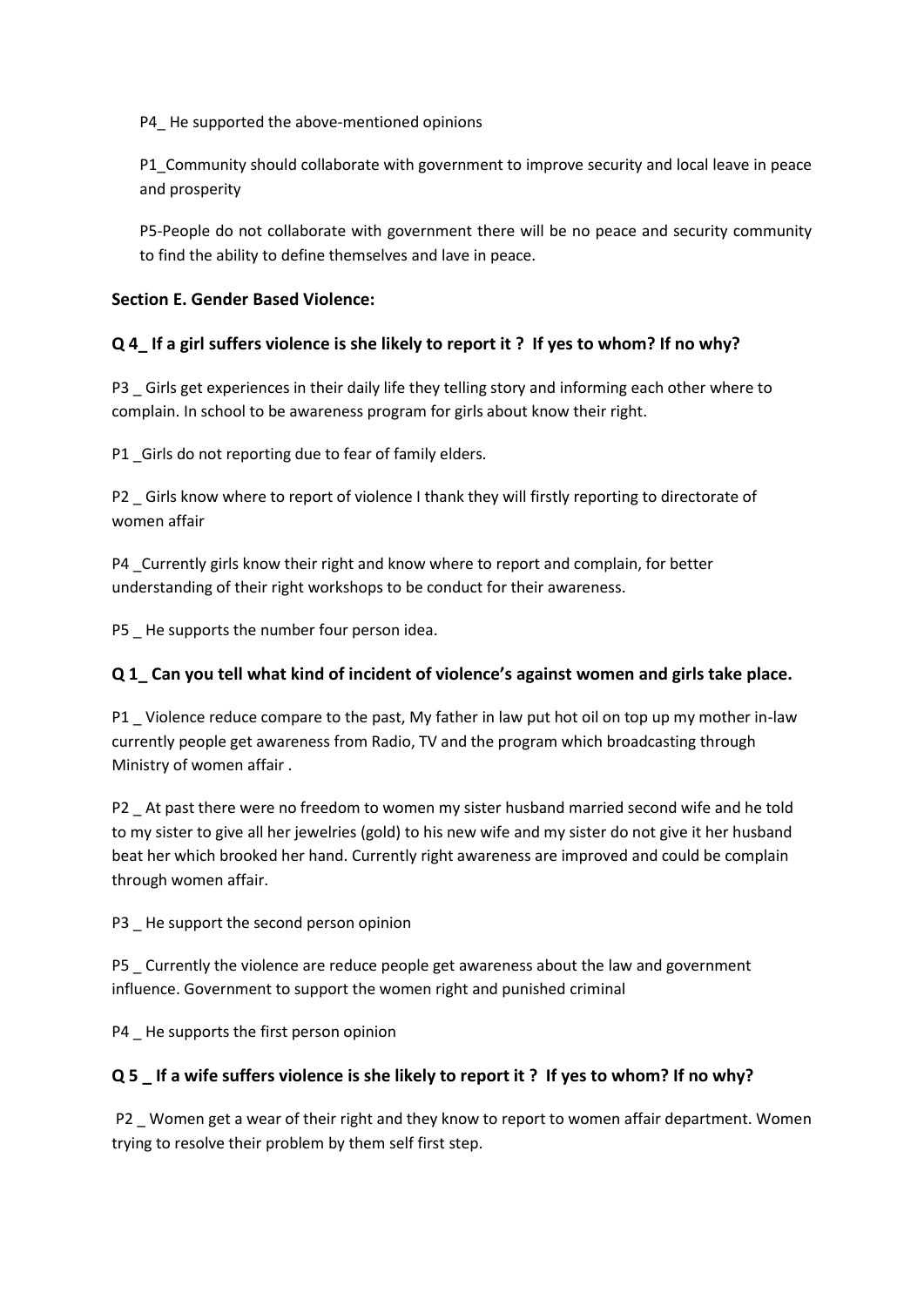P3 \_He support the above idea

P4 Women get experiences and they know where to report of violence and government to provide them awareness program through TV program.

P5 \_ He supports the number four person idea.

P1 \_If women face to suffer and she get shay to report other women encourage her to report and government to take active action against criminal.

### **Q 6\_ How would a perpetrator of sexual or gender base violence be punished?**

P1 \_ A person act perpetrate sexual he should punished according to the law to prevent the other from the crime.

P3 If the perpetrator of sexual punished other do not acts fear of the punishment.

P2 \_ He support the third person idea

P4 \_ The criminal himself to be punished not other as pervious the brother was act perpetrate and his sister sacrifice and devoted.

P5 \_ He supports the person 4 idea.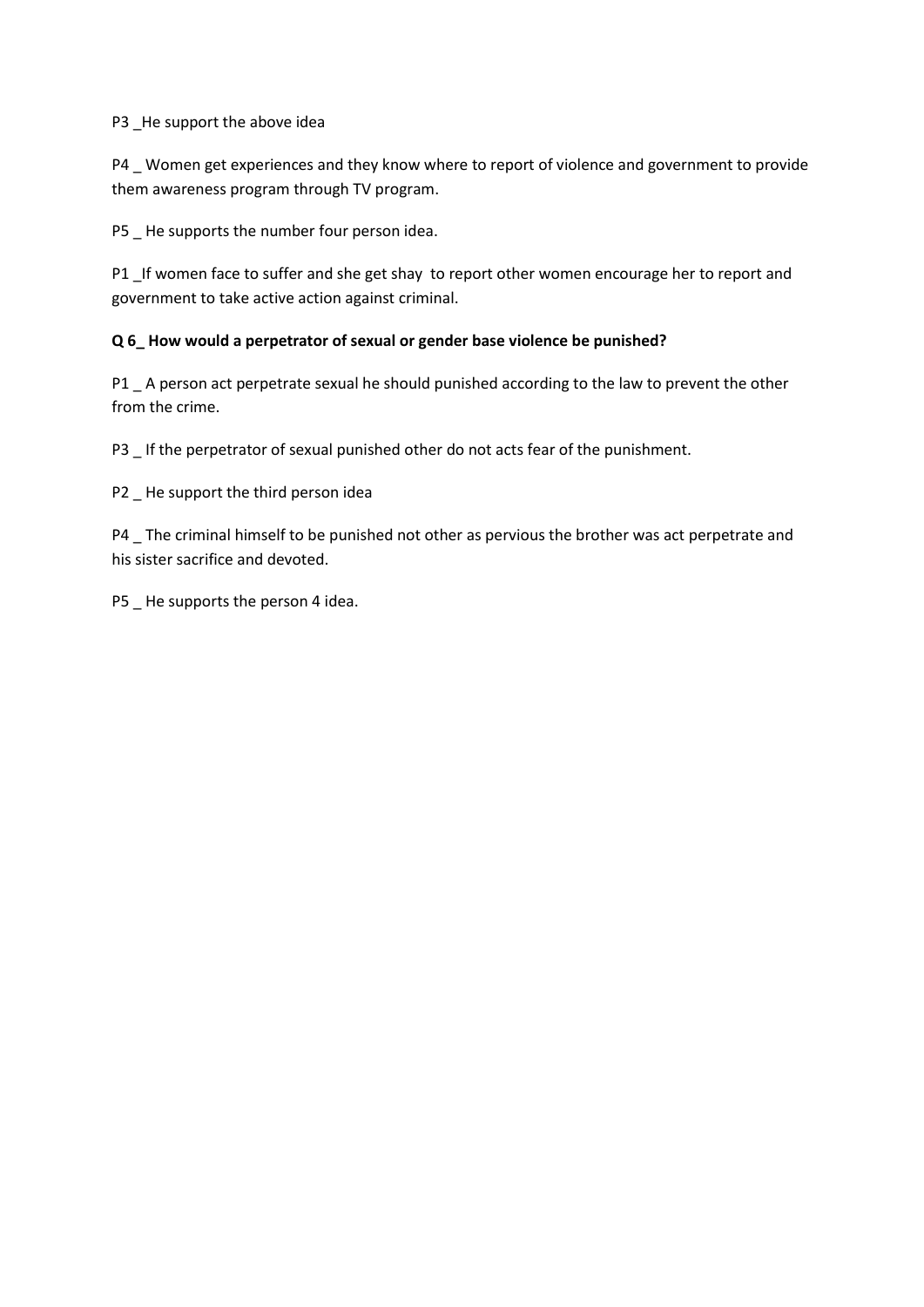# **FOCUS GROUP DISCUSSION**

### **FORM REGISTRATION NO: 139**

| 10. Moderator's and Taker |                          |            |  |  |  |  |  |
|---------------------------|--------------------------|------------|--|--|--|--|--|
|                           |                          |            |  |  |  |  |  |
|                           | 1.13 Facilitator's name: | Shaima     |  |  |  |  |  |
|                           | 1.14 Note taker's Name:  | Shaima     |  |  |  |  |  |
| 1.15                      | Date of the FGD:         | 23/09/2012 |  |  |  |  |  |
| 1.16                      | <b>Report Number:</b>    | 2          |  |  |  |  |  |
| 11. Area Information      |                          |            |  |  |  |  |  |
|                           |                          |            |  |  |  |  |  |

| 2.1 | Reintegration site Name:     | Atefaq Kali |  |
|-----|------------------------------|-------------|--|
| 2.2 | Site Number:                 | 40          |  |
| 2.3 | Returnees: (Yes, No)         | <b>Yes</b>  |  |
|     | Non-Returnees: (Yes, No)     |             |  |
| 2.4 | Gender (Male, Female, Mixed) | Female      |  |
| 2.5 | GPS (Yes, No)                | Yes         |  |
|     | If No see code.              |             |  |
| 2.6 | <b>GPS</b> location          |             |  |
|     | Latitude:                    | 34 40 686   |  |
|     | Longitude:                   | 70 12 720   |  |

| $\vert$ 3.1 FGD Completed (Yes, No)                          | Yes |  |
|--------------------------------------------------------------|-----|--|
| 3.2 FGD team Notes use to take note any special observation: |     |  |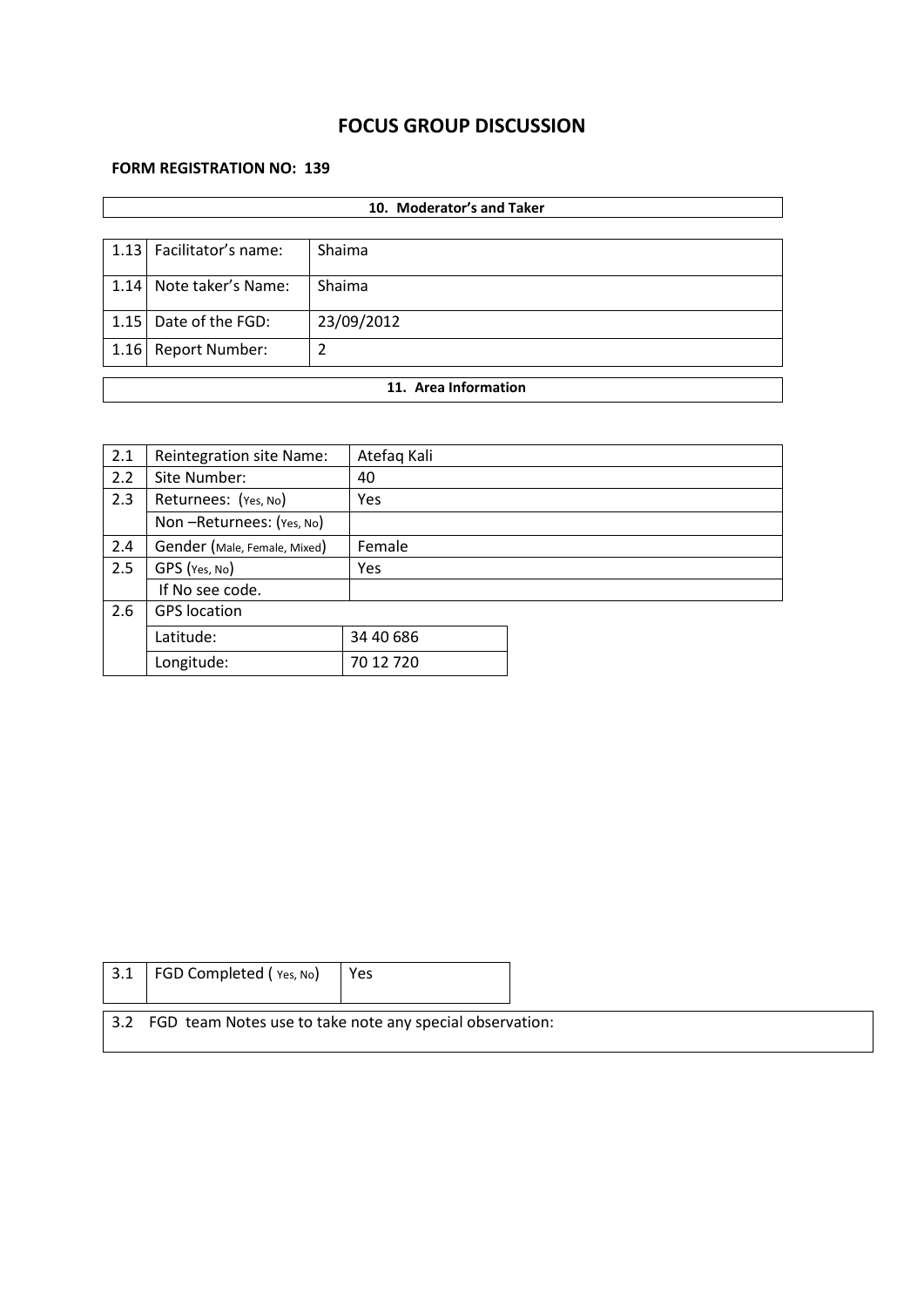All participants of this focus group eagerly attend and answered our questions.

12. FGD Outcome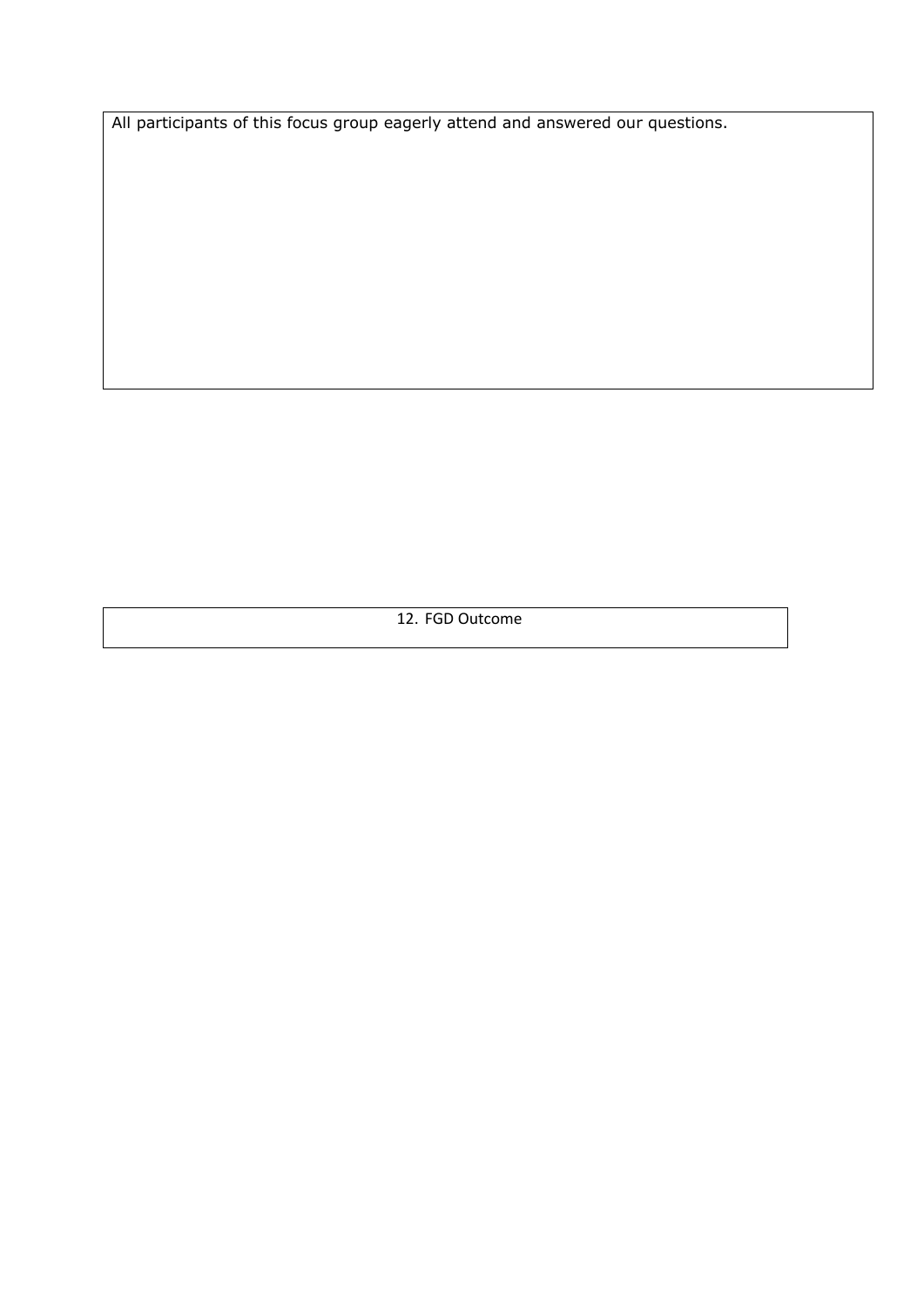| 4. Data Management Information (Internal Use Only by Database Entry Team) |         |                     |                                 |                       |          |         |  |
|---------------------------------------------------------------------------|---------|---------------------|---------------------------------|-----------------------|----------|---------|--|
| 23/09/2012<br>Date of Interview<br>4.1                                    |         |                     |                                 |                       |          |         |  |
| 4.2 Interviewer's number                                                  |         | Male<br>Interviewer |                                 | Female<br>Interviewer |          | $F - 8$ |  |
| Supervisor's<br>numhar                                                    | $E - 1$ |                     | Regional Supervisor's<br>numhar |                       | $E - 23$ |         |  |
| 4.5 Date of office editing                                                |         | 25/09/2012          |                                 |                       |          |         |  |
| 4.6 Office editor's code                                                  |         | $E - 1$             |                                 |                       |          |         |  |
| Date of data entry<br>4.7                                                 |         | 23/10/2012          |                                 |                       |          |         |  |
| Data entry officer code<br>4.8                                            |         | 7                   |                                 |                       |          |         |  |

| List of Participants in Focused group discussions (F.G.D) |             |  |  |  |  |
|-----------------------------------------------------------|-------------|--|--|--|--|
| Province                                                  | Laghman     |  |  |  |  |
| <b>District</b>                                           | Chehalmati  |  |  |  |  |
| Site Number                                               | 40          |  |  |  |  |
| Village                                                   | Atefaq Kali |  |  |  |  |

| <b>No</b>        | <b>Name</b> | <b>Position</b> | <b>Occupation</b> | <b>Contact No</b> | Age |
|------------------|-------------|-----------------|-------------------|-------------------|-----|
| $\mathbf 1$      | Shafiqa     | Head of the     |                   | 0786493663        | 35  |
| $\overline{2}$   | Najllah     | Home wife       |                   | 0786536374        | 18  |
| 3                | Parwin      |                 |                   | 0702208977        | 40  |
| $\overline{4}$   | Ziba Gul    |                 |                   |                   | 45  |
| 5                | Gul pora    |                 |                   |                   | 42  |
| $\boldsymbol{6}$ | Nadya       |                 |                   |                   | 30  |
| $\overline{7}$   | kamela      |                 |                   |                   | 21  |
|                  |             |                 |                   |                   |     |
|                  |             |                 |                   |                   |     |
|                  |             |                 |                   |                   |     |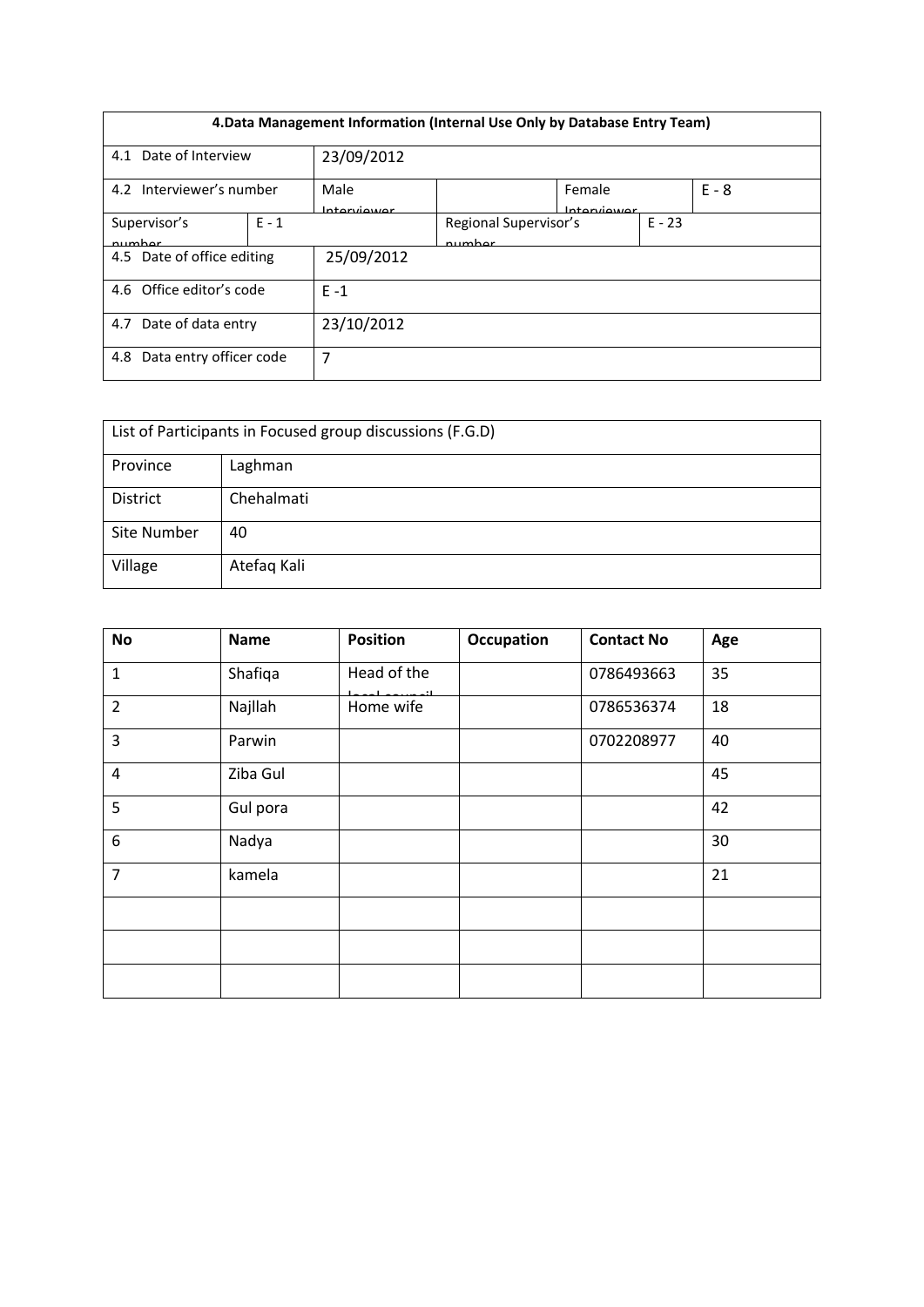# **Section A: General and Specific Concerns**

### **Pat A: Education**

#### **Q1- What are your concerns regarding education for returnees?**

P1- We have a lot of problems in this field. The school doesn't have chairs and professional teachers.

The solution way: We want from government to build a school for girls and employ female teacher because some families don't allow their daughter to go school.

P2- We have some problems in this field. The school is too far and teachers don't have good attention to students because their salary I not enough for them.

The solution way: Government should increase the salary of teachers and build a school for girl in our village.

P3- Emphasized the aforementioned opinions.

P4- The girls' school is too far; therefore, some families don't allow their girls to school.

The solution way: Government should train more female teacher and employ them to school.

P5- There are not enough books and stationeries in the school.

The solution way: A school should be built near to us and female teachers should be trained with now methods.

#### **Part B: Health Services**

P1- We have some problems in this field such as non-existence of transportation and inattention of doctors to patients and also this clinic is not enough for all people of this village because there are living more people.

The solution way: A new clinic should be built in our village near to people.

P2- We don't have clinic in this area. Patients refer to the hospital, if we have a clinic they will have to go there.

The solution way: Government should build a clinic with good equipments in this area to solve our problems.

P3- I emphasize the P2's opinion.

P4- Our clinic is not equipped with good medical equipments, so doctors reject some patients and they can't arrive on time in other hospitals.

The solution way: Government should equip our clinic with good facilities to solve the problem of people.

P5- I emphasize the P1's opinion.

#### **Part C: Access to drinking water**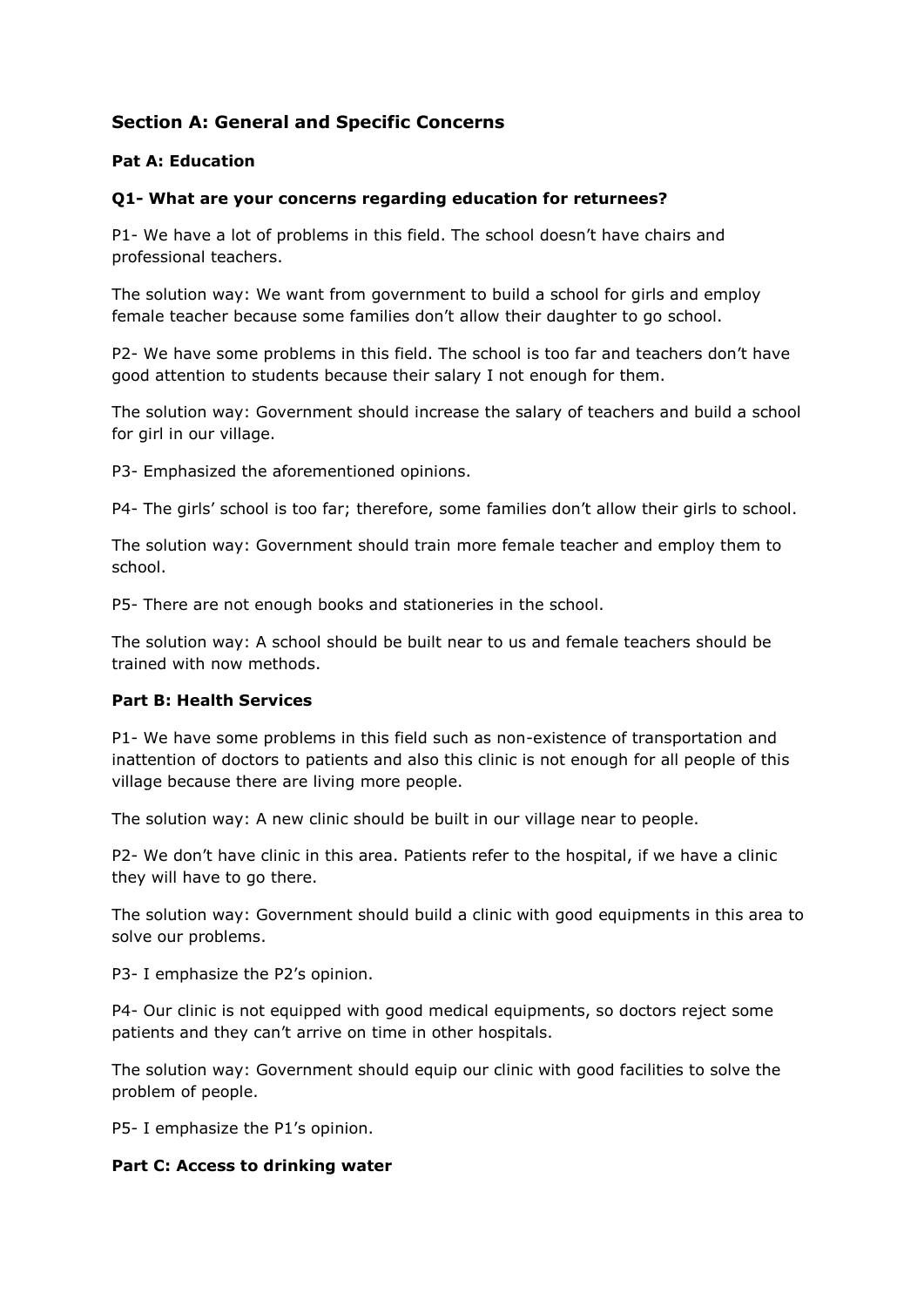### **Q1- What are your concerns regarding access to potable water for the returnees?**

P1- We don't have good access to potable water specially in the summer the wells are getting dry.

The solution way: The government should excavate deep wells for public use to solve these problems.

P2- I emphasize the P1's opinion.

P3- Although the water of the wells are not enough for daily use of people, it is not clean and it can be a threat for health of people.

The solution way: We want form government to provide potable water resources for people in every village.

P5- We have a lot of problems in this field because there are two deep wells for 60 families, and it is not enough for us.

The solution way: Government should pay attention to problems of people and excavate more deep wells in this area.

P4- I agree with P5.

#### **L- Security**

P1- The security is not good during the night people face with problems in this field.

They solution way: government should increase and train the soldiers of NA and NP to improve the security.

P2- I think government cooperates with Taliban because when government arrests insurgents they will release them without any punishment.

The solution way: If government wants it can take the security by protecting the borders because all insurgent coming to country illegal.

P3- I agree with p2.

P4- Government doesn't have the cooperation of people and some of them leaved their homes and immigrate to another province because of insecurity.

The solution way: People are not glad from government. If government wants to improve the security it should prevent from Taliban activities.

### **Q2- Do you believe that returnees and non-returnees have equal access to services and resources?**

P1- All returnees and non-returnees have equal access to services and resources for example both of them use one clinic.

P2- Emphasized on P2's opinion.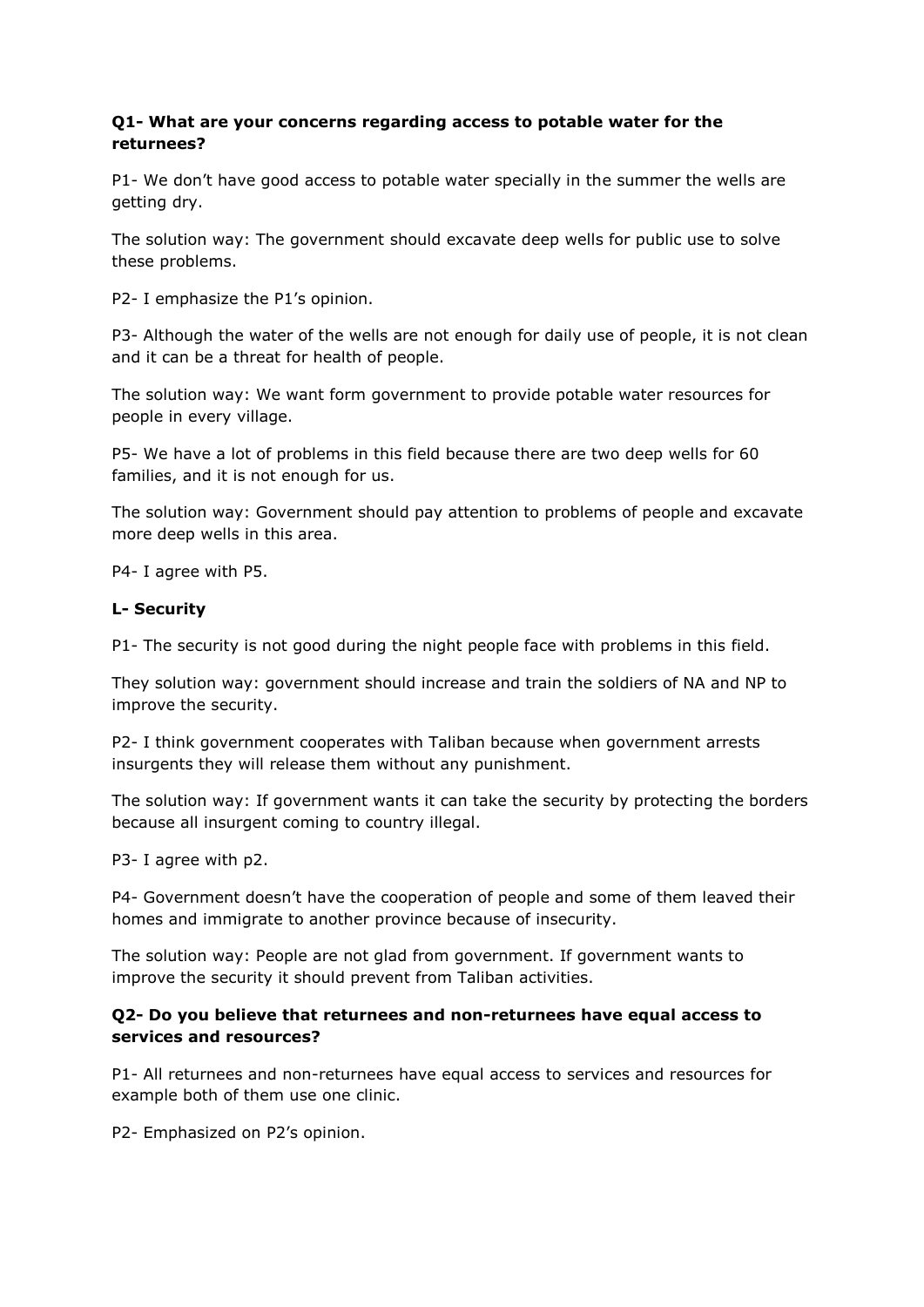P3- We don't have any problem in this field returnees and non-returnees have equal access to all services and resources and there is no difference between them.

P4 and p5 agreed with p3.

# **Section B: Governance and Participation**

### **Q1- How effective is the government?**

P1- I think government is effective but not too much because security has its effect on effectiveness of government; therefore, government should take the security to fine the cooperation of people in this field.

P2- Government is effective but the only problem is insecurity which falls down the government from eyes of people.

P3- Government is effective because I the past there was not security, but now we have security and a elected government.

P4- I think government is effective because if we compare it with previous governments we can see the changes.

P5- I agree with p3.

## **Q2- Since the government has been elected what changes have you observed in areas of livelihood?**

### **Q3- Are the women consulted on important issues? If yes, what issues? How are they?**

P1- In the past women didn't have the right to elect their husbands and men didn't consult women in different issues, but now men informed that women are a part of the society and we should give them the right of consulting.

P2- I agree with P1.

P3- Men consult with women on different issues because now men informed about the rights of women and they respect women and their rights.

P4- In the past men were not informed about the rights of women and their position in the society, but now people informed about the rights of women via TV, Radio and other media therefore they consult women on different issues.

P5- A lot of changes have come since this government elected and the most important thing is this that people informed about their and other's rights and responsibilities; therefore men know how to behave with women and they always consult women.

### **Q4- How do people get access to information? Regarding rights, laws, policies and national institutions?**

P1- I think 70% of people get information regarding to the rights, law and policies via Media and I think this is the easiest ways to get information about these issues.

P2 and P3- We agree with P1.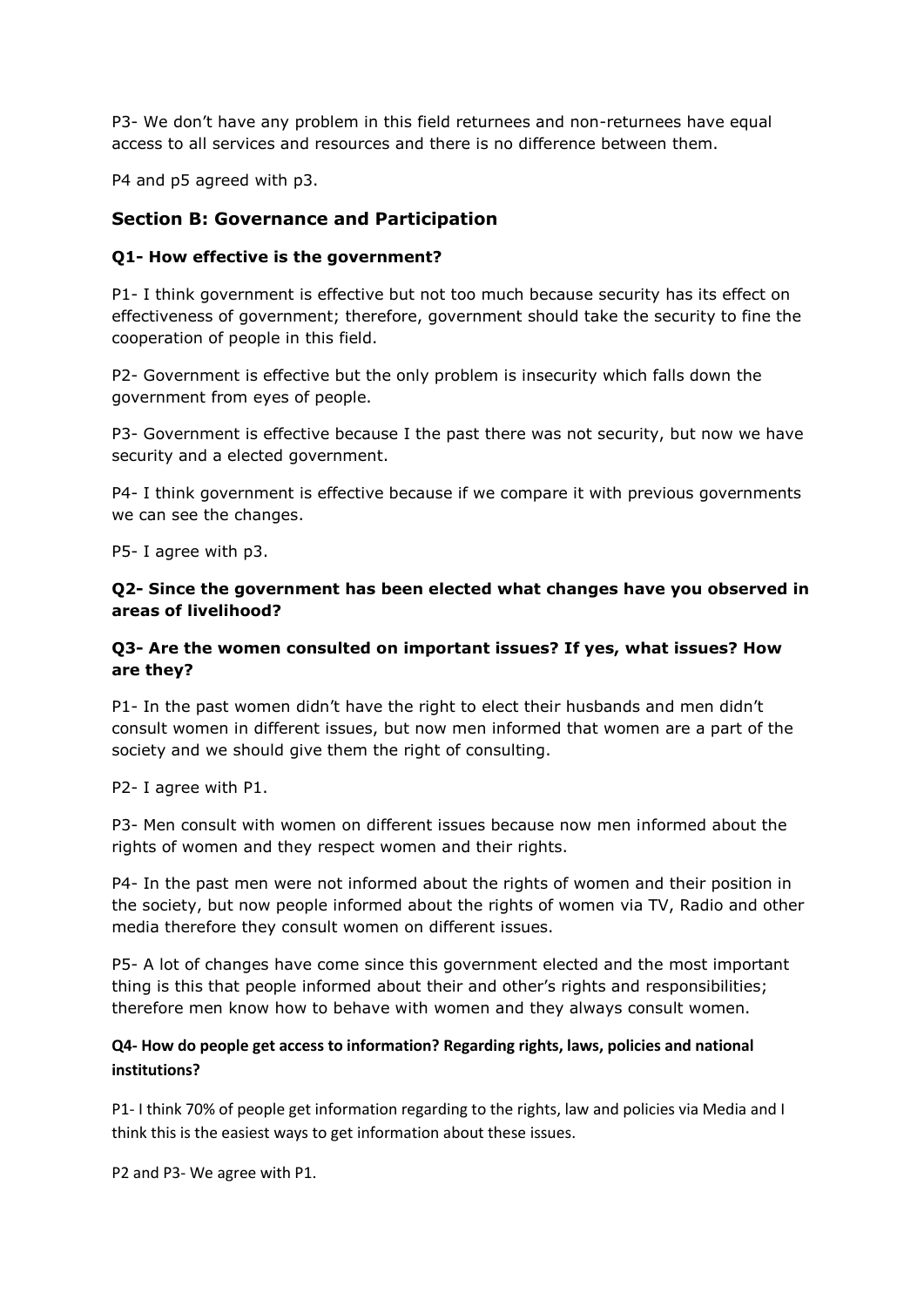P4- In the past it was not usual among the people to watch TV and listen to radio; therefore, people did not have information about the these issues, but now all people have access to TV and radio so they can get information about these issues via media.

P5- People get information regarding the rights and law via TV, radio, news paper, mosque etc.

# **Section C: Access to livelihood, social and economic security**

# **Q1- How do you feel about the land was allocated to the returnees?**

P1- No organ distributed lands for returnees yet, but UN distributed documents for returnees to give land, but these papers have been sold to other people by some people.

P2- No organ has distributed lands for returnees yet.

P3- We will become so happy, if lands distributed for returnees because some of them don't have a shelter it will help them to find their own shelter in their homeland.

P4- The returnees office cheats returnees in this field because they takes the slabs of land and don't give land and it is mentionable that some of these slabs of land sold on other people.

P5- I agree with P1.

## **Q2- Were there problems because some non-returnees didn't have access to land?**

P1- I agree with P3.

P2- No land distributed for returnees; therefore, there is no problem between returnees and non-returnees.

P3- No land has distributed for non-returnees in this area.

P4 and P5- Are agree with P2.

### **Q3- Does the community have problems with crime? If yes, what types of crime?**

P1- No one has committed any crime in this area for a long time; therefore, we don't have problems in this field.

P2- Government should punish the perpetrators of crimes for example government should arrest the perpetrators of murder of Doctor Abdullah Laghmani and execute them.

P3- There are some persons commit crimes like mining, murder etc. so we want from government to arrest these guys and punish them to prevent form other crimes in the society.

P4- I agree with P3.

P5- I agree with P2.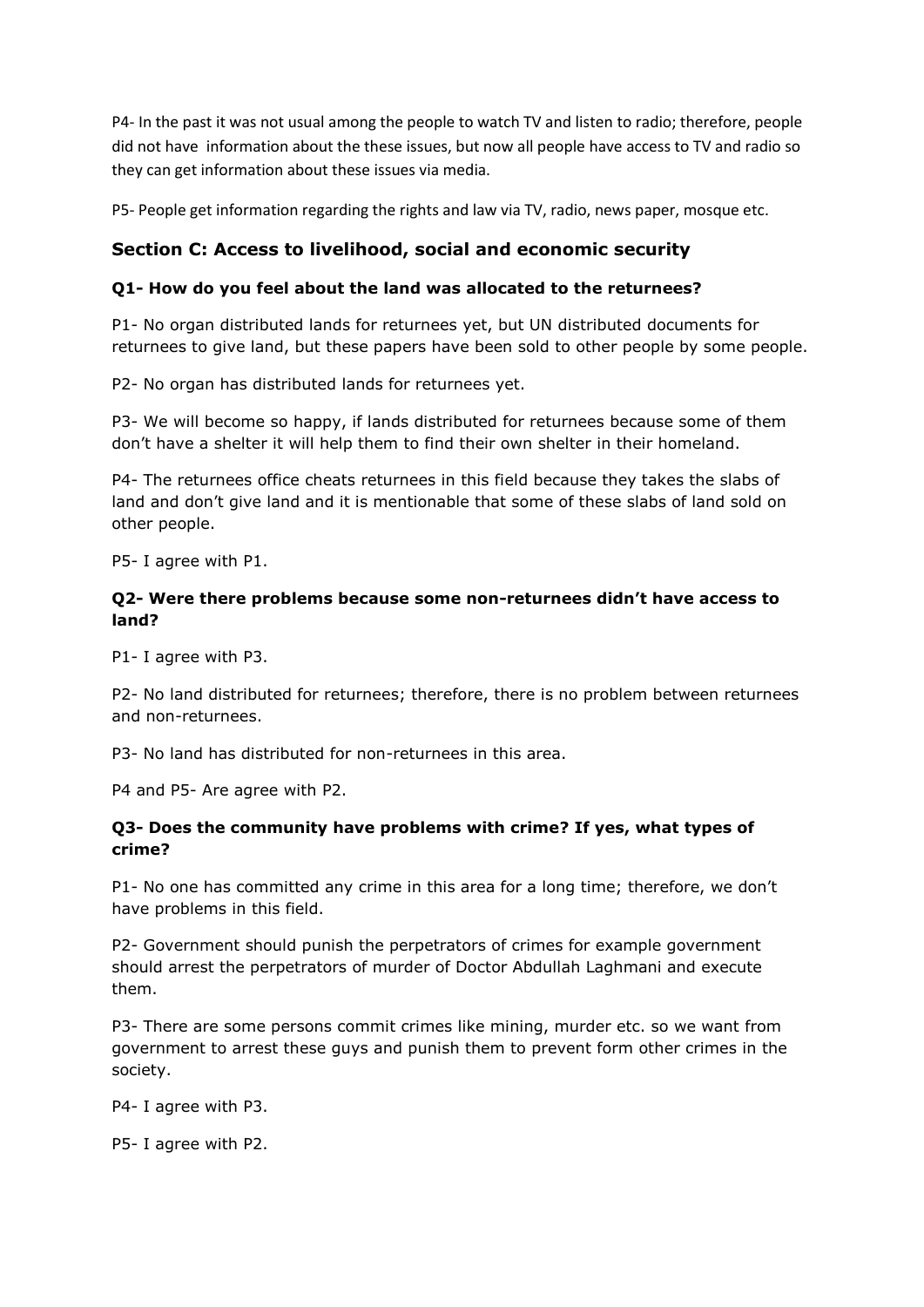# **Q4- How do people get access to information regarding rights, laws, policies and national institutions? Who typically commits the crimes? (probe: Men, women, youth?) Who typically are the victims of the crimes?**

P1- Men, women and youth can be the perpetrators and victims of the crimes, but mostly the youth are the perpetrators of the crimes.

P2- I think crimes are not belongs to a particular part of society. Everyone can be a criminal, but it depends on his/her knowledge and personality.

P3- If we go to jail we can see that most of perpetrators of crimes are youths because they don't have experience of live and good knowledge.

P4- Most of perpetrator of crimes are uneducated persons.

P5- I agree with P4.

# **Q5- Is unemployment higher among returnees than non-returnees? For example food for work and food for cash projects?**

P1- There is not such as projects, if a project implemented here all people returnees and non-returnees will participate and work equally.

P2- It is about 7 years that returnees came here, but no confliction has happened between them all people use one mosque and one potable water resource.

P3- I agree with P5.

P4- I agree with P1.

P5- We have never sense that we are returnees because we have the same rights and access to resources with non-returnees.

### **Q6- Do the community members have more skilled workers than the returnees?**

P1- I Think returnees have more skills than non-returnees because they have learnt different occupations during the immigration.

P2- I agree with P1.

P3- Some of returnees came from Pakistan; therefore, they are acquainted with different occupations.

P4- Most of returnees who educated during the immigration have good skills, proficiency and high salary.

P5- I agree with P4.

### **Q7- Do you believe that returnees and non-returnees have equal access to services and resources? If no, please give examples.**

P1- Returnees have never sense that they are returnees and different from other people. I mean that returnees and non- returnees have equal access to services and resources.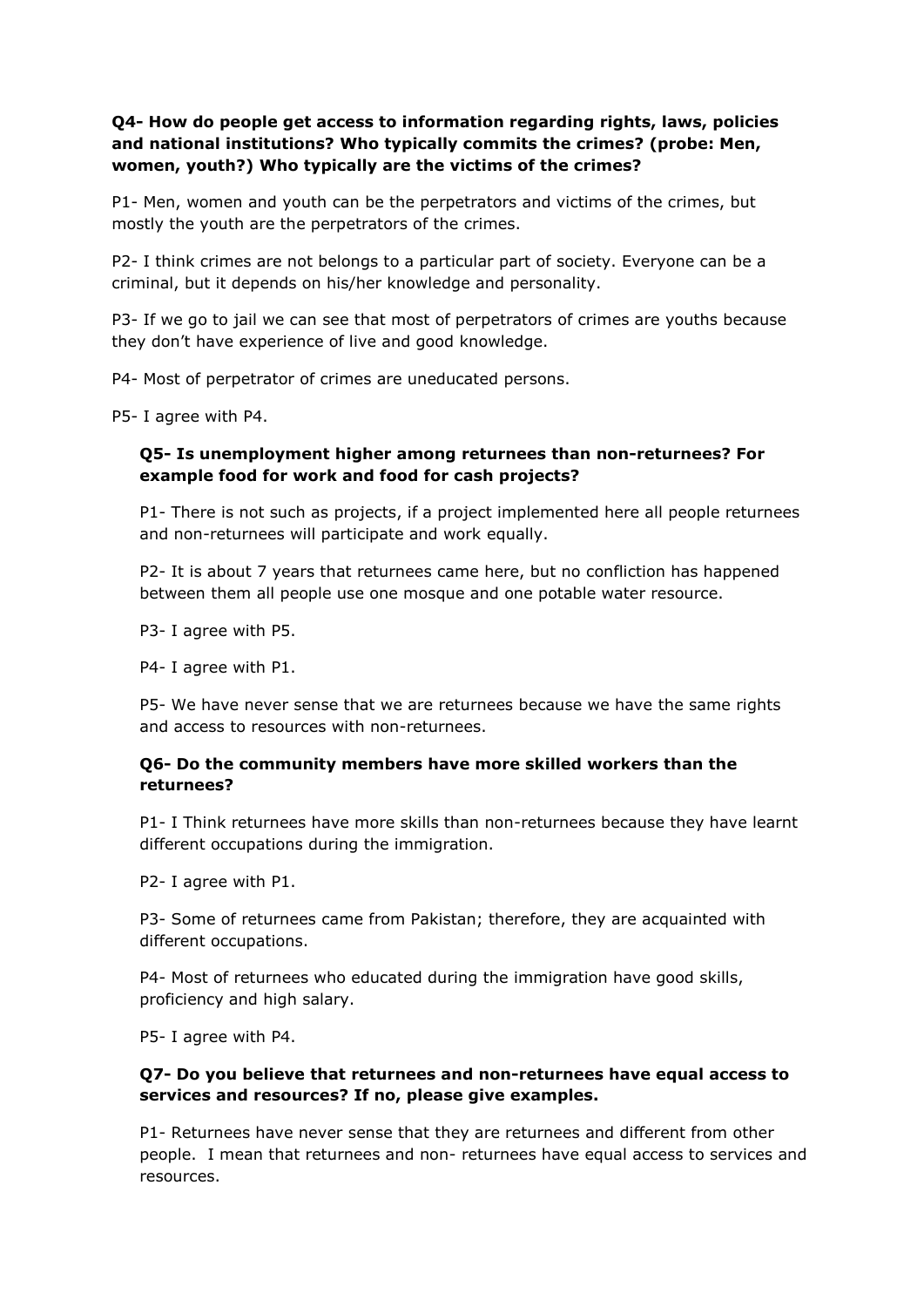P2- There is no difference between returnees and non-returnees. All people have equal access to services and resources for example all of them use one clinic and mosque.

- P3- I agree with P1.
- P4- There is no difference between returnees and non-returnees.

P5- Returnees and non-returnees have equal access to services and resources.

#### **Section D: Justice and Rule of Law**

**Q1 Are there differences in the way the community functions now that returnees are living in the community? For example**

- **I. The way the community interact among themselves.**
- **J. The way the community builds and maintain relationships and trust**
- **K. The way the community support each other during difficult economic times**
- **L. The way the community share resources**

#### **Q2- How safe is for women and girls to move around the community?**

- P1- There is no problem for women and girls to travel around the community.
- P2- If there is security there is no problem for them to travel around the community.
- P3- I agree with P4.

P4- It is safe for women and girls to travel around the community, but not at all because there are some people who are a threat for safety of the community.

P5- It is 50% safe for them.

# **Q3- What do you think would improve safety of women and girls in this community?**

P1- Educational opportunities should be provided for women and girls to help them make their lives and I think it brings a lot of changes in their live.

P2- Security has the main role in a society and it improves the safety of women and girls.

P3 and P4- Emphasized on P5's opinion.

P5- If there is security, live will be interesting for all people women and men.

## **Q4- Is it safe for men to travel outside the community during the day? Is it safe for men to travel?**

P1- It is safe for men to travel outside the community during the day, but it is not safe during the night because some persons murdered by unknown persons during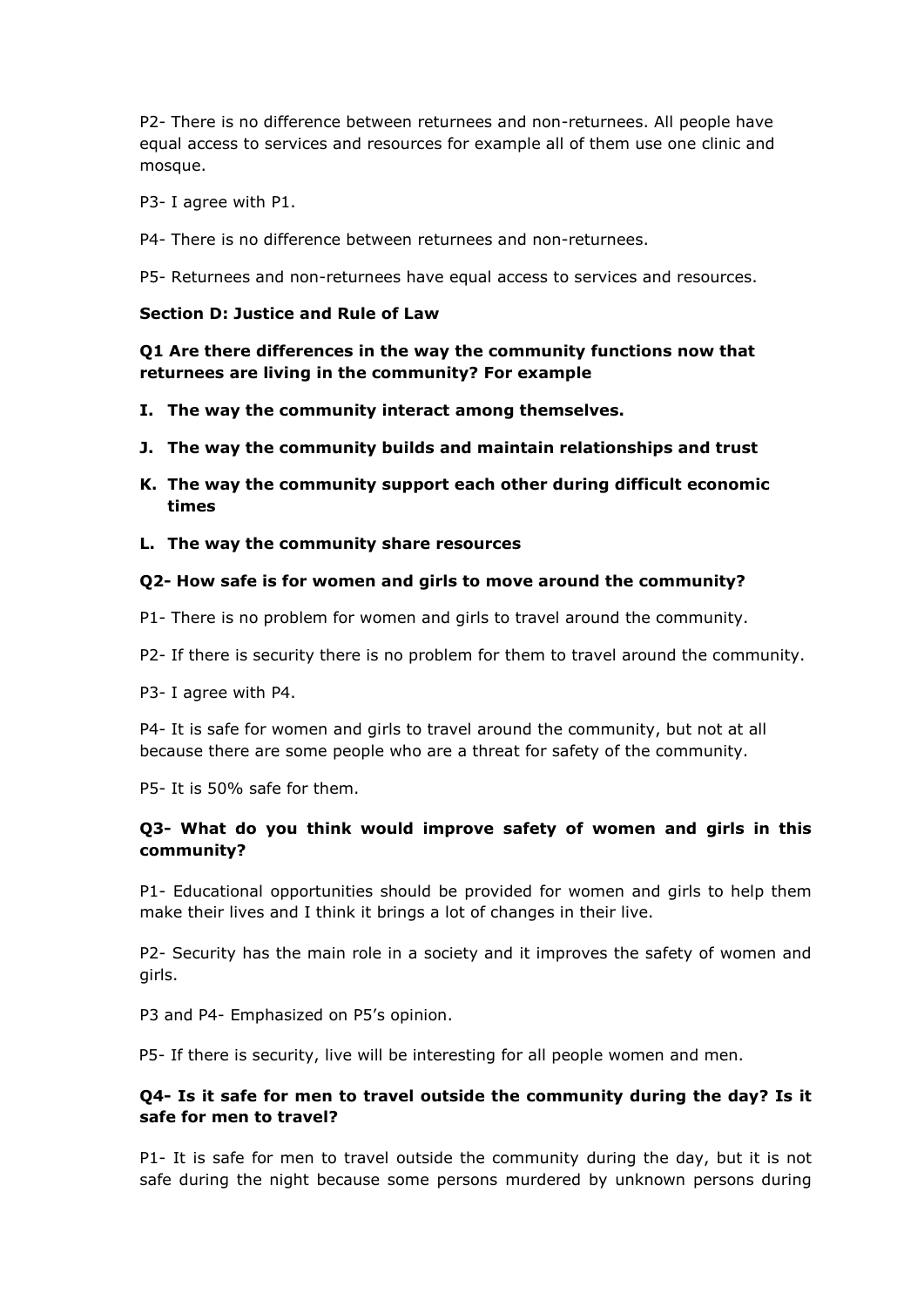the night; therefore, people can't dare to travel outside of the community unless they have a necessary work.

P2- I agree with P1's opinion.

P3- It is not safe for people to travel outside of the community during the night; therefore, people don't go outside of the home at night.

P4- There is no problems during the day, but there are some insurgents and thieves making problems for people during the night.

P5- I agree with P1.

#### **Q5- Which group is the biggest threat to safety and security?**

P1- I think the biggest threat to safety and security is Taliban.

P2- I agree with whit P1.

P3- Taliban is the biggest threat to safety and security because they made insecure this area. I want from government to arrest this group and punish them.

P4 and P5 emphasized on P3's opinion.

## **Q6- What can the community do to improve the safety and security of the community?**

P1- I think the only way which can improve safety and security in a society is the cooperation of people with government. If people help, government can easily arrest insurgents and prevents from their activities.

P2- People should inform to know insurgents and other groups which are a threat for safety and security in the community because Taliban or other groups can easily use from illiterate and uneducated persons.

P3- People should cooperate to government to arrest insurgents which are big threat for safety and security.

P4- I agree with P1's opinion.

P5- Emphasized on P1's opinion and added that people should be informed via media to prevent from insurgents activities and cooperate with government to arrest these guys.

### **Q7- Have there been benefits to returnees relocating to your community? What are they? Are there any problems? What are they?**

P1- Yes! There are some benefits in relocating of the returnees because some of them have kinship with non-returnees and they are happy that they come back and can help each other.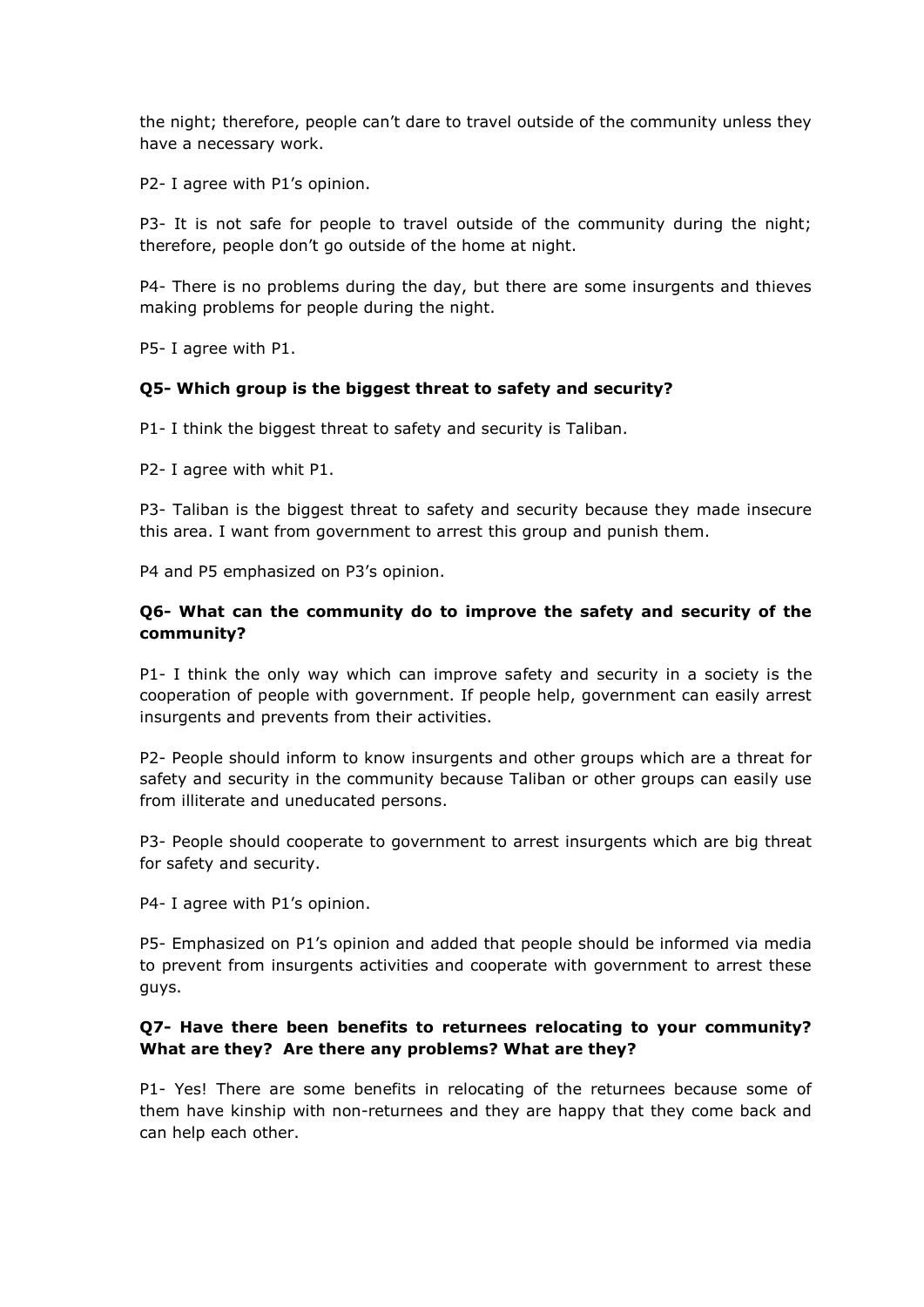P2- It is a benefit for all people that, refugees returned to their homeland and living beside to other Afghans because returnees had a lot of problems in Pakistan and other countries; therefore, we are very happy that returnees returned.

P3- I agree with aforementioned opinion.

P4- Non-returnees don't have any problems with returnees. Returnees and nonreturnees are living in one society without any difference.

P5- I agree with P2.

# **Section E: Gender based violence**

# **Q 1: without mentioning any names or indicating anyone specific, Can you tell me what kinds of incidents of violence against women and girls take place in the community?**

P1- six month ago in our neighborhood a wife had obstetric illness but his husband didn't allow her to go to hospital; therefore, the woman and her child died together at home.

I want from government to arrest and punish this person.

P2- 2 year ago a fight has happened between two families. One member of these families murdered in this fight the, murderer had one 13 years old sister, so the murdered family said to murder's family you should give us this girl, otherwise we will kill one of you; therefore, the murder's family tried to give the girl for them, but girl referred to the Directorate of Women Affairs, but this problem hasn't solved yet.

P3- Two families exchanged their daughters as wife of their sons, but when one of these wives found problem with her husband the another family was beating their daughter in law because she was the sister of their son in law; therefore this wife referred to Directorate of Women Affairs and get divorce.

P4 and P5- We agree with P3.

### **Q 2: Who are the perpetrators? (Probe: Family member, people in authority)?**

# **Q 3: How comfortable are women and girls in seeking help from services providers?**

# **Q 4: If a girl suffers violence, is she likely to report it? If yes to whom, If no why?**

P1- In the past women and girls didn't dare to report the violence to anyone or any organ, but now if a girl or woman suffers violence she will refer to Directorate of Women Affairs.

P2- If a girl or woman suffers violence, she will refer to government if she can't other people will help her to report this violence to the government.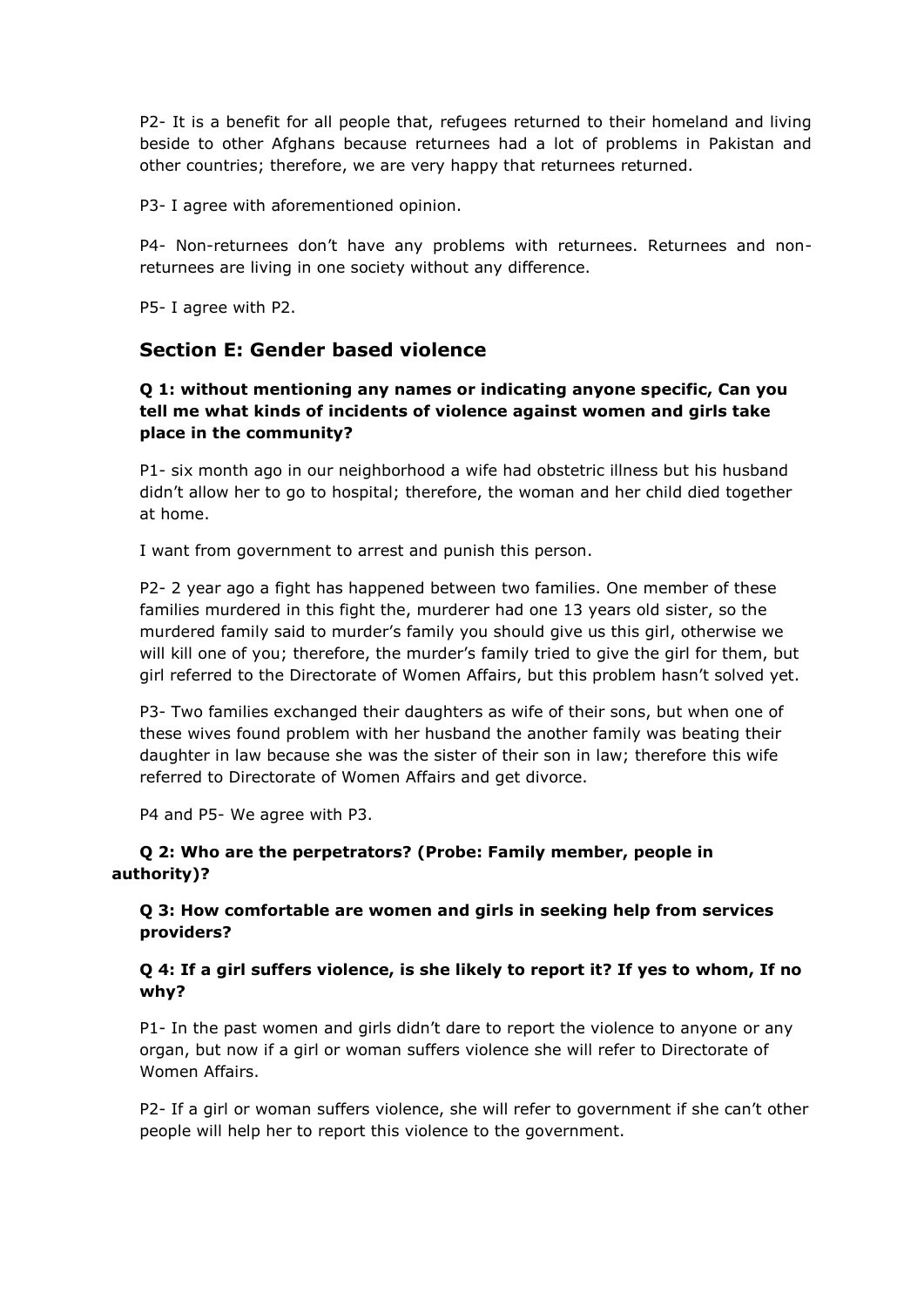P3- She agrees with P2's opinion. And added government should establish a department of Directorate of Women Affairs in every district.

P4- I emphasize on P1's opinion.

P5- I think women informed about their rights and know this where to report violence. In my opinion she will report to their family and refer to governmental organs.

# **Q 5: How would a perpetrator of sexual or gender based violence be punished?**

P1- I think the perpetrator of sexual violence should be punished according the rule of holy Quran, if someone kills someone he/she should be killed, if a person commits sexual violence he should be stoning.

P2- I think it will has good effects on people, if government arrests the perpetrators of sexual violence and shows them to other people via media. People will informed about the punishment of the sexual violence and the will never try to do this.

P3- I emphasize the P2's opinion.

P4- I think sexual violence decrease in comparison to the past because people now about rights of women and punishment of the sexual violence.

P5- He or She should be punished according to the rules of Islam and Holy Quran.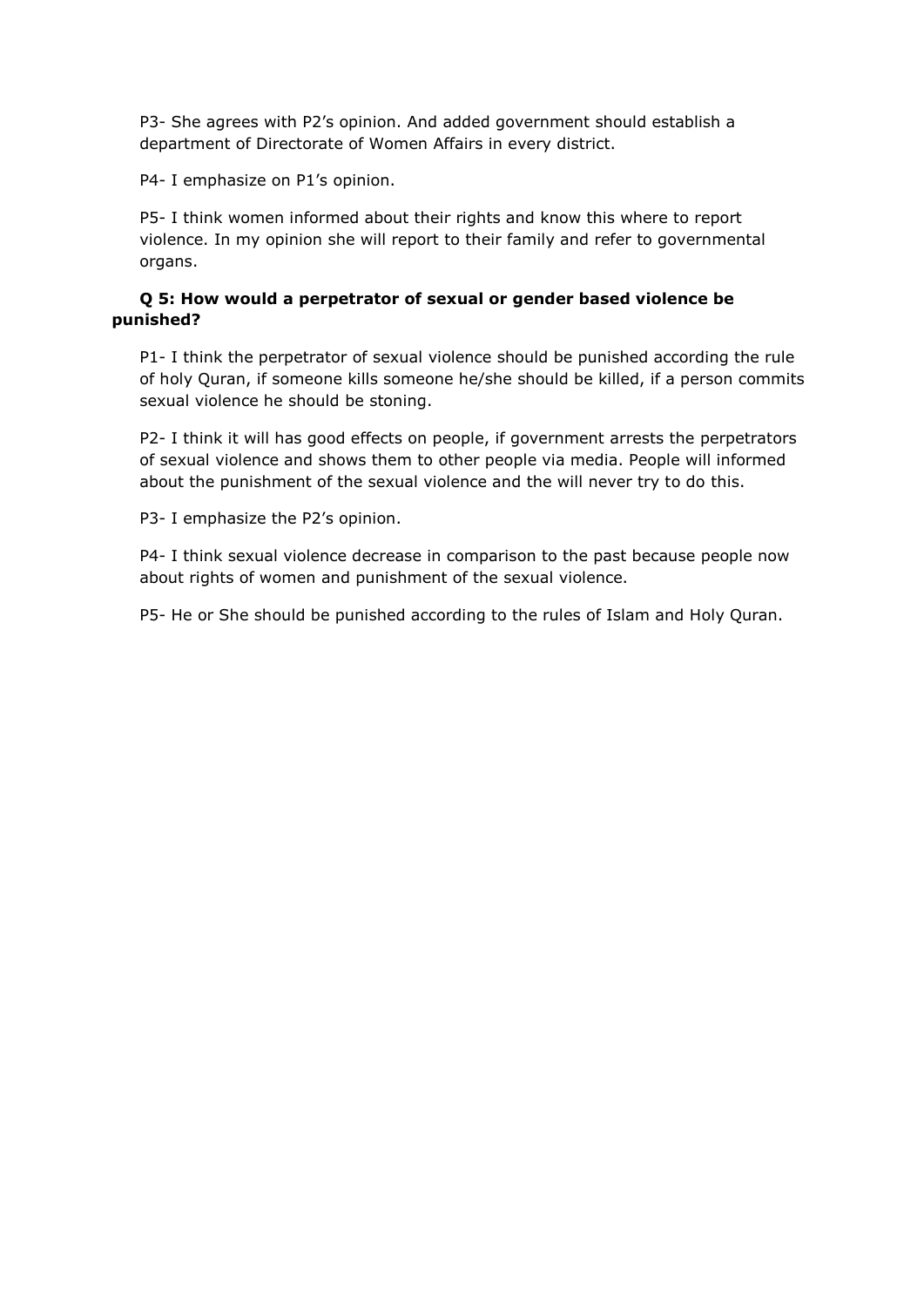# **FOCUS GROUP DISCUSSION**

# **FORM REGISTRATION NO: 158**

|                      | 13. Moderator's and Taker  |                 |  |  |  |  |
|----------------------|----------------------------|-----------------|--|--|--|--|
|                      |                            |                 |  |  |  |  |
| 1.17                 | Facilitator's name:        | Mohammad Asghar |  |  |  |  |
| 1.18                 | Note taker's Name:         | Sami Ullah      |  |  |  |  |
| 1.19                 | Date of the FGD:           | 23/09/2012      |  |  |  |  |
| 1.20                 | <b>Report Number:</b><br>3 |                 |  |  |  |  |
| 14. Area Information |                            |                 |  |  |  |  |
|                      |                            |                 |  |  |  |  |

| 2.1 | Reintegration site Name:     | Maskeen Abad |
|-----|------------------------------|--------------|
| 2.2 | Site Number:                 | 40           |
| 2.3 | Returnees: (Yes, No)         | Yes          |
|     | Non-Returnees: (Yes, No)     |              |
| 2.4 | Gender (Male, Female, Mixed) | Male         |
| 2.5 | GPS (Yes, No)                | Yes          |
|     | If No see code.              |              |
| 2.6 | <b>GPS</b> location          |              |
|     | Latitude:                    | 34 68 475    |
|     | Longitude:                   | 70 21 317    |

| 3.1 | FGD Completed (Yes, No)                                      | Yes |  |
|-----|--------------------------------------------------------------|-----|--|
|     | 3.2 FGD team Notes use to take note any special observation: |     |  |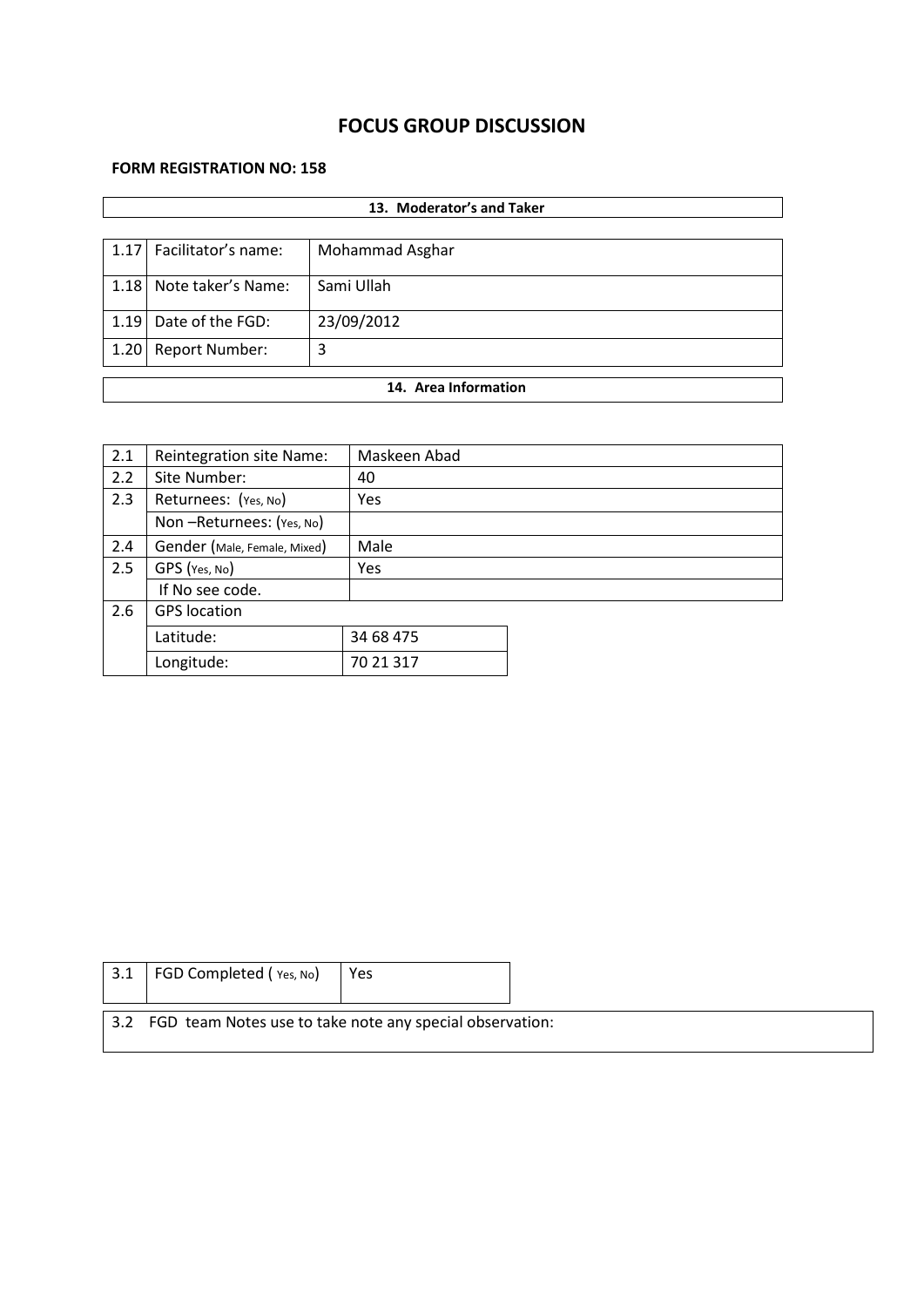15. FGD Outcome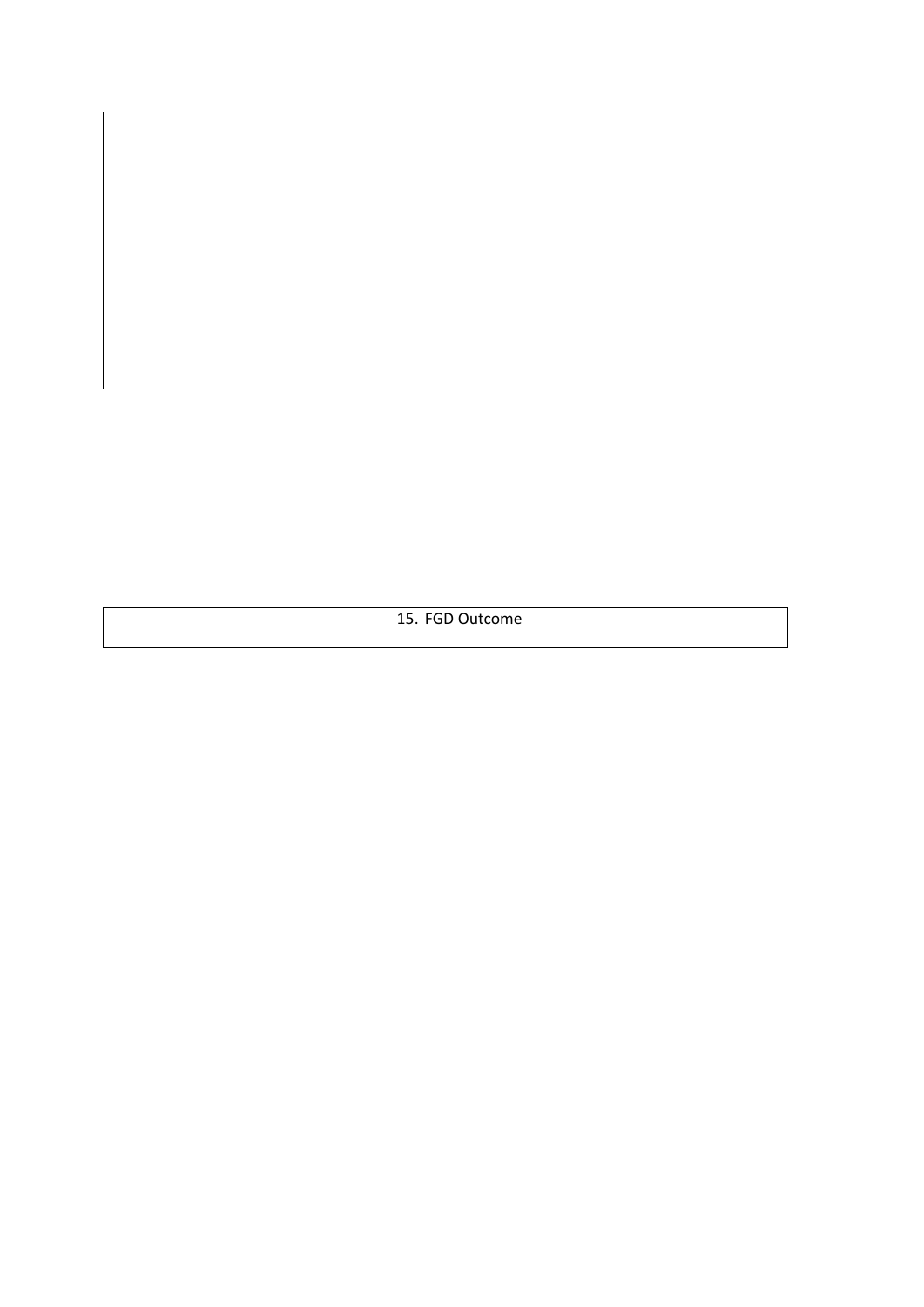| 4. Data Management Information (Internal Use Only by Database Entry Team) |       |                     |                                 |                       |        |  |
|---------------------------------------------------------------------------|-------|---------------------|---------------------------------|-----------------------|--------|--|
| Date of Interview<br>23/09/2012<br>4.1                                    |       |                     |                                 |                       |        |  |
| 4.2 Interviewer's number                                                  |       | Male<br>Interviewer | $Ch-3$                          | Female<br>Interviewer |        |  |
| Supervisor's<br>numhar                                                    | $E-1$ |                     | Regional Supervisor's<br>numhar |                       | $E-23$ |  |
| 4.5 Date of office editing                                                |       | 25/09/2012          |                                 |                       |        |  |
| 4.6 Office editor's code                                                  |       | $F-1$               |                                 |                       |        |  |
| Date of data entry<br>4.7                                                 |       | 04/11/2012          |                                 |                       |        |  |
| Data entry officer code<br>4.8                                            |       | 6                   |                                 |                       |        |  |

| List of Participants in Focused group discussions (F.G.D) |              |  |  |  |  |
|-----------------------------------------------------------|--------------|--|--|--|--|
| Province<br>Laghman                                       |              |  |  |  |  |
| <b>District</b>                                           | Mehtarlam    |  |  |  |  |
| Site Number<br>40                                         |              |  |  |  |  |
| Village                                                   | Muskeen Abad |  |  |  |  |

| <b>No</b>      | <b>Name</b>      | <b>Position</b> | <b>Occupation</b> | <b>Contact No</b> | Age |
|----------------|------------------|-----------------|-------------------|-------------------|-----|
| $\mathbf{1}$   | Mohammad Shereen |                 | Shura leader      | 0778593244        | 36  |
| 2              | Saifullah        |                 | Shura member      | 0787866778        | 45  |
| 3              | Ghulam Mohammad  |                 | Farmer            | 0782490836        | 51  |
| $\overline{4}$ | Abadul Ghafar    |                 | Shura member      | 0786769536        | 40  |
| 5              | Mohammad Ibrahm  |                 | Villager          | 0778838198        | 45  |
| 6              | Ghulam Sadiq     |                 | Mula (cleric)     | 0774344940        | 34  |
| $\overline{7}$ |                  |                 |                   |                   |     |
|                |                  |                 |                   |                   |     |
|                |                  |                 |                   |                   |     |
|                |                  |                 |                   |                   |     |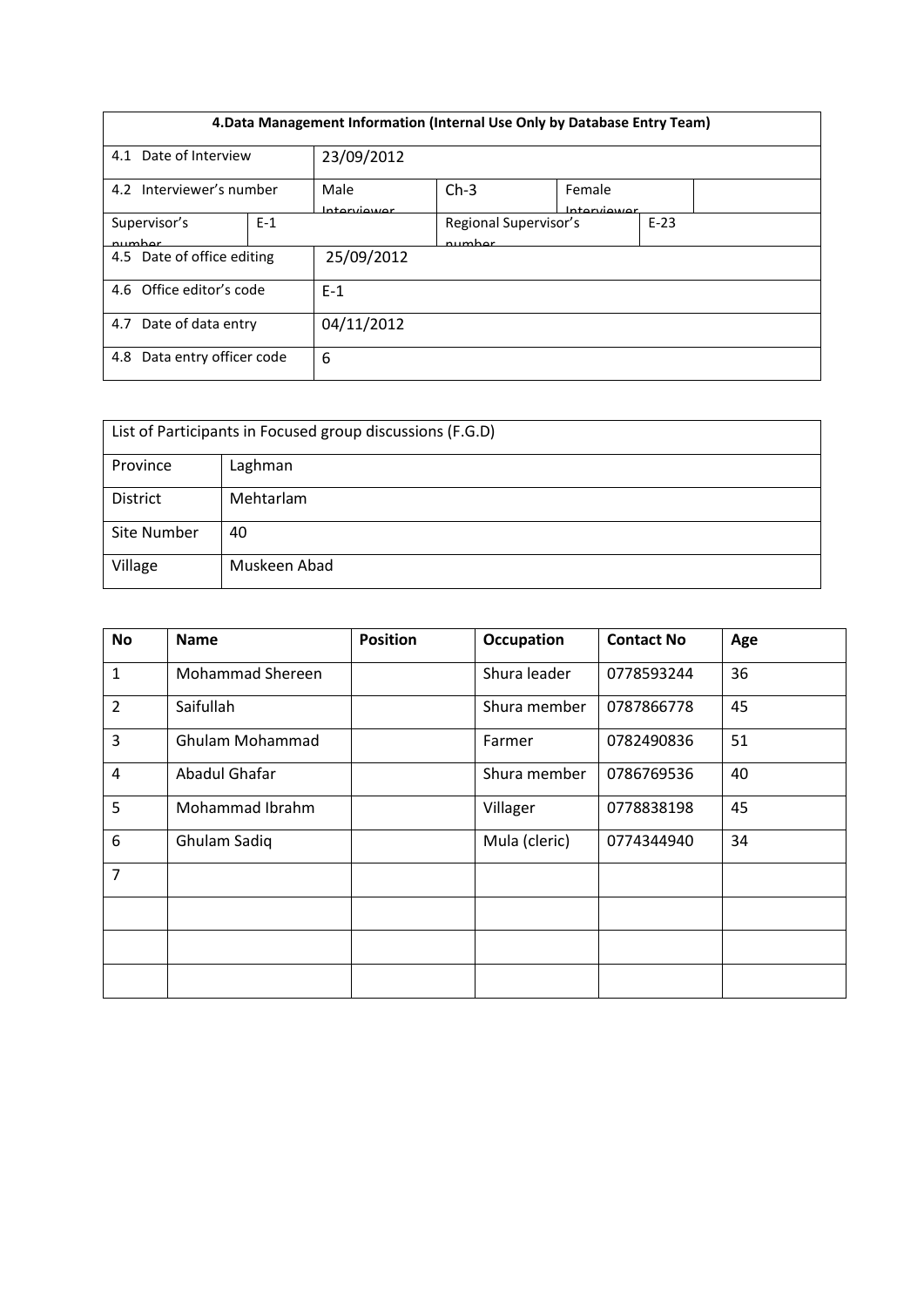# **Section A: General and Specific Concerns**

# **Pat A: Education**

# **Q1- What are your concerns regarding education for returnees?**

**P1.** We don't have access to the school which is located far from here and especially our small children and girls.

**P2.** Our school doesn't have professional teachers and they were hired on recommendation, so that they have to hire professional teachers that our children learn form them.

**P3.** The teachers should have good salaries to teach the students.

**P4.** Our children forgot the lessons that they learnt in Pakistan. There is no quality lesson and the schools are located far from here and no one can send their children to school, so that we need to have schools near here for solving our mentioned problem.

**P6.** We don't have schools and Madrasa (a school for Islamic studies). If they build schools and Madrasa then we will have no difficulties.

**P5.** I confirm the above persons' views and we need to have these facilities near to our houses.

### **Part B: Health Services**

## **Q1- What are your concerns related to health services for the returnees?**

**P1.** The Laghman province has public health clinic, which doesn't have medicine to patients, because they don't have quality medicine to cure their patient. The government should establish a hospital to have standard treatment and medicine.

**P4.** The Laghman province has public health clinic with no professional doctors and these doctors have the ability to work as nurses. We request the government hire professional doctors in public health clinic.

**P2.** The public health clinic is located far from here and we can't take our patient on time to the mentioned clinic, so we request to have a clinic to be near to our houses.

**P5.** The public health clinic doesn't have medicine, they take twenty instead of ten afghani and it is crowded too. We hope the government should hire responsible to follow the turn and they should give medicine too, because our people are too poor and they can't buy the medicine from the private drugstore.

**P3.** The health clinic doctors have direct relation with the drugstores to buy medicine from the private drugstores. The government should trial these doctors and the poor people may never see these acts.

**P6.** I confirm the above views.

### **Part C: Access to drinking water**

# **Q1- What are your concerns regarding access to potable water for the returnees?**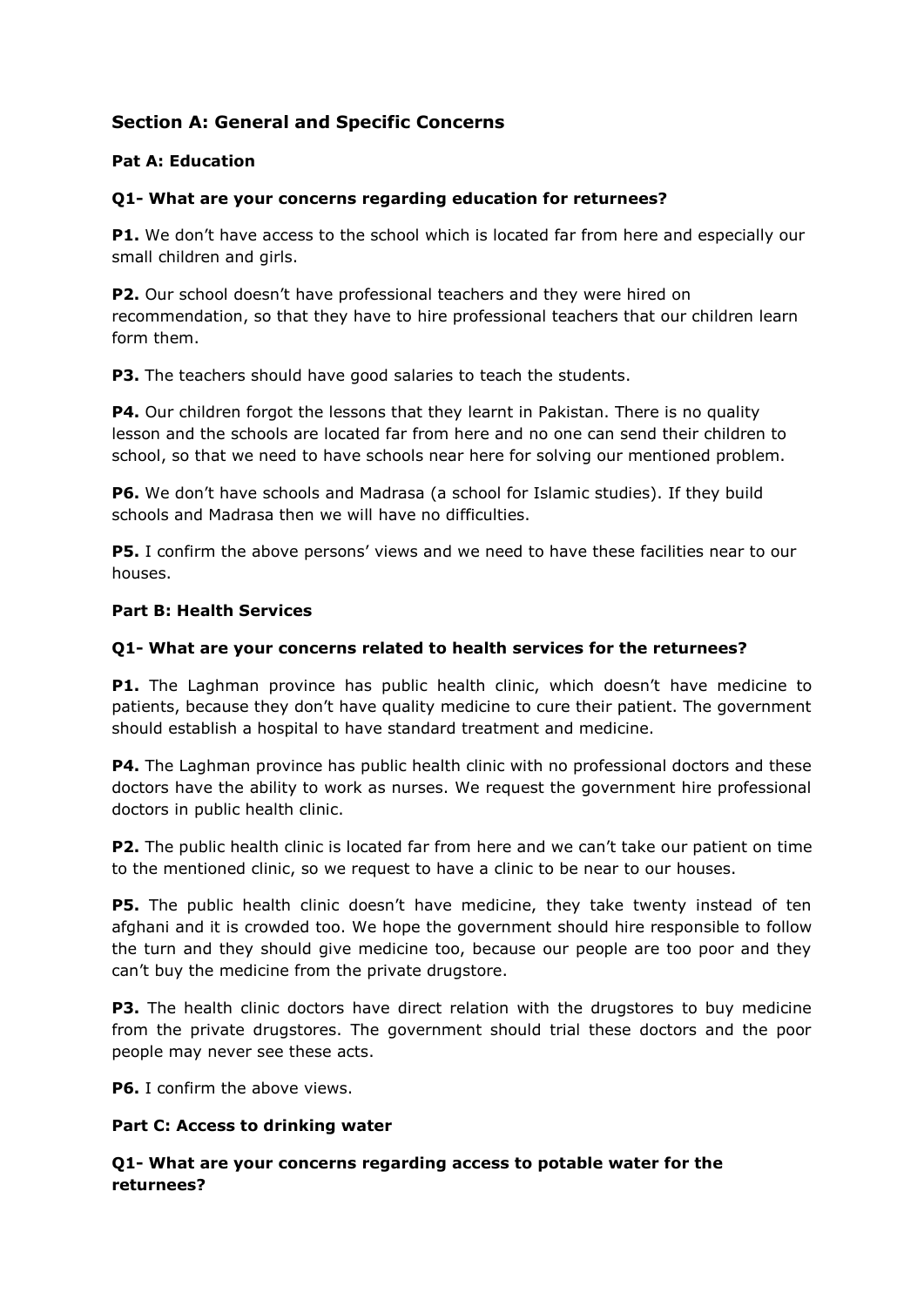**P2.** Our biggest problem which we have is about the water, where we live beside the hills. We hope that the government and other welfare organization to dig a tube well in each three or four streets.

**P3.** The wells which were made through the national solidarity are not sufficient for these people, because they are increasing more and more. They should dig a tube well for each eight houses.

**P4.** The people who dig the tube wells are going to dry day by day or they didn't give results, so that the government should dig tube wells for all people.

**P1.** I agree with the second person.

**P5.** The above two person's ideas are the same as I have. The government should find the capacity to serve the people and stop the corruption.

#### **Part E: Access to Shelter**

#### **Q1- What are your concerns regarding shelter for the returnees?**

**P1.** No one contribute us, since we came from the Pakistan. We hope that the migration and repatriation has its own ministry and secretaries in every province to help the returnees in all aspects of life.

**P2.** When I came from Pakistan I submitted all my returning documents to the returnee's department and they didn't donate flats, because they lost our documents, so that we hope that the government should trial those who are working in returnees department.

**P3.** The families who made a two-room-house were recommended through their relatives and the remaining people didn't receive the flats. We request the returnees department to send delegations to observe our problems closely or to find the solution for our difficulties.

**P5.** The other countries donate the people of Afghanistan, but the government of Afghanistan distributes the donation among themselves. The government should hire the honest and professional workers in all departments to distribute the donation to right people.

**P6.** Unless the government shouldn't follow the Islamic laws we will never see the honest government and I confirm the previous person's thought.

#### **Part J: Access to irrigation water**

- **P1.** Our agricultural land doesn't have access to irrigation water and the water is used by the upper village. The solution way is to use the streams of the upper village or to have easily access to irrigation water.
- **P2.** I have irrigation land once a year and now it is cropped. The government should provide more streams and water.
- **P4.** Most of the time the flood destroys the streams, and we don't have access to ample irrigation water.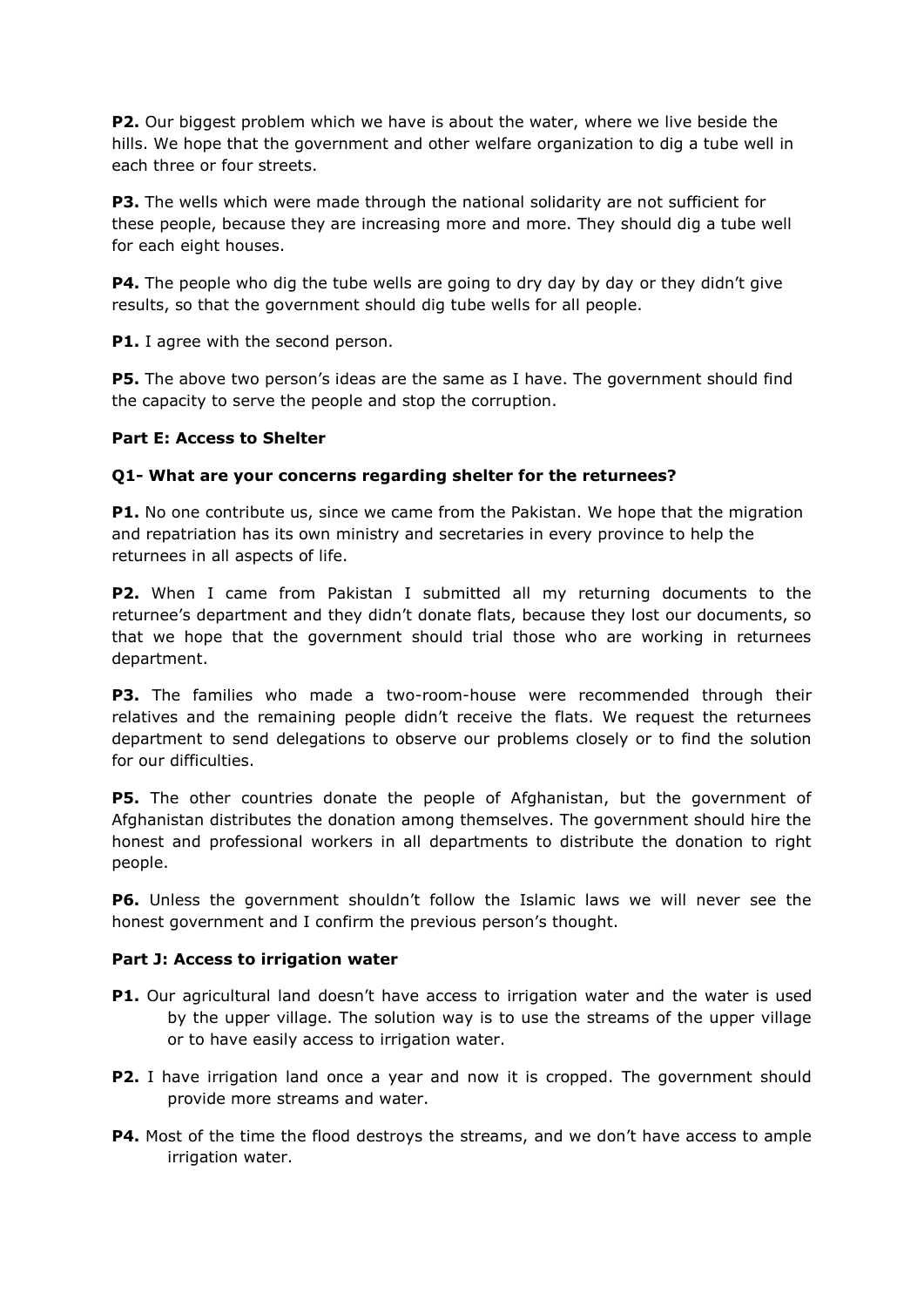**P3. P6. P5.** We confirm the above ideas. The government should assist us regarding this issue. For this issue the elders have to find alternative and share this issue with the upper village elders.

### **Part H: Access to road**

- **P1.** Our houses were built against the municipality's plan and we have no access to road. The government should asphalt our roads.
- **P6.** The roads which we have are not useable, because most of the time the flood destroy the roads. The government should build the protected walls for keeping the roads save.
- **P5.** I confirm person sixth's idea.
- **P3. P2. P4.** We all confirm the above views.

#### **Part L: Security**

**P2.** The security is better during the day and it is not good during the night, so we need to have secured areas.

**P3.** Our security is better then the other villages. Sometime the oppositions concealed them in our houses and they attack. The resident of this village should never let them to live.

**P6. P5. P4.** The solution way is to hire all the youths and to make police stations for not permitting the opposites.

# **Section B: Governance and Participation**

### **Q1- How effective is the government?**

**P1.** I think this government is effective, because this government has provided schools and active many departments in the government and the current government has introduced itself and has embassies in many countries.

**P6.** If the current government provided the Islamic madrasa along with the schools, however our Mullahs do learn the Islamic education from Pakistan and they were led to make violence in Afghanistan, so that will be more effective if they learnt their education inside the country. The above view was confirmed by the remaining participants.

### **Q2- Since the government has been elected what changes have you observed in areas of livelihood?**

**P2.** We have seen many changes like schools building and road construction from one province to other provinces since this government and also this government has made formal relationship with all countries.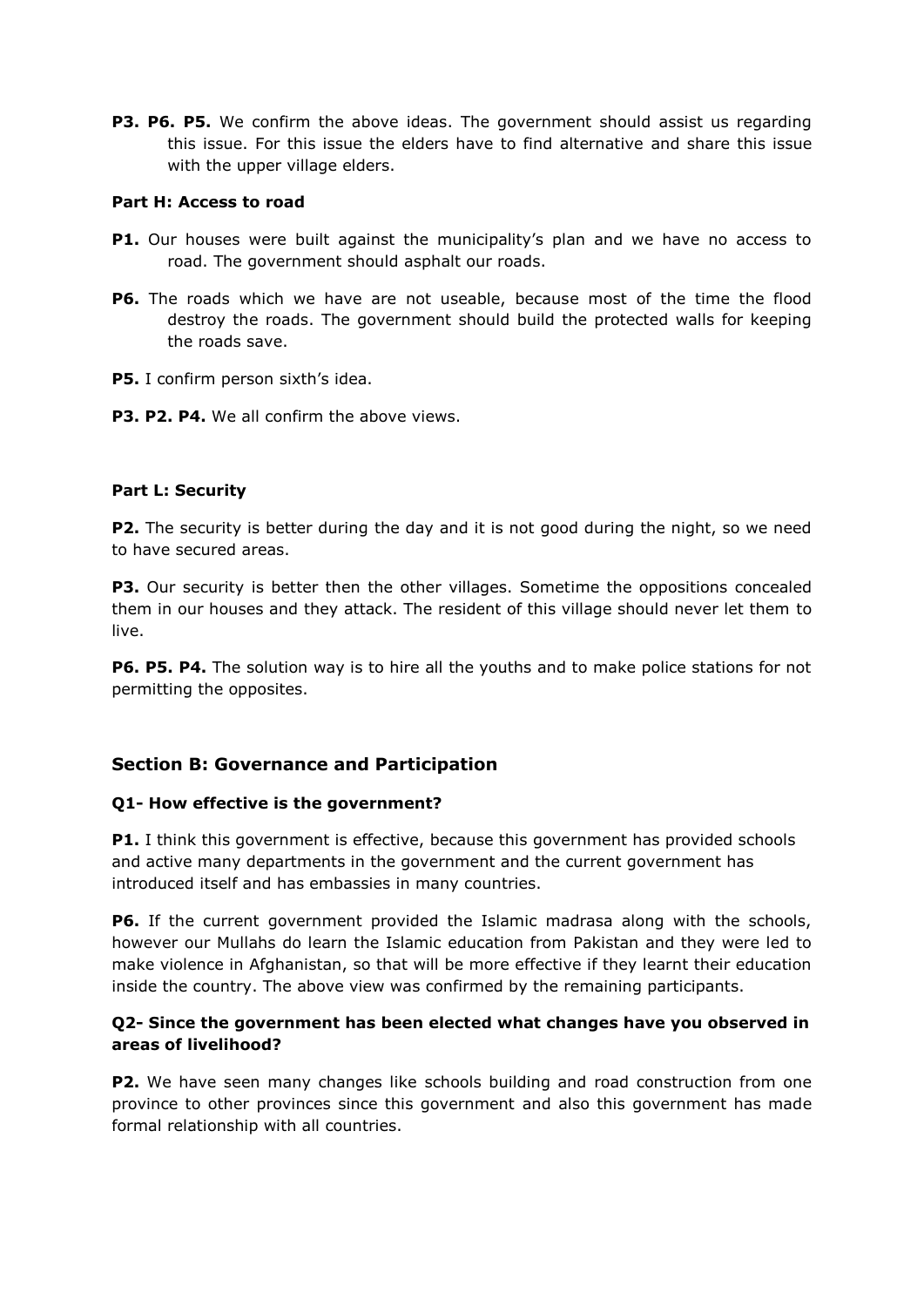**P1.** This government has known to al the countries since Karzai was elected. This country had relation with Pakistan only, but the Pakistan interrupt in Afghanistan. This is the most important changes when it was introduced and known to all countries.

**P4.** The most important changes are related to education and sport, because there are universities in all provinces and in sport sector lots of Afghans had won the championship.

**P3. P5. P6.** We all confirm the above views.

# **Q3- Are the women consulted on important issues? If yes, what issues? How are they?**

**P1.** We consult the women in all life issues and we never do any work without their permission such as building a house or marrying the sons or daughters.

**Views of all participants:** we all have the same idea as the first person has.

## **Q4- How do people get access to information? Regarding rights, laws, policies and national institutions?**

**P1.** We all get information regarding to rights, laws, policies, and national institution through radio or through the people who are in the mosque.

**P2.** A family has a TV in his house, they inform us regarding to rights, laws, policies and national institution.

**P3.** I have radio and I listen to my radio to get information related to these issues or other countries.

**P4. P5. P6.** We request government to publish newspaper in every provinces and we confirm the above views.

# **Section C: Access to livelihood, social and economic security**

### **Q1- How do you feel about the land was allocated to the returnees?**

**P1.** I think I is good to allocate the land to the returnees, because they are related to this country and they were migrated due to war, so that it is their right to have private houses.

**P3.** The returnees don't have land to build houses, so it is better to allocate them lands for building houses.

**P4.** I say that they must be allocated the lands and houses too.

**P5. P2. P6.** We agree with the above thoughts.

#### **Q2- Were there problems because some non-returnees didn't have access to land?**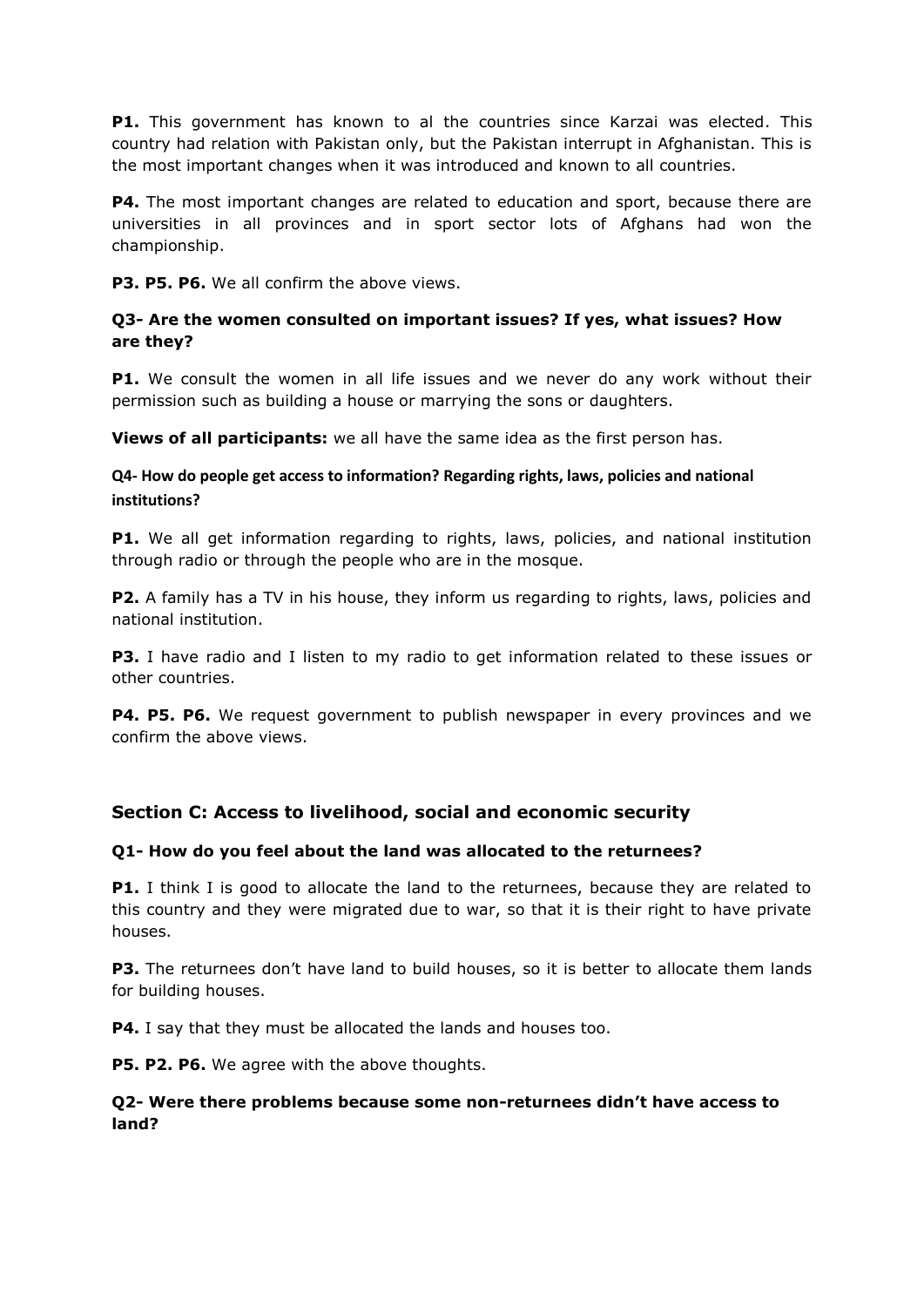**P2.** We the returnees and non-returnees have no difficulties with each other. The nonreturnees have no lands to build houses, so we request that allocate the land to nonreturnees too.

**P3.** The returnee and non-returnees have no difficulties with each other, but the government is corrupted, because they didn't distribute the lands to the returnees and they distributed among themselves.

**P1.** I request the third person's idea and I can add that the government should allocate the lands to both returnees and non-returnee. We the rest participants confirm the above views.

## **Q3- Does the community have problems with crime? If yes, what types of crime?**

**Views of all participants:** We haven't seen any crimes for the last ten years like robbery, killing and hurting the other people. We all are united and having no problems with each other, whenever we face any difficulties we refer or solve it through the counsel elders.

### **Q4- Who typically commits the crimes? (Probe: men, youth, women). Who typically are the victims of the crime?**

**Views of all participants:** For the last four years no crime has been committed, if so then they are the jobless youth and the strangers. The victims are the innocent people and they neither working with the government nor with Taliban. We all have the same idea.

### **Q6- Do the community members have more skilled workers than the returnees?**

**P1.** I think those who lived outside the country are more skilled as the local resident and they are hired with low salary, however those who are skilled they can't get high salary.

**P3.** The returnees are more skilled as the non-returnees and the got skills and education in foreign countries; however they are working with low salaries and some of them are jobless.

**Views of all participants:** we all agree with the third person.

### **Q7- Do you believe that returnees and non-returnees have equal access to services and resources? If no, please give examples.**

**Views of all participants:** We all have equal access to the services and resources in this community with no differences. We all live here as a brother and we don't have problems with each other. We have object the government to hire both the returnees and non-returnees without bribe and to follow our rights too.

### **Section D: Justice and Rule of Law**

**Q1 Are there differences in the way the community functions now that returnees are living in the community? For example**

### **M. The way the community interact among themselves.**

**N. The way the community builds and maintain relationships and trust**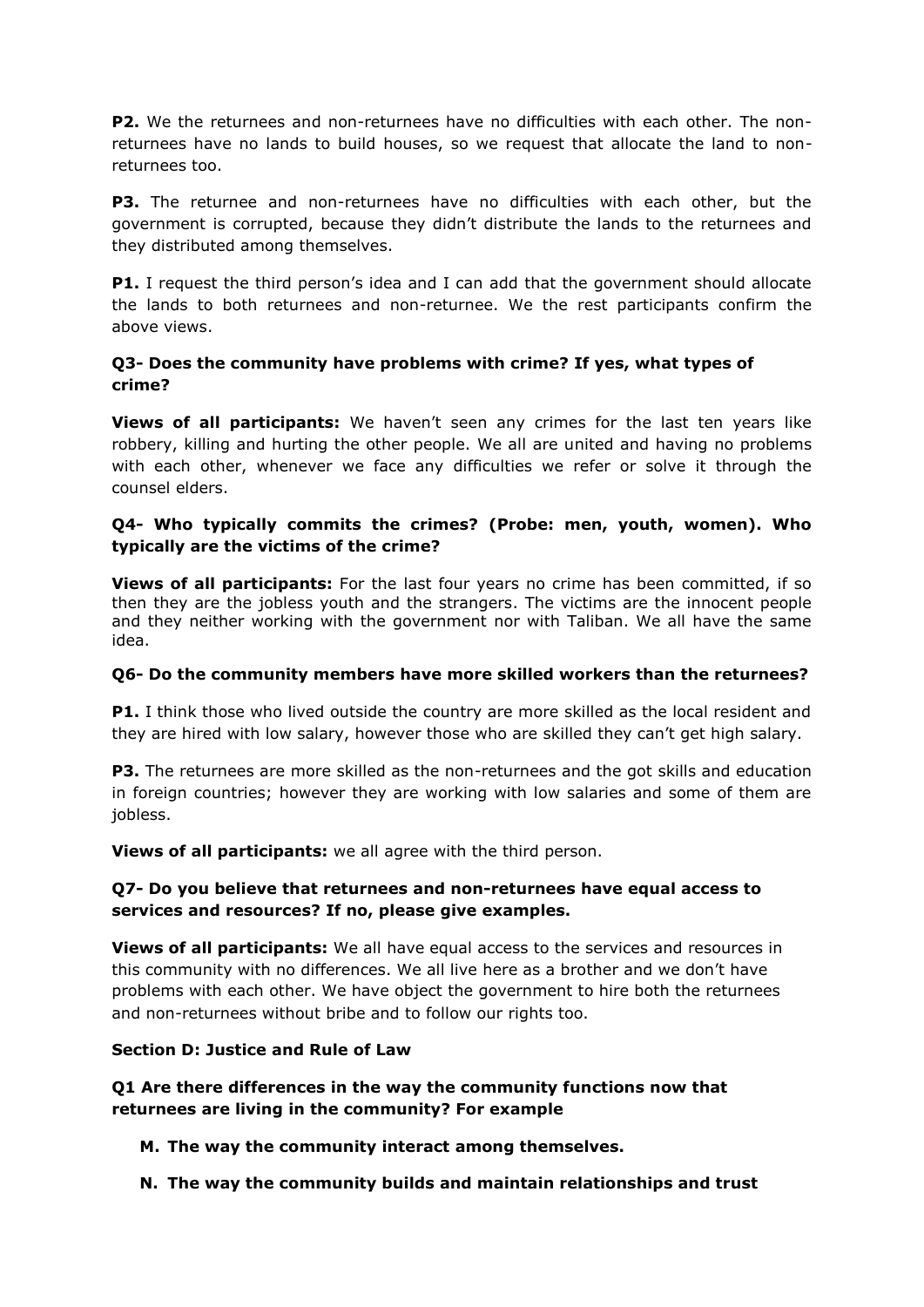### **O. The way the community support each other during difficult economic times**

#### **P. The way the community share resources**

**Views of all participants:** We all are Afghan and we all are participating in every party, if it would be of returnees and non-returnees. We all have relationship for a very long period of time. We do help each other in all economic or other aspects of life and support each other. We hope to have good life and to share resources equally.

#### **Q2- How safe is for women and girls to move around the community?**

**Views of all participants:** We live here for the last ten years and we haven't seen any issue or not events took place here for the safety of our girls and women in this community. Our girls and women are safe to move around the community. We hope that no events will take place in future.

## **Q3- What do you think would improve safety of women and girls in this community?**

**Views of all participants:** Unless we have unity and have relation as we had before and to permit the strangers to create violence in our village so our girls and women will be safer.

# **Q4- Is it safe for men to travel outside the community during the day? Is it safe for men to travel?**

**Views of all participants:** We can travel during the day, however we have problems during the nights and we do our works during the day, if we have any patient or some other emergent events then we can travel during the night.

### **Q5- Which group is the biggest threat to safety and security?**

**Views of all participants:** The American and the Afghan youths are the biggest threat to safety and security. The Taliban will never let those who threat the safety and security while the American forces went out from our country.

### **Q6- What can the community do to improve the safety and security of the community?**

**Views of all participants:** We all should advise our jobless youth regarding to maintaining the safety and security or not to have relation with the oppositions. We all should have relation and contact with each other as we had before. We should never provide opportunities to demolish the security and safety of our community.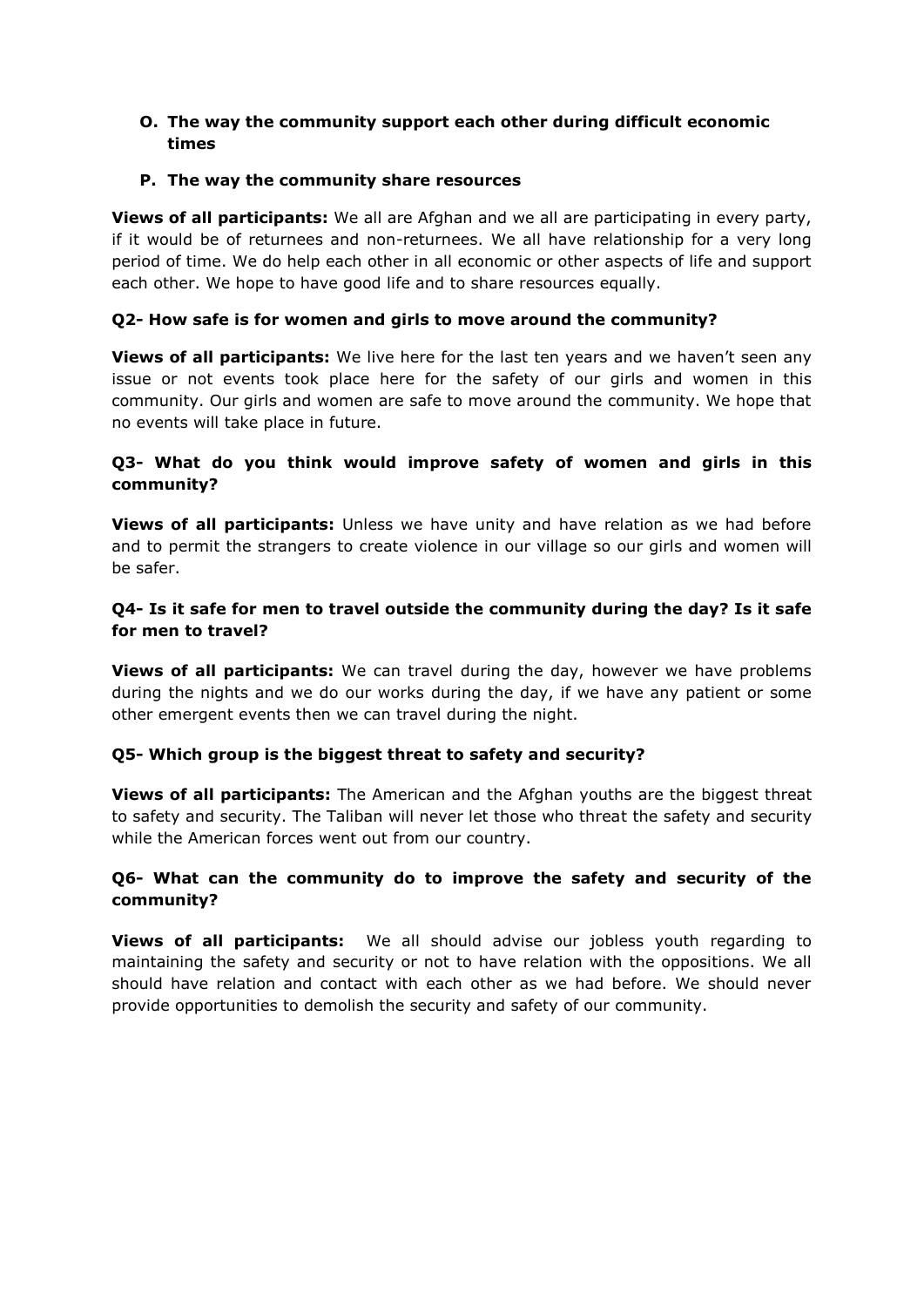### **Q7- Have there been benefits to returnees relocating to your community? What are they? Are there any problems? What are they?**

**Views of all participants:** Those who have returned from the other countries are skilled and they are working in the country, they are beneficial for us and their disadvantage to the community is that they have brought the stranger's culture to our country.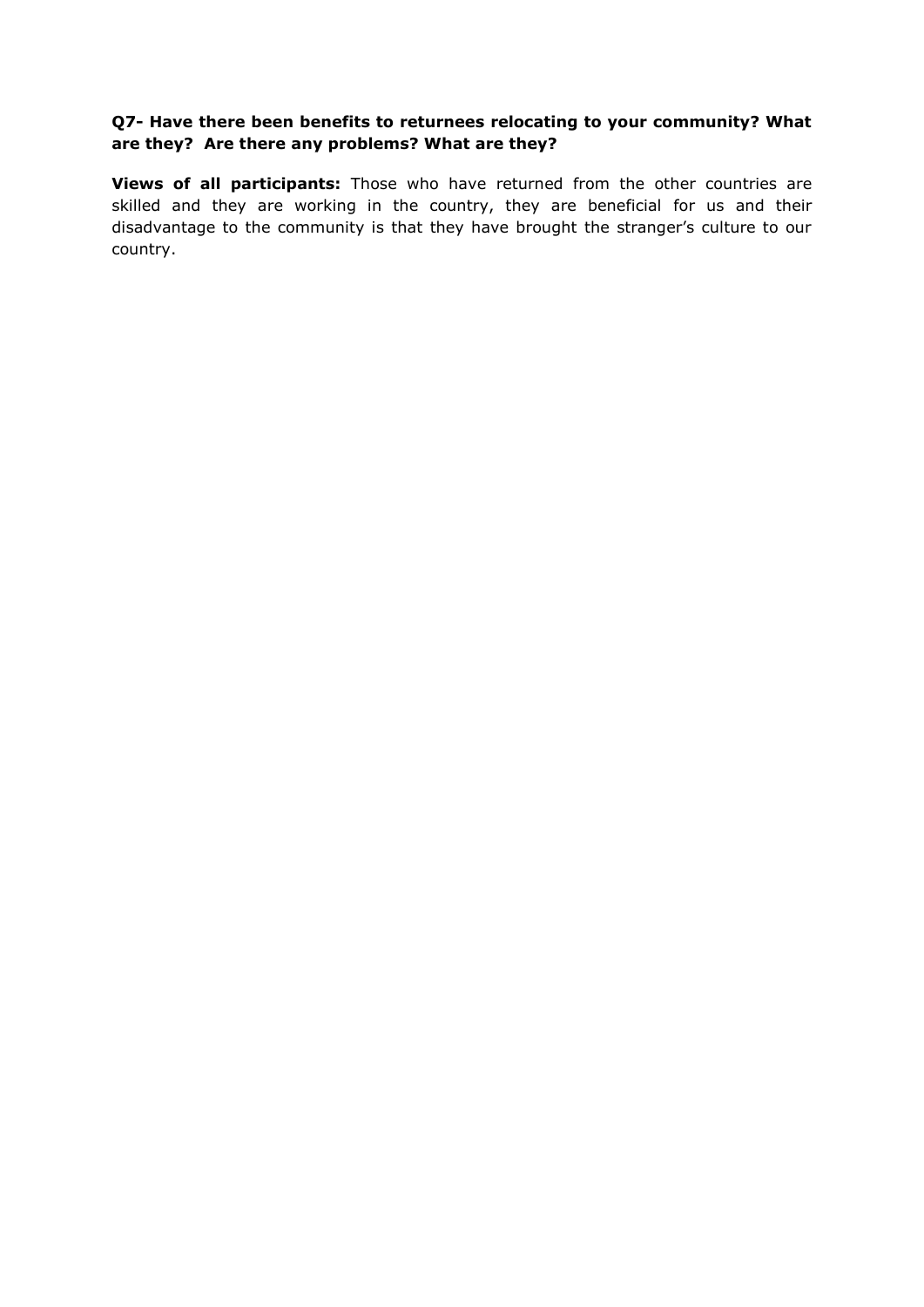# **FOCUS GROUP DISCUSSION**

# **FORM REGISTRATION NO: 160**

| 16. Moderator's and Taker |                          |               |  |  |  |
|---------------------------|--------------------------|---------------|--|--|--|
|                           |                          |               |  |  |  |
|                           | 1.21 Facilitator's name: | Sayed Mustafa |  |  |  |
| 1.22                      | Note taker's Name:       | Sami Ullah    |  |  |  |
| 1.23                      | Date of the FGD:         | 24/09/2012    |  |  |  |
| 1.24                      | <b>Report Number:</b>    | 5             |  |  |  |
|                           | 17. Area Information     |               |  |  |  |
|                           |                          |               |  |  |  |

| 2.1 | Reintegration site Name:     | Etihad Kilai |  |
|-----|------------------------------|--------------|--|
| 2.2 | Site Number:                 | 40           |  |
| 2.3 | Returnees: (Yes, No)         | No.          |  |
|     | Non-Returnees: (Yes, No)     |              |  |
| 2.4 | Gender (Male, Female, Mixed) | Male         |  |
| 2.5 | GPS (Yes, No)                | Yes          |  |
|     | If No see code.              |              |  |
| 2.6 | <b>GPS</b> location          |              |  |
|     | Latitude:                    | 34 67 883    |  |
|     | Longitude:                   | 70 21 373    |  |

| 3.1 | FGD Completed (Yes, No)                                      | Yes |  |  |  |  |  |
|-----|--------------------------------------------------------------|-----|--|--|--|--|--|
|     | 3.2 FGD team Notes use to take note any special observation: |     |  |  |  |  |  |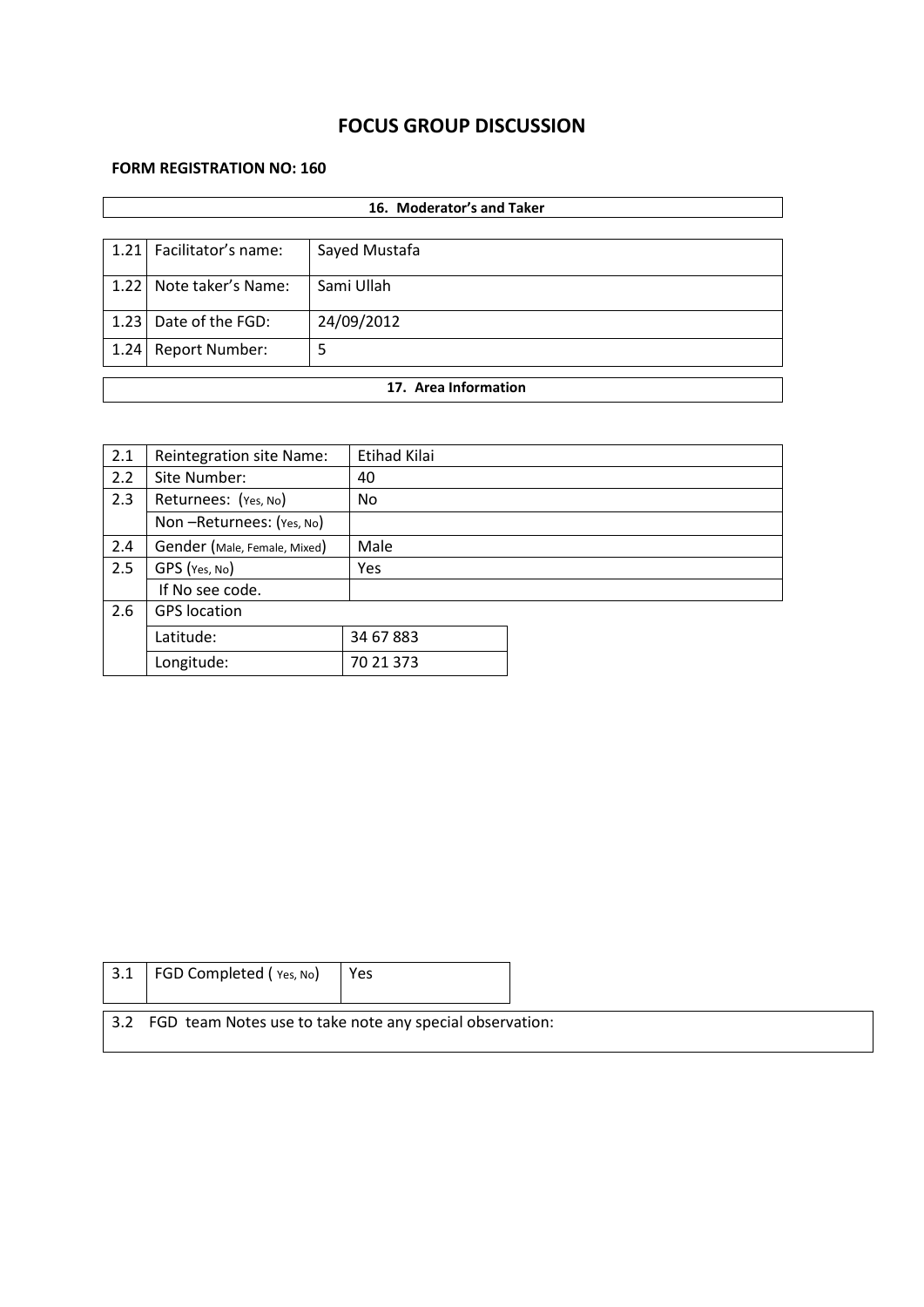All people respond to our questions very friendly at a one room and they had objection against the government and organization.

18. FGD Outcome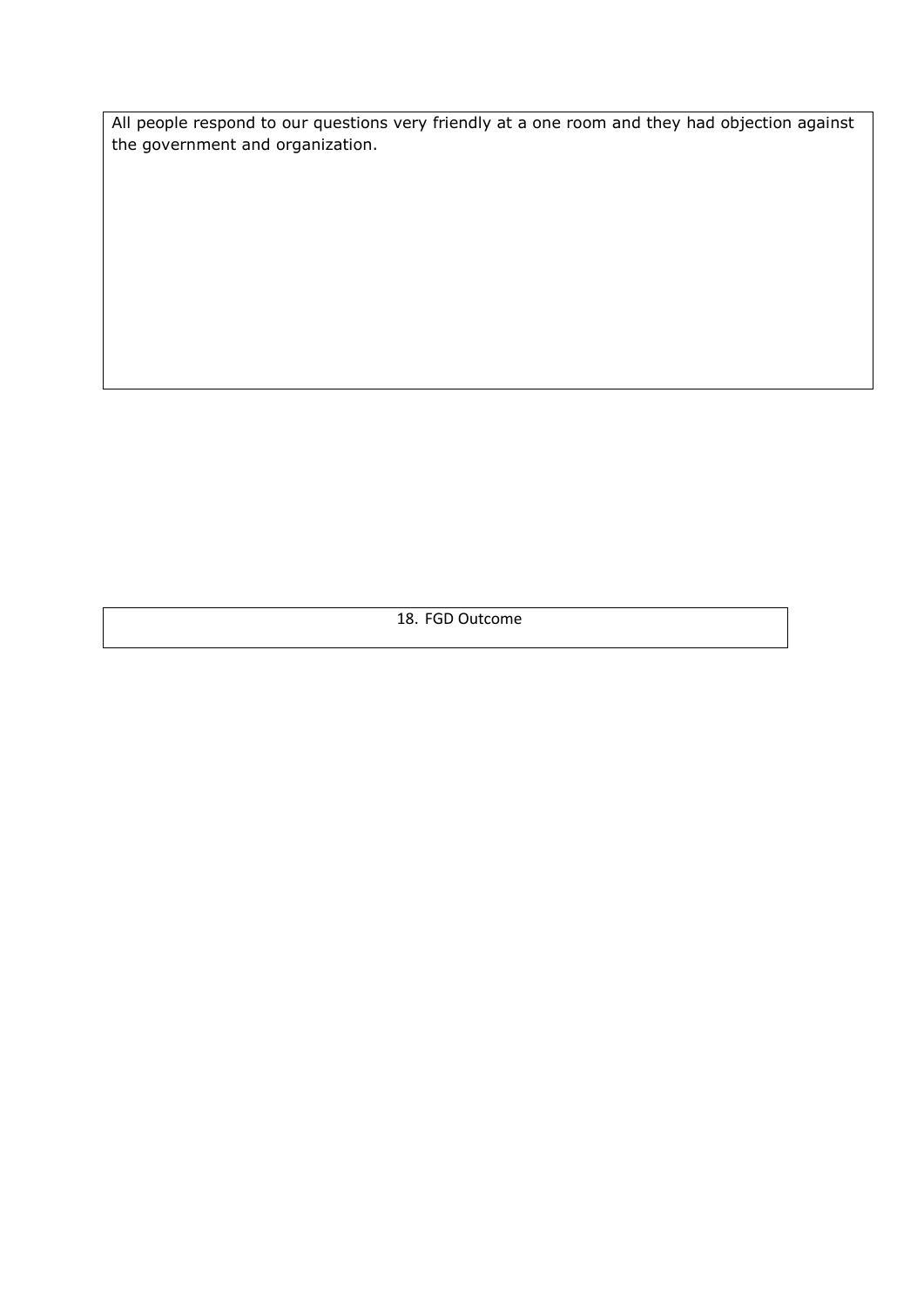| 4. Data Management Information (Internal Use Only by Database Entry Team) |        |                      |                                 |                        |        |
|---------------------------------------------------------------------------|--------|----------------------|---------------------------------|------------------------|--------|
| 4.1 Date of Interview                                                     |        | 24 09 2012           |                                 |                        |        |
| 4.2 Interviewer's number                                                  |        | Male<br>Intraniiouor | $E-5$                           | Female<br>Intraniiouor |        |
| Supervisor's<br>numhar                                                    | $E-11$ |                      | Regional Supervisor's<br>numhar |                        | $E-23$ |
| 4.5 Date of office editing                                                |        | 26 09 2012           |                                 |                        |        |
| 4.6 Office editor's code                                                  |        | $E-1$                |                                 |                        |        |
| Date of data entry<br>4.7                                                 |        | 04 11 2012           |                                 |                        |        |
| Data entry officer code<br>4.8                                            |        | 6                    |                                 |                        |        |

| List of Participants in Focused group discussions (F.G.D) |              |  |  |
|-----------------------------------------------------------|--------------|--|--|
| Province                                                  | Laghman      |  |  |
| <b>District</b>                                           | Mehterlam    |  |  |
| Site Number                                               | 40           |  |  |
| Village                                                   | Etihad Kilai |  |  |

| <b>No</b>      | <b>Name</b>  | <b>Position</b> | <b>Occupation</b> | <b>Contact No</b> | Age |
|----------------|--------------|-----------------|-------------------|-------------------|-----|
| $\mathbf{1}$   | Khair        |                 | Shura leader      | 0707027073        | 45  |
| $\overline{2}$ | Mohammad     |                 | Mula              | 0789138752        | 65  |
| $\overline{3}$ | Mutabar Khan |                 | Worker            | 0770483355        | 45  |
| 4              | Noor rahman  |                 | Worker            |                   | 60  |
| 5              | Mohammad     |                 | Labor             | 0788929676        | 70  |
| 6              | Noorullah    |                 | Mula              | 0707442352        | 27  |
| $\overline{7}$ |              |                 |                   |                   |     |
|                |              |                 |                   |                   |     |
|                |              |                 |                   |                   |     |
|                |              |                 |                   |                   |     |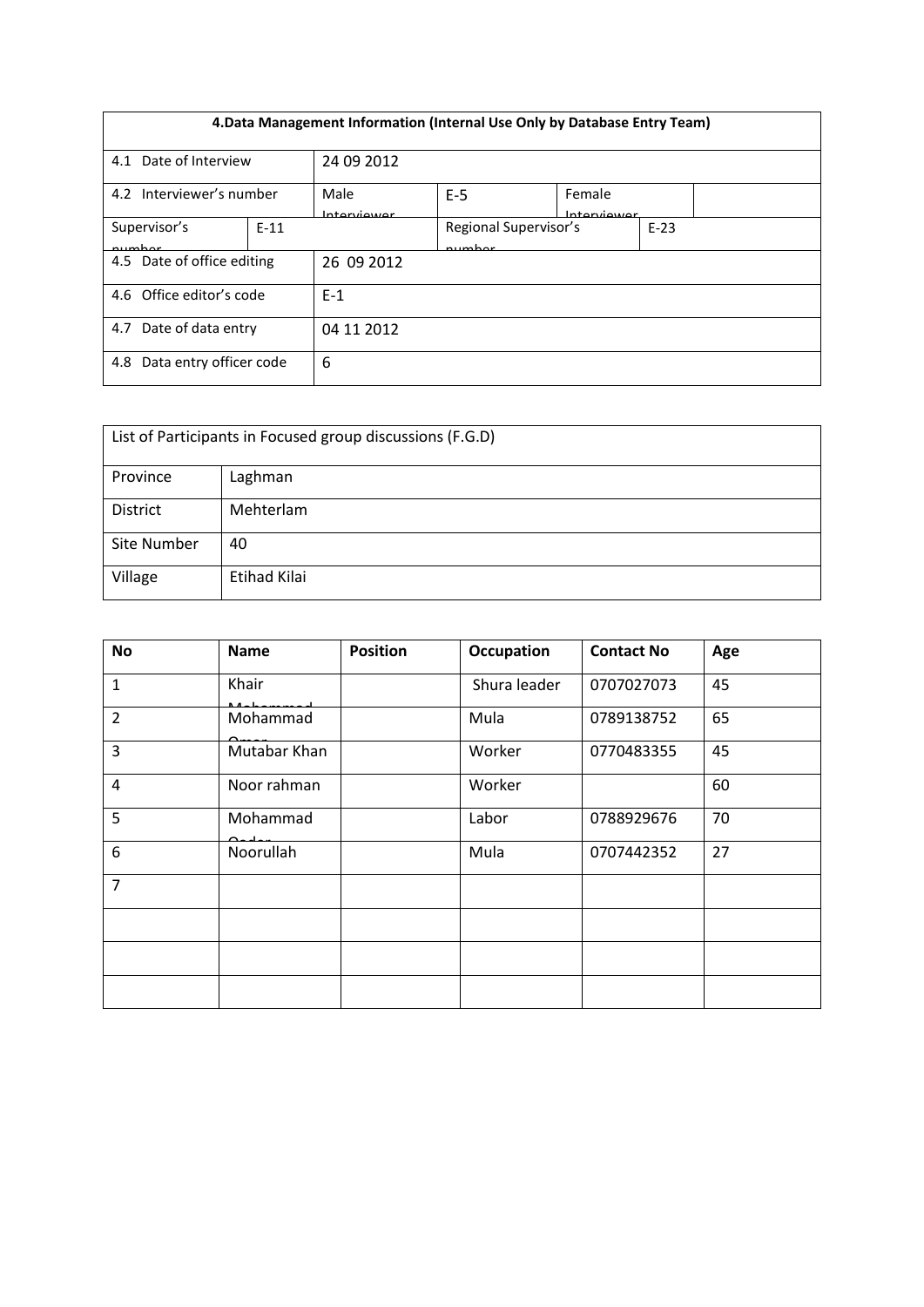# **Section A: General and Specific Concerns**

#### **Pat A: Education**

#### **Q1- What are your concerns regarding education for returnees?**

**P1.** The school is located far from our houses and our children can't go the far located schools. The solution way is to build schools near here.

**P5.** The school caused two issues, one is far location and the second is having no professional teachers. We request the government to fire the current teachers and hire some professional teacher's instead.

**P4.** Our children study their lessons under the tent they have no classrooms, so we need to build some classrooms for our children to learn more.

**P3.** The schools are located far from our houses and our children can't go the far located schools. The solution way is to build schools near here and I confirm the above views.

#### **Part B: Health Services**

#### **Q1- What are your concerns related to health services for the returnees?**

**P4.** We easily don't have access to the health services and it take 30 minutes to get the clinics, we request to build a near clinic to easily have access to it.

**P5.** There are no professional doctors in the public health and our people are poor to buy or join the private clinics. The solution way is to build a public clinic and quality medicine.

**P6.** There are no near clinics, if we find any patient during the night it is so difficult to take them to the hospitals. The solution way is to have a near clinic.

**P3.** We have difficulties regarding to the female patient, so it will be better to provide us lady doctor.

**P1.** I agree with the above thoughts and I can add that there is problem with security. The solution way is to provide a 24-hour ambulance or making near clinics.

### **Part C: Access to drinking water**

#### **Q1- What are your concerns regarding access to potable water for the returnees?**

**P1.** We have difficulties regarding to water and the tube wells are located far from our house and it will be better to have wells near to our houses.

**P3.** I have space to dig a well near to my house. I requested so many times, but no one paid attention to my request. If they dig a tube well my family and the other families will be satisfied.

**P4.** I confirm the first person's idea.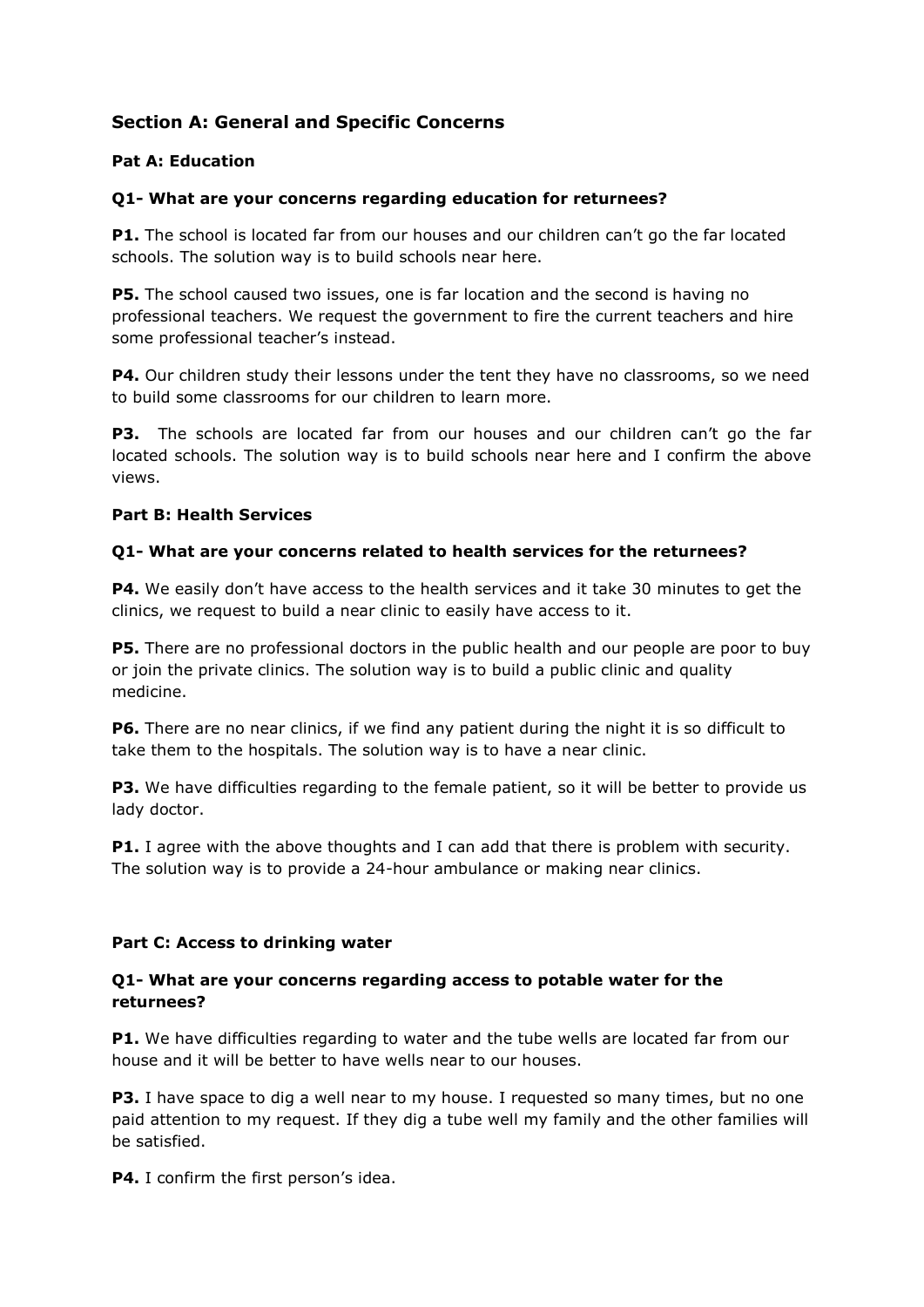**P5.** We bring water from a half hour distance. The solution way is to dig a well near to my house.

**P2. P6.** We confirm the above views and we insist that to build the tube wells, however no one paid attention to our speeches.

## **Part E: Access to Shelter**

## **Q1- What are your concerns regarding shelter for the returnees?**

**P2.** We have contribution among our non-returnees families; however the government and other organizations didn't donate the returnees. The solution way is that the government or the welfare organization should both donate funds to build shelters for returnees.

**P3.** The UNHCR checked in my house and they gave us forms to donate the flats or the same like, however they didn't give flats or other donations and they distributed among themselves. The solution way is from the migration department and other responsible to trial these corrupted people.

**P1.** There are returnees who live under the tents and they are not able to build or buy a house. I request the government to donate the returnees and effected people.

**P5.** The donation which was given to us through UNHCR is in low quality and it is less too. I request the government to ask about these cases.

**P6. P4.** They confirm the above views and they mentioned that the government should donate in this regard.

### **Part L: Security**

### **Q1- What is your concern regarding the security?**

**P3.** I say that our area is insecure. The security is good during the day, but during the night it is impossible to move around our houses. We request the government to sustain the security.

**P4.** Our village is totally insecure especially during the night and we can't go the mosque during the night and we perform the prayers at homes. We request the government to allocate checkpoints for better safety.

**P2.** Security is our basic need, we can't go outside of our houses during the night, if we have patient during the night we can't take them to the hospital. We request the government to and the people to work on security. The local people should also contribute with the government to maintain the security.

**P1.** Our village is insecure and we even can't go to visit our patient neighbors. We request the government to maintain the security like making check post and other.

**P5. P6.** I confirm the above person's view and we have problem with the security, if the government should not start struggling, it will be risk for the government and the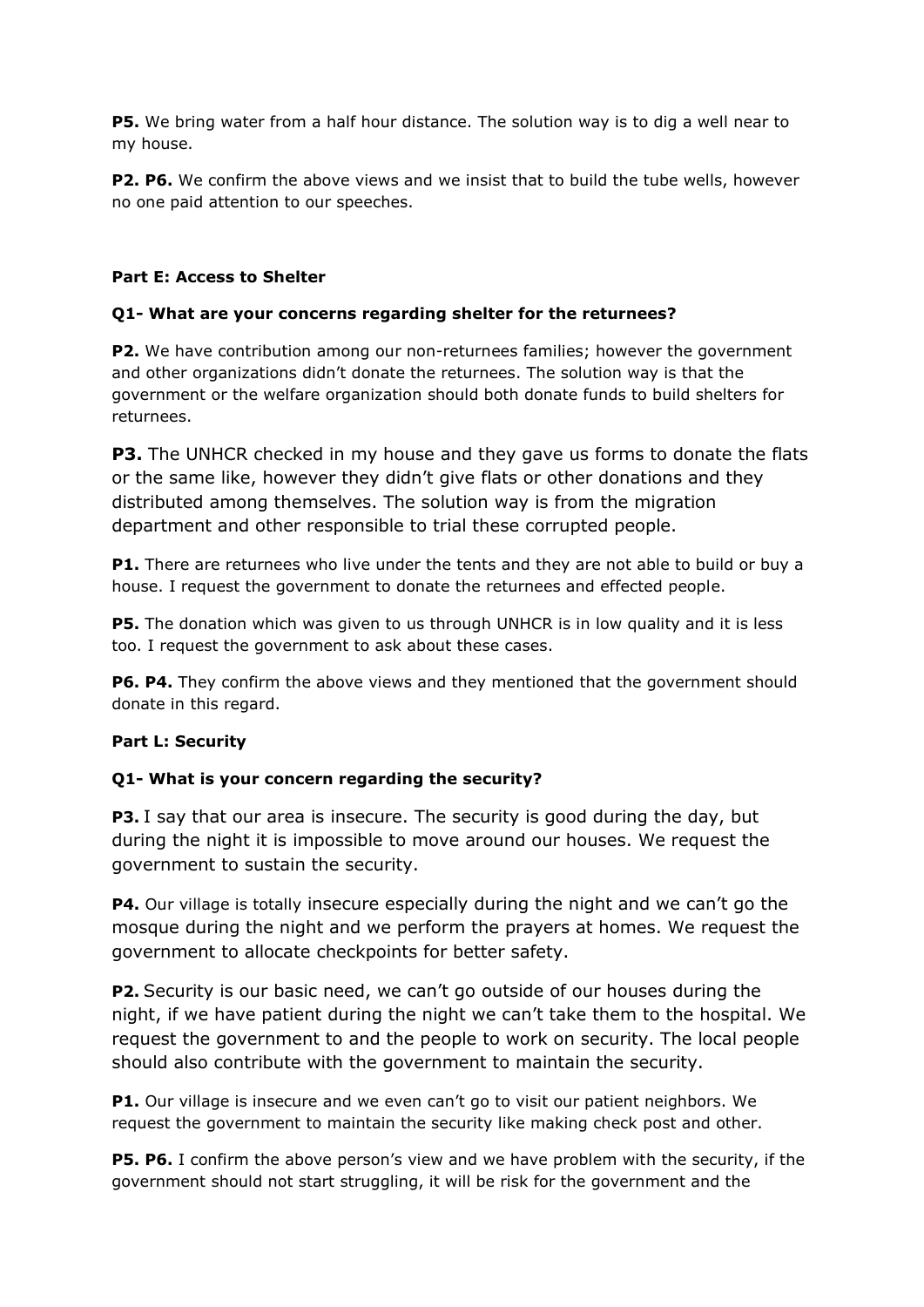people. It is difficult for us to clarify the armed people, so we will have cozy life if the government work hard in maintaining the security.

# **Section B: Governance and Participation**

## **Q1- How effective is the government?**

**P1.** I say that government is not effective that we have cozy night at our homes. The solution way is to maintain the security and give our people chances to work or to prevent our youths from going to foreign countries.

**P5.** I say that the current government is not effective, because it doesn't focus on maintaining the security and this government is not able to provide working opportunities. The employees who are working in this government re corrupted. The solution way is to fire all these employees and hire the professional persons and our government will be effective.

**P2. P3. P4. P6.** We have the same idea and we insist the government to provide development projects in order to provide working opportunities for the youth and they take part in advancement of their country and the youth have to try their best to build their country.

## **Q2- Since the government has been elected what changes have you observed in areas of livelihood?**

**P4.** We have observed changes, since the Karzai's government came. The changes are the asphalted roads, schools, development projects and so on. And our last wish is to provide more facilities for our people.

**P3.** We can't hide their services what the government did. The government's enemies didn't allow our country to be built and be peace, and the government should work on behalf of the people, on the other hand these are the changes what we observed.

**P6.** There are no changes that we have observed in our life, because we were involved in farming and now we do the same. We will observe change when the government provides us development projects and they hire our youth and elders.

**P5.** We will confirm this government to establish Madrasa, schools, hospitals and more or to provide us the working opportunities. If the government provides the working opportunities our youth and other people didn't go to the Iran, London and other countries.

**P2. P1.** We confirm the above views

# **Q3- Are the women consulted on important issues? If yes, what issues? How are they?**

**P4.** We do counsel our women in all home's affairs, such as building a house, marrying our sons and daughters or buying something.

**P2.** In our community the works are assigned to our women and the men too. The men are responsible to work outside and the women are responsible for their work inside the house.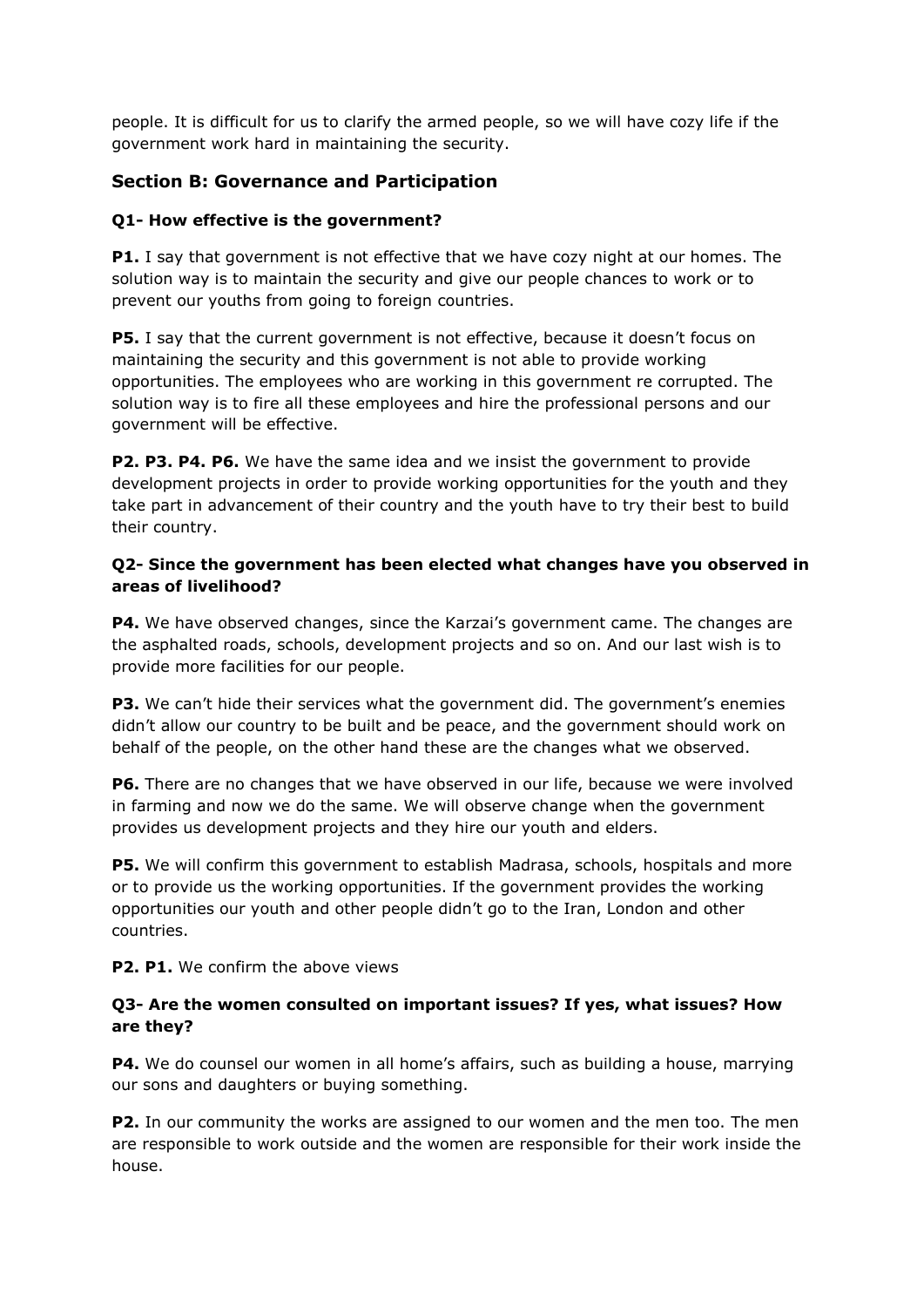**P5.** According to our Islamic law the women are created to live at homes and to carry on the home's affairs, they are not assigned to take jobs in organizations and earn money. The Almighty Allah gave the rights for women not to marry an infidel person and we do counsel with our women.

**P1. P6. P3.** We agree with the fifth person and we counsel with our women in five matters, if we don't counsel with our women will face problems. The almighty Allah has mentioned about the women and men in the holy Quran to counsel with each other.

# **Q4- How do people get access to information? Regarding rights, laws, policies and national institutions?**

**P6.** The people get access to information regarding the right, laws policies and national institution through media.

**P2.** I am busy with my work how can I get access to these matters. I didn't have information regarding the government and the government is the same too.

**P3.** We don't have radios and televisions we get access to information through the people.

**P5.** It will be better to publish the newspapers instead of radios to inform the people about their policies.

**P4. P1.** We confirm the above views and we request government to make us more informed about these matters.

# **Section C: Access to livelihood, social and economic security**

### **Q1- How do you feel about the land was allocated to the returnees?**

**P1.** It is a good job that the government distributes or will distribute the flats for the returnees and the government distributes the flat to needy people.

**P5.** I have the same idea as the first person.

**P2.** I once return to my country and I submitted my form to migration department 15 years ago, whenever I go the returnee's department they say that you are liable to take flat. I request the government to punish these workers for better consideration.

**P3.** We are not returnees, the returnees had returned to our village and they live in their relatives houses, whenever they go to the returnees department they want 1000\$ as a bribe. This is our request from the government to punish these people.

**P6. P4.** We will feel happy if the government distributes flats for the returnees.

### **Q2- Were there problems because some non-returnees didn't have access to land?**

**P1.** We the non-returnees are more in need as the returnees; we don't have land to build a house for ourselves, so that we wish that the land should be distributed for those who have no house for carrying their life.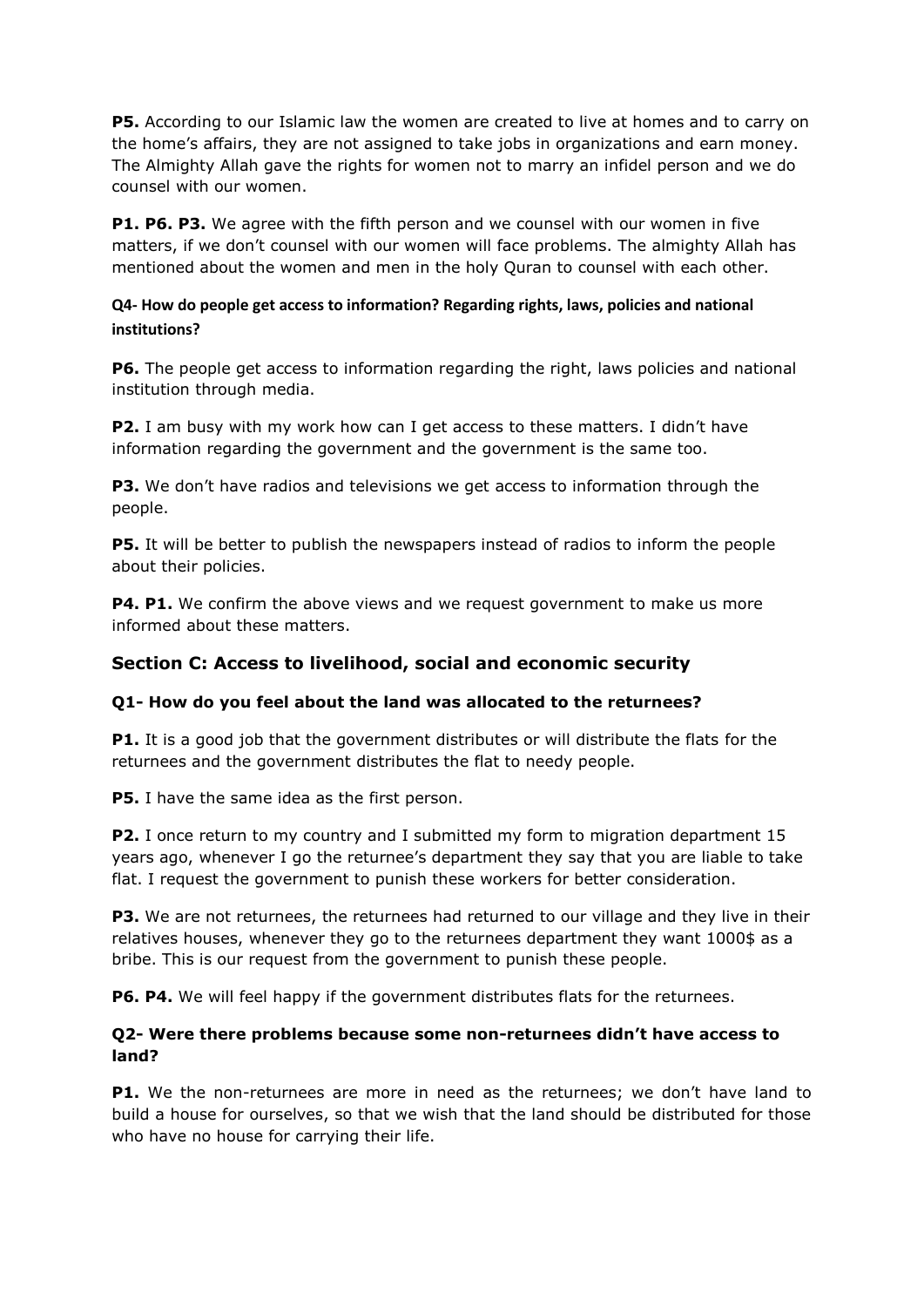**P2.** The flats should be distributed for non-returnees and returnees who have no house to live.

**P3.** There are 30% of non-returnees and the rest are the returnees, so we request to have flat for building houses.

**P4. P5. P6.** We agree with the above thoughts and there are more empty deserts and they should be distributed among returnees and non-returnees.

### **Q3- Does the community have problems with crime? If yes, what types of crime?**

**P1.** We sometimes face the problem like when a girl went out from her house without any Islamic intimate they will be disturb by the adults along the way. We don't get out from our house during the night due the armed people have patrol they may be kill us. We request the government to maintain the security.

**P4.** We all request the government to prevent the robbers not to move during the day and night in the community.

**P3. P5.** We all request to maintain suitable security and we agree with the above persons.

### **Q4- Who typically commits the crimes? (Probe: men, youth, women). Who typically are the victims of the crime?**

**P3.** We don't know these persons who are armed and moving around the community and the victims are the children and poor people.

**P5.** I can confirm the third person and I can add that the government should start the practical work.

**P2.** The criminals are the poor jobless people of this village and the victims are the children and women.

**P6. P4. P1.** The people who commit these crimes are the Taliban and they try to demolish the stability of the country and the victims are the poor villagers and we also confirm above persons views.

# **Q5- Is unemployment higher among returnees than non-returnees? For example food for work and food for cash projects?**

**Views of all participants:** There are no differences in our village while the returnees and non-returnees are hired in the projects. The Al mighty Allah said that all people are brothers and have equal rights.

### **Section D: Justice and Rule of Law**

**Q1 Are there differences in the way the community functions now that returnees are living in the community? For example**

### **Q. The way the community interact among themselves.**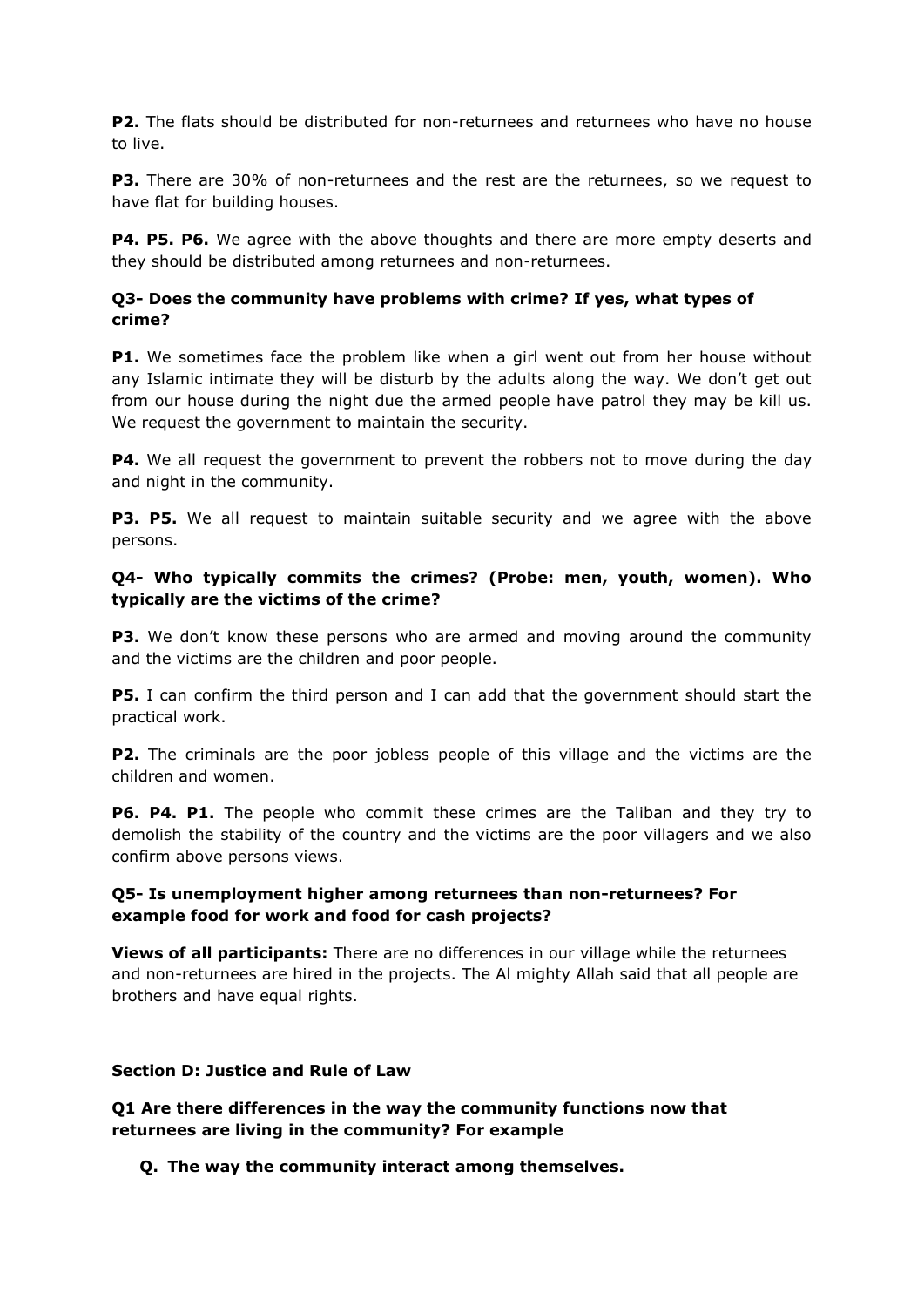**P1.** We all the returnees and non-returnees have good relation with each other.

**P2. P3. P4. P5. P6.** We all confirm the above view and we all agree with him too.

#### **R. The way the community builds and maintain relationships and trust**

**P1.** We all have good relationship and trust on each other in the all aspects of life, such as giving money as dept attending in ceremonies and so on.

**P2. P3. P4. P5. P6.** We all have the same idea.

## **S. The way the community support each other during difficult economic times**

**P1.** Whenever the returnees and non-returnees face any economical difficulties or in other aspects of life, we do contribute each other and we have good relation too.

**P2. P3. P4. P5. P6.** We all have the same ideas.

#### **T. The way the community share resources**

**P2.** Whenever our community faces any difficulties we all collectively help, solve and share the problems. The problems which the community faced are collectively solved by the village elders or they find the solutions.

**P2. P3. P4. P5. P6.** We all agree with the above person.

#### **Q2- How safe is for women and girls to move around the community?**

**P1.** Our women and girls don't have problem to move around the community during the day and we are not 100% satisfy, because there will be persons to create problems for them.

**P5.** The women should not get out from the house without any Islamic purpose, if so they must be with their close relatives or they should follow the Islamic partition.

**P6. P4. P2. P3.** The Islam had mentioned the border between men and women. We agree with the above views.

# **Q3- What do you think would improve safety of women and girls in this community?**

**P1.** If the youth are hired in organization or other projects or make them busy, so that the girls and women will move in community without any fears.

**P2.** If the government provides language courses or vocational courses to evolve the youths and they will have no times to disturb the girls and women.

**P5.** If the women and girls do follow the Islamic partition they will never be disturb.

**P3. P4. P6.** We all confirm the above thoughts.

# **Q4- Is it safe for men to travel outside the community during the day? Is it safe for men to travel?**